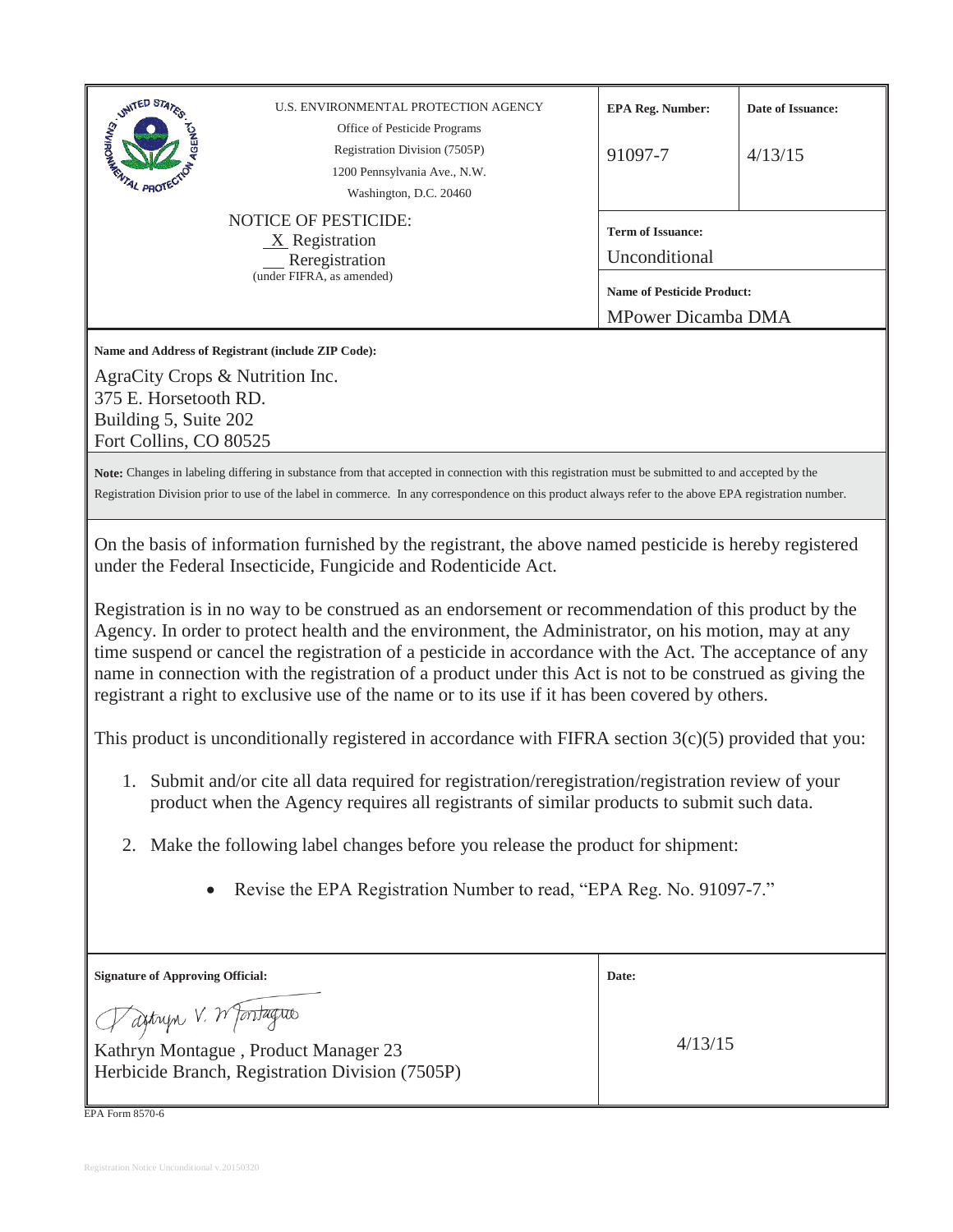Page 2 of 2 EPA Reg. No. 91097-7 Decision No. 497885

> 3. Submit one copy of the revised final printed label for the record before you release the product for shipment.

Should you wish to add/retain a reference to the company's website on your label, then please be aware that the website becomes labeling under the Federal Insecticide Fungicide and Rodenticide Act and is subject to review by the Agency. If the website is false or misleading, the product would be misbranded and unlawful to sell or distribute under FIFRA section 12(a)(1)(E). 40 CFR 156.10(a)(5) list examples of statements EPA may consider false or misleading. In addition, regardless of whether a website is referenced on your product's label, claims made on the website may not substantially differ from those claims approved through the registration process. Therefore, should the Agency find or if it is brought to our attention that a website contains false or misleading statements or claims substantially differing from the EPA approved registration, the website will be referred to the EPA's Office of Enforcement and Compliance.

If these conditions are not complied with, the registration will be subject to cancellation in accordance with FIFRA section 6. Your release for shipment of the product constitutes acceptance of these conditions. A stamped copy of the label is enclosed for your records. Please also note that the record for this product currently contains the following CSFs:

 $\bullet$  Basic CSF dated 12/02/2014

If you have any questions, please contact Shanta Adeeb by phone at 703-347-0502, or via email at adeeb.shanta@epa.gov.

Sincerely,

Saitryn V. Wantagrio

Kathryn V. Montague, Product Manager 23 Herbicide Branch Registration Division (7505P) Office of Pesticide Programs

Enclosure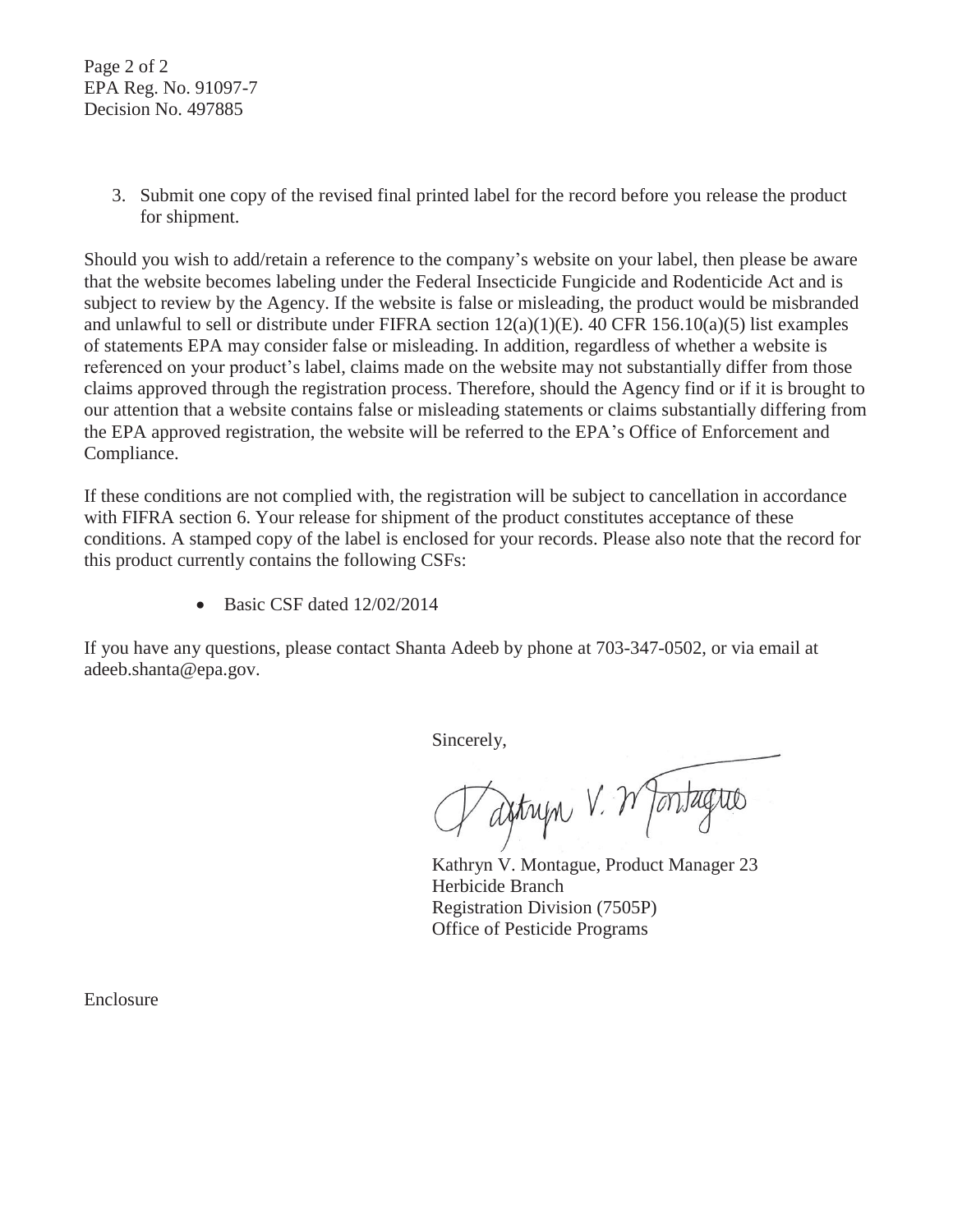

# **MPower Dicamba DMA**

**HERBICIDE FOR WEED CONTROL IN CORN, COTTON, SORGHUM, SOYBEAN, SMALL GRAINS, PASTURE, HAY, RANGELAND, FARMSTEAD (NON-CROPLAND), FALLOW, SUGARCANE, ASPARAGUS, TURF AND GRASS** 

| <b>ACTIVE INGREDIENT:</b> |  |
|---------------------------|--|
|                           |  |
|                           |  |
|                           |  |

\*This product contains 41.7% 3,6-dichloro-o-anisic acid (dicamba) or 4 pounds per gallon (480 g/L).

# **KEEP OUT OF REACH OF CHILDREN WARNING/AVISO**

Si usted no entiende la etiqueta, busque a alguien para que se la explique a usted en detalle. (If you do not understand the label, find someone to explain it to you in detail.)

|                      | <b>FIRST AID</b>                                                                                          |
|----------------------|-----------------------------------------------------------------------------------------------------------|
| <b>IF IN EYES:</b>   | Hold eye open and rinse slowly and gently with water for 15-20 minutes.<br>٠                              |
|                      | Remove contact lenses, if present after the first 5 minutes, then continue rinsing eye.                   |
|                      | Call poison control center or doctor for treatment advice.                                                |
| <b>IF SWALLOWED:</b> | Call a poison control center or doctor immediately for treatment advice.<br>٠                             |
|                      | Have person sip a glass of water if able to swallow.                                                      |
|                      | Do not induce vomiting unless told to do so by a poison control center or doctor.                         |
|                      | Do not give anything by mouth to an unconscious person.                                                   |
| <b>IF ON SKN OR</b>  | Take off contaminated clothing.<br>٠                                                                      |
| <b>CLOTHING:</b>     | Rinse skin immediately with plenty of water for 15-20 minutes.                                            |
|                      | Call a poison control center or doctor for treatment advice.                                              |
|                      | <b>HOT LINE NUMBER</b>                                                                                    |
|                      | Have the product container or label with you when calling a poison control center or doctor, or going for |
|                      | treatment. You may also contact CHEMTREC at 1-800-424-9300 for emergency medical treatment                |
| information.         |                                                                                                           |

#### **PRECAUTIONARY STATEMENTS HAZARDS TO HUMANS AND DOMESTIC ANIMALS WARNING** / **AVISO**

Causes substantial but temporary eye injury. Harmful if swallowed. Harmful if absorbed through skin. Avoid contact with skin. Do not get in eyes, on skin, or on clothing.

**EPA Reg. No. 91097-xx EPA Est. No. XXXXX-XX-XXX** 

**Manufactured for:**  AgraCity Crops & Nutrition Inc. 375 E. Horsetooth Rd. Building 5, Suite 202 Fort Collins, CO 80525

**Net Contents:**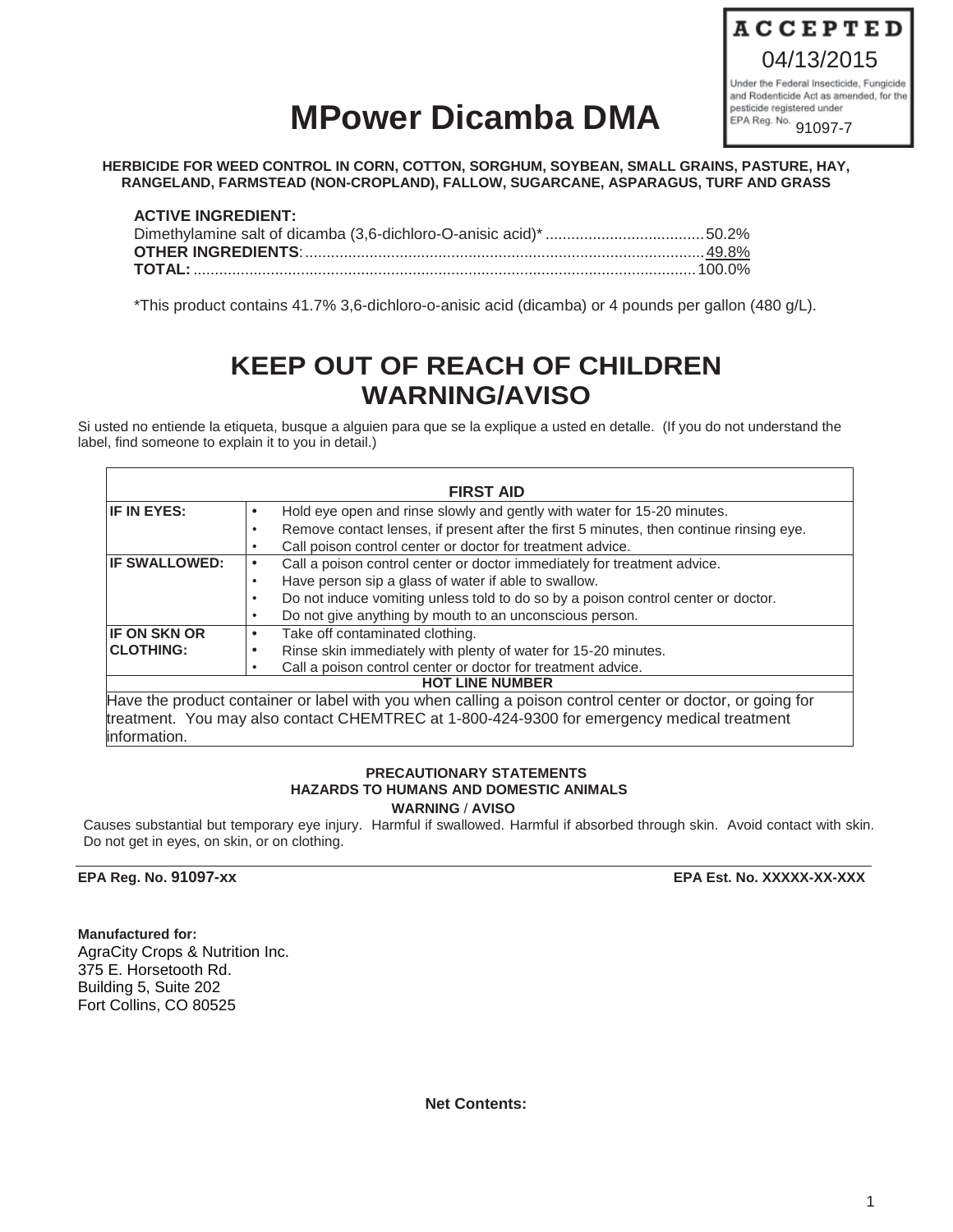#### **PERSONAL PROTECTIVE EQUIPMENT (PPE)**

Some materials that are chemical-resistant to this product are made of any waterproof material.

All mixers, loaders, applicators and other handlers must wear:

- Long-sleeved shirt and long pants,
- Shoes plus socks,
- x Goggles or faceshield, and
- Chemical-resistant gloves.

See engineering controls for additional requirements.

Discard clothing and other absorbent materials that have been drenched or heavily contaminated with this product's concentrate. Do not reuse them. Follow manufacturer's instructions for cleaning/maintaining PPE. If no such instructions for washables exist, use detergent and hot water. Keep and wash PPE separately from other laundry.

#### **ENGINEERING CONTROLS STATEMENTS**

Pilots must use an enclosed cockpit in a manner that meets the requirements listed in the Worker Protection Standard (WPS) for agricultural pesticides [40 CFR 170.240 (d) (4-6)].

When handlers use closed systems, enclosed cabs, or aircraft in a manner that meets the requirements listed in the Worker Protection Standard (WPS) for agricultural pesticides [40 CFR 170.240 (d) (4-6)], the handler PPE requirements may be reduced or modified as specified in the WPS.

#### **USER SAFETY RECOMMENDATIONS**

Users should:

- Wash hands before eating, drinking, chewing gum, using tobacco or using the toilet.
- Remove clothing/PPE immediately if pesticide gets inside. Then wash thoroughly and put on clean clothing.
- Remove PPE immediately after handling this product. Wash the outside of gloves before removing. As soon as possible, wash thoroughly and change into clean clothing.

#### **ENVIRONMENTAL HAZARDS**

Do not apply directly to water, or to areas where surface water is present or to intertidal areas below the mean high water mark. Do not contaminate water when disposing of equipment washwaters or rinsate.

Apply this product only as directed on label.

# **DIRECTIONS FOR USE**

It is a violation of Federal law to use this product in a manner inconsistent with its labeling.

Do not apply this product in a way that will contact workers or other persons, either directly or through drift. Only protected handlers may be in the area during application. For any requirements specific to your State or Tribe, consult the agency responsible for pesticide regulation.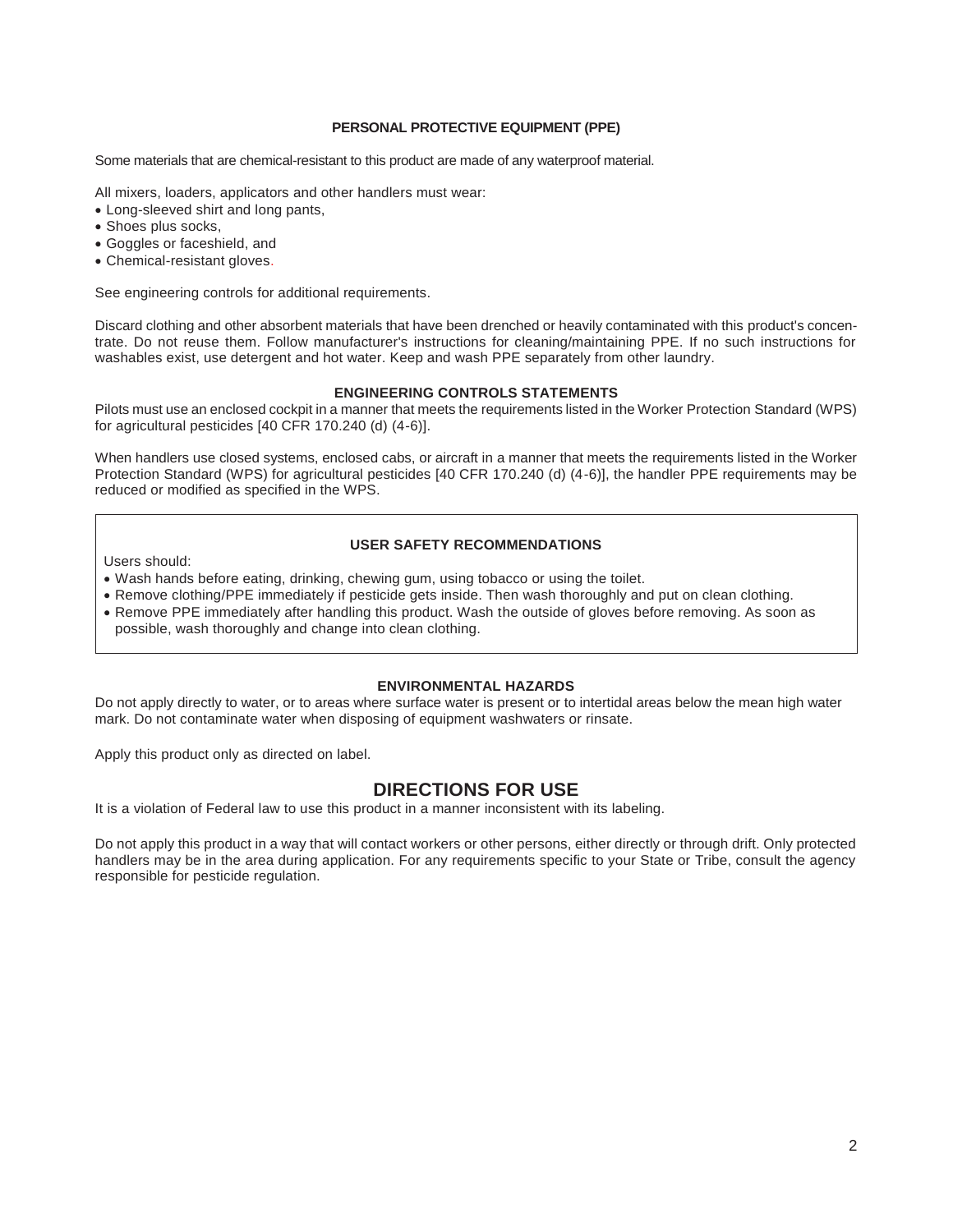#### **AGRICULTURAL USE REQUIREMENTS**

Use this product only in accordance with its labeling and with the Worker Protection Standard, 40 CFR part 170. This standard contains requirements for the protection of agricultural workers on farms, forests, nurseries, and greenhouses, and handlers of agricultural pesticides. It contains requirements for training, decontamination, notification, and emergency assistance. It also contains specific instructions and exceptions pertaining to the statements on this label about personal protective equipment (PPE), and restricted-entry interval. The requirements in this box only apply to uses of this product that are covered by the Worker Protection Standard.

Do not enter or allow worker entry into treated areas during the restricted entry interval (REI) of 24 hours.

PPE required for early entry to treated areas that is permitted under the Worker Protection Standard and that involves contact with anything that has been treated, such as plants, soil, or water is:

- Coveralls worn over short-sleeve shirt and short pants
- Chemical-resistant footwear plus socks
- Chemical-resistant gloves made of any waterproof material
- Chemical-resistant headgear for overhead exposure
- Protective evewear

#### **NON-AGRICULTURAL USE REQUIREMENTS**

The requirements in this box apply to the uses of this product that are NOT within the scope of the Worker Protection Standard for agricultural pesticides (40 CFR Part 170). The WPS applies when this product is used to produce agricultural plants on farms, in nurseries, in forests, or in greenhouses.

Do not enter or allow others to enter the treated areas until the spray has dried.

Before applying MPower Dicamba DMA, read all directions, restrictions and precautions appearing on the container label and in this booklet. Failure to follow all directions, restrictions and precautions may result in unsatisfactory weed control, crop injury, or illegal residues.

#### **PRODUCT INFORMATION**

The following directions apply to all uses of MPower Dicamba DMA. Additional precautions and restrictions will be found in each specific use section.

Do not treat irrigation ditches or water used for crop irrigation or domestic uses.

Do not apply this product through any type of irrigation system.

Do not exceed the maximum single application rate of 2 pints (1.0 lb. a.i.) MPower Dicamba DMA per application with no more than 2 applications per year.

#### **MIXING AND APPLICATION**

UNLESS OTHERWISE SPECIFIED UNDER THE INDIVIDUAL USE HEADINGS OF THIS BOOKLET, THE FOLLOWING DIRECTIONS APPLY TO ALL CROP AND NON-CROP USES OF MPOWER DICAMBA DMA. REFER TO INDIVIDUAL USE SECTIONS FOR ADDITIONAL PRECAUTIONS, RESTRICTIONS, APPLICATION RATES AND TIMINGS.

MPower Dicamba DMA is a water-soluble formulation that can be applied using water or sprayable fluid fertilizer as the carrier. If a fluid fertilizer is to be used, a compatibility test (See COMPATIBILITY TEST) should be made prior to tank mixing.

Ground or aerial application equipment, which will give good spray coverage of weed foliage, should be used. HOWEVER, DO NOT USE AERIAL APPLICATION EQUIPMENT IF SPRAY PARTICLES CAN BE CARRIED BY WIND INTO AREAS WHERE SENSITIVE CROPS OR PLANTS ARE GROWING OR WHEN TEMPERATURE INVERSIONS EXIST.

Apply 3 to 50 gallons of diluted spray per treated acre when using ground application equipment or 1 to 10 gallons of diluted spray per treated acre (2 to 20 gallons of diluted spray per acre for preharvest uses) in a water-based carrier when using aerial application equipment. Use the higher level of the listed spray volumes when treating dense or tall vegetation. Use coarse sprays.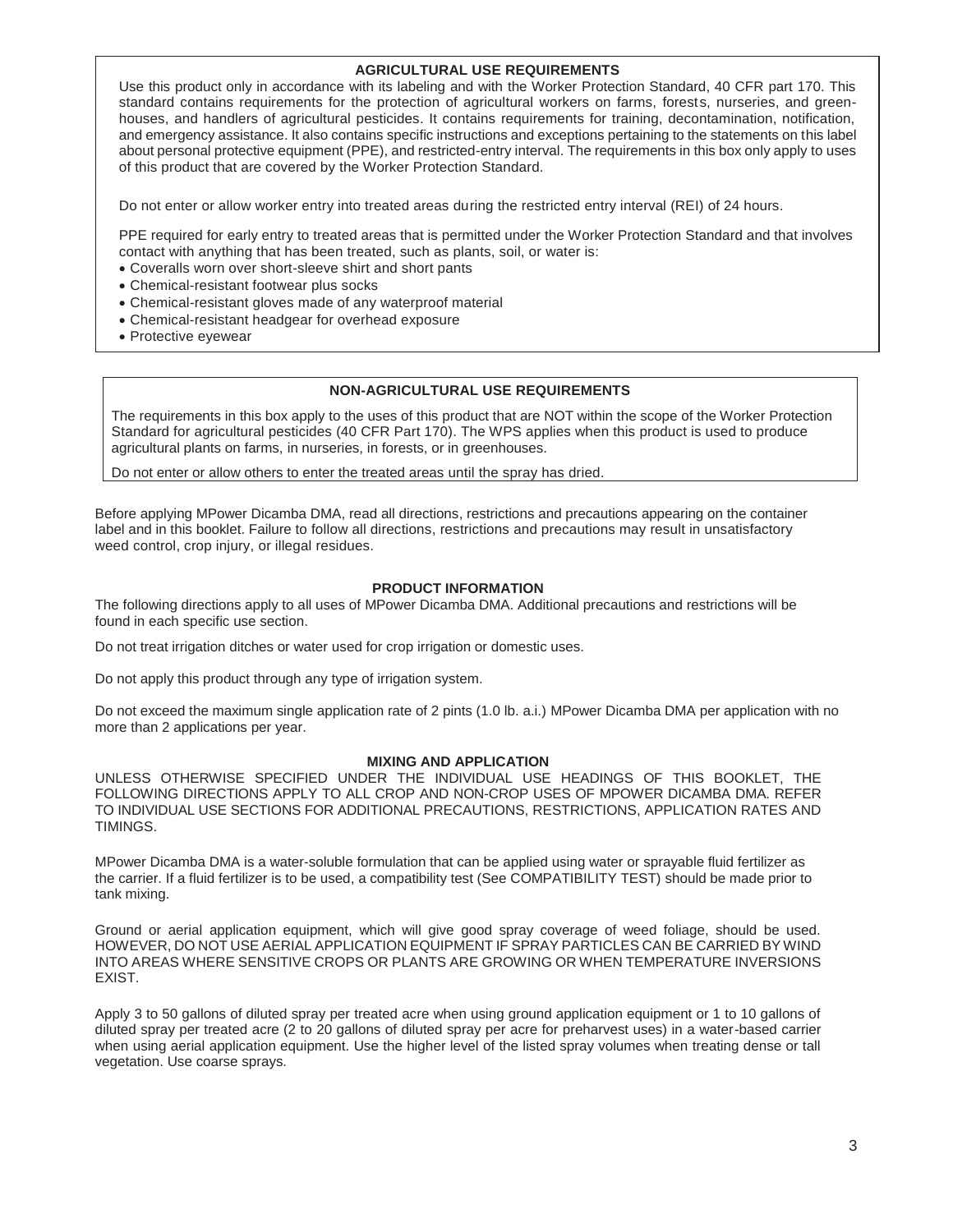Select nozzles designed to produce minimal amounts of fine spray particles. Spray with nozzles as close to the weeds as is practical for good weed coverage.

To avoid uneven spray coverage, MPower Dicamba DMA should not be applied during periods of gusty wind or when wind is in excess of 15 mph.

Avoid disturbing (e.g., cultivating or mowing) treated areas for at least 7 days following application.

#### **BEST STEWARDSHIP PRACTICES**

MPower Dicamba DMA provides effective broadleaf weed and brush control when properly applied. Best stewardship practices in all mixing, loading, and application operations not only maximize weed control, but also protect ground and surface waters and minimize off-target movement.

This chemical is known to leach through the soil into ground water under certain conditions as a result of agricultural use. Use of this chemical in areas where soils are permeable, particularly where the water table is shallow, may result in groundwater contamination.

#### **GROUND AND SURFACE WATERS PROTECTION**

1) Point source contamination - To prevent point source contamination, do not mix, load this pesticide product within 50 feet of wells (including abandoned wells and drainage wells), sink holes, perennial or intermittent streams and rivers, and natural or impounded lakes and reservoirs. Do not apply pesticide product within 50 feet of wells. This setback does not apply to properly capped or plugged abandoned wells and does not apply to impervious pad or properly diked mixing/loading areas as de-scribed below.

Mixing, loading, rinsing, or washing operations performed within 50 feet of a well are allowed only when conducted on an impervious pad constructed to withstand the weight of the heaviest load that may be on or move across the pad. The pad must be self-contained to prevent surface water flow over or from the pad. The pad capacity must be maintained at 110% that of the largest pesticide container or application equipment used on the pad and have sufficient capacity to contain all product spills, equipment or container leaks, equipment wash waters, and rainwater that may fall on the pad. The containment capacity does not apply to vehicles delivering pesticide shipments to the mixing/loading site. States may have in effect additional requirements regarding wellhead setbacks and operational containment.

Care must be taken when using this product to prevent: a) back siphoning into wells, b) spills or c) improper disposal of excess pesticide, spray mixtures or rinsates. Check valves or anti-siphoning devices must be used on all mixing equipment.

2) Movement by surface runoff or through soil - Do not apply under conditions which favor runoff. Do not apply to impervious substrates such as paved or highly compacted surfaces in areas with high potential for ground water contamination. Ground water contamination may occur in areas where soils are permeable or coarse and ground water is near the surface. Do not apply to soils classified as sand with less than 3% organic matter and where ground water depth is shallow (less than 8 feet in Arizona). To minimize the possibility of ground water contamination, carefully follow application rate directions as affected by soil type in the **Product Information** section of this label.

3) Movement by water erosion of treated soil - Do not apply or incorporate this product through any type of irrigation equipment nor by flood or furrow irrigation. Ensure treated areas have received at least one-half inch rainfall (or irrigation) before using tailwater for subsequent irrigation of other fields.

#### **SENSITIVE CROP PRECAUTIONS**

MPower Dicamba DMA may cause injury to desirable trees and plants, particularly beans, cotton, flowers, fruit trees, grapes, ornamentals, peas, potatoes, soybeans, sunflowers, tobacco, tomatoes, and other broadleaf plants when contacting their roots, stems or foliage. These plants are most sensitive to MPower Dicamba DMA during their development or growing stage. FOLLOW THE PRECAUTIONS LISTED BELOW WHEN USING MPOWER DICAMBA DMA.

- Do not treat areas where either possible downward movement into the soil or surface washing may cause contact of MPower Dicamba DMA with the roots of desirable plants such as trees and shrubs.
- Avoid making applications when air currents may carry spray particles to areas where sensitive crops and plants are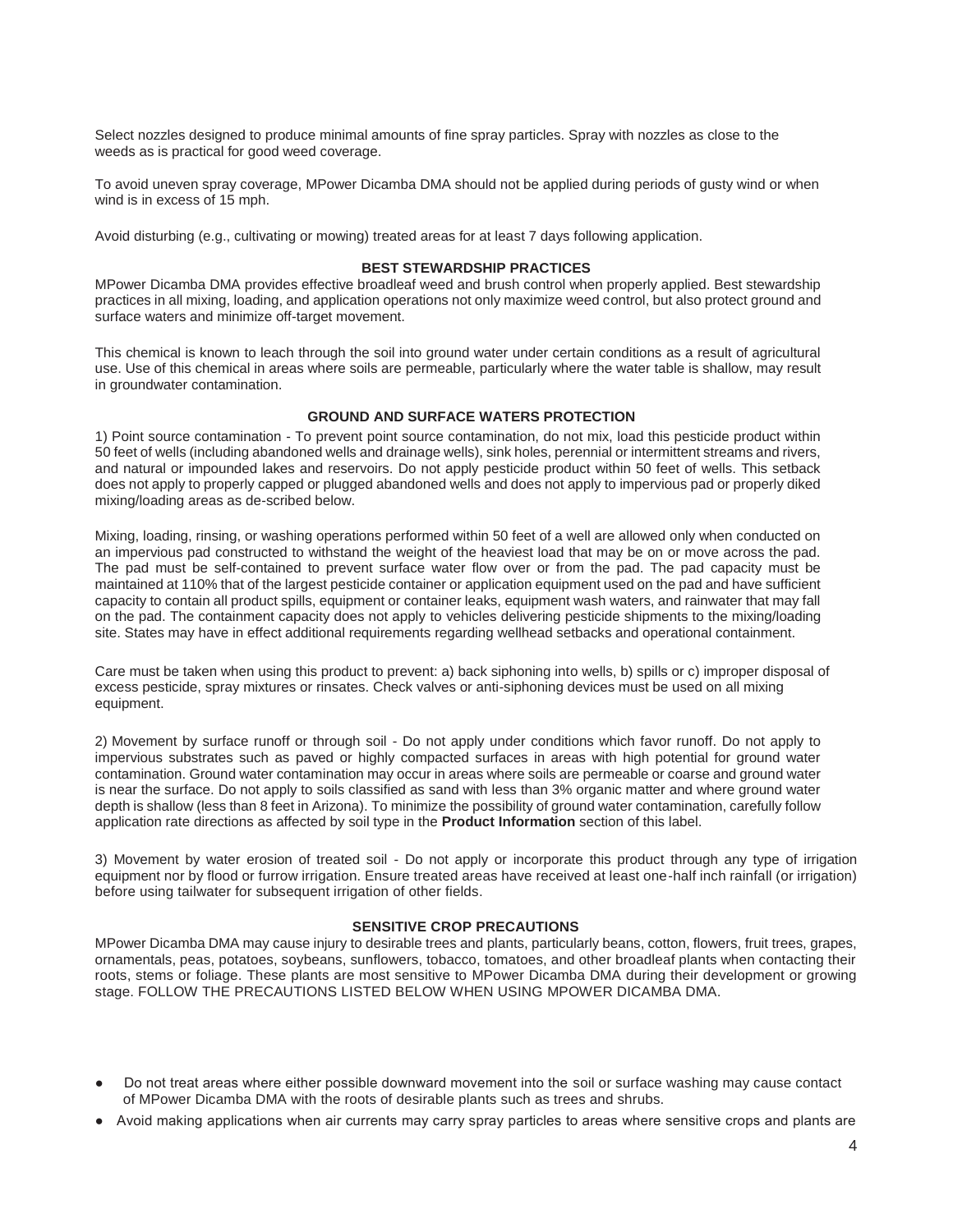growing, or when temperature inversions exist. Do not spray near sensitive plants if wind is gusty or in excess of 5 mph and moving in the direction of adjacent sensitive crops. Leave an adequate buffer zone between area to be treated and sensitive plants. Coarse sprays are less likely to drift out of the target area than fine sprays.

- Use coarse sprays to avoid potential herbicide drift. Select nozzles, which are designed to produce minimal amounts of fine spray particles. Examples of nozzles designed to produce coarse sprays via ground application are Delavan Rain-drops, Spraying Systems XR flat fans, or large capacity flood nozzles such as D10, TK10, or greater capacity tips. Keep the spray pressure at or below 20 psi and the spray volume at or above 20 GPA, unless otherwise required by the manufacturer of drift-reducing nozzles. Consult your spray nozzle supplier concerning the choice of drift-reducing nozzles.
- Agriculturally approved drift-reducing additives may be used.
- Do not apply MPower Dicamba DMA adjacent to sensitive crops when the temperature on the day of application is expected to exceed 85°F as drift is more likely to occur.
- To avoid injury to desirable plants, equipment used to apply MPower Dicamba DMA should be thoroughly cleaned (See PROCEDURE FOR CLEANING SPRAY EQUIPMENT) before reusing to apply any other chemicals.

All crop uses of MPower Dicamba DMA are intended for a normal growing interval between planting and harvest. No crop rotation restrictions exist if normal harvest of treated crop has occurred. If this interval is shortened, such as in cover crops that will be plowed under, do not follow up with the planting of a sensitive crop.

Crops growing under stress conditions such as drought, poor fertility, or foliar damage due to hail, wind or insects, can exhibit various injury symptoms that may be more pronounced if herbicides are applied.

Consult your local or state authorities for possible application restrictions and advice concerning these and other special local use situations. Tank mix directions are for use only in states where the tank mix product and application site are registered.

#### **BAND TREATMENTS**

MPower Dicamba DMA may be applied as a band treatment. Use the formulas below to determine the appropriate rate and volume per treated acre.

> Band width in inches X Broadcast RATE = Band RATE per treated acre Row width in inches per treated acre Band width in inches X Broadcast VOLUME = Band VOLUME Row width in inches per treated acre per treated acre

#### **COMPATIBILITY TEST**

Before mixing in the spray tank, it is advisable to test compatibility by mixing all components in a small container in proportion-ate quantities (see following table).

Amount of Herbicide to Add to One Pint of Spray Carrier (Assuming Volume is 25 Gallons per Acre)

| <b>HERBICIDE FORMULATIONS</b> | <b>RATE PER ACRE</b> | <b>LEVEL TEASPOONS</b> |
|-------------------------------|----------------------|------------------------|
| Drv                           | $1$ lb.              | 1/2                    |
| ∟iauid                        | pt.                  |                        |

If herbicide(s) do not ball-up or form flakes, sludge, gels, oily films or layers, or other precipitates, then the tested spray mix is compatible. Usually, incompatibility in any of the above-described forms will occur with 5 minutes after mixing.

If components are incompatible, the use of a compatibility agent is recommended. Rerun the above COMPATIBILITY TEST with a suitable compatibility agent (1/4 teaspoon is equivalent to 2 pints per 100 gallons of fluid fertilizer).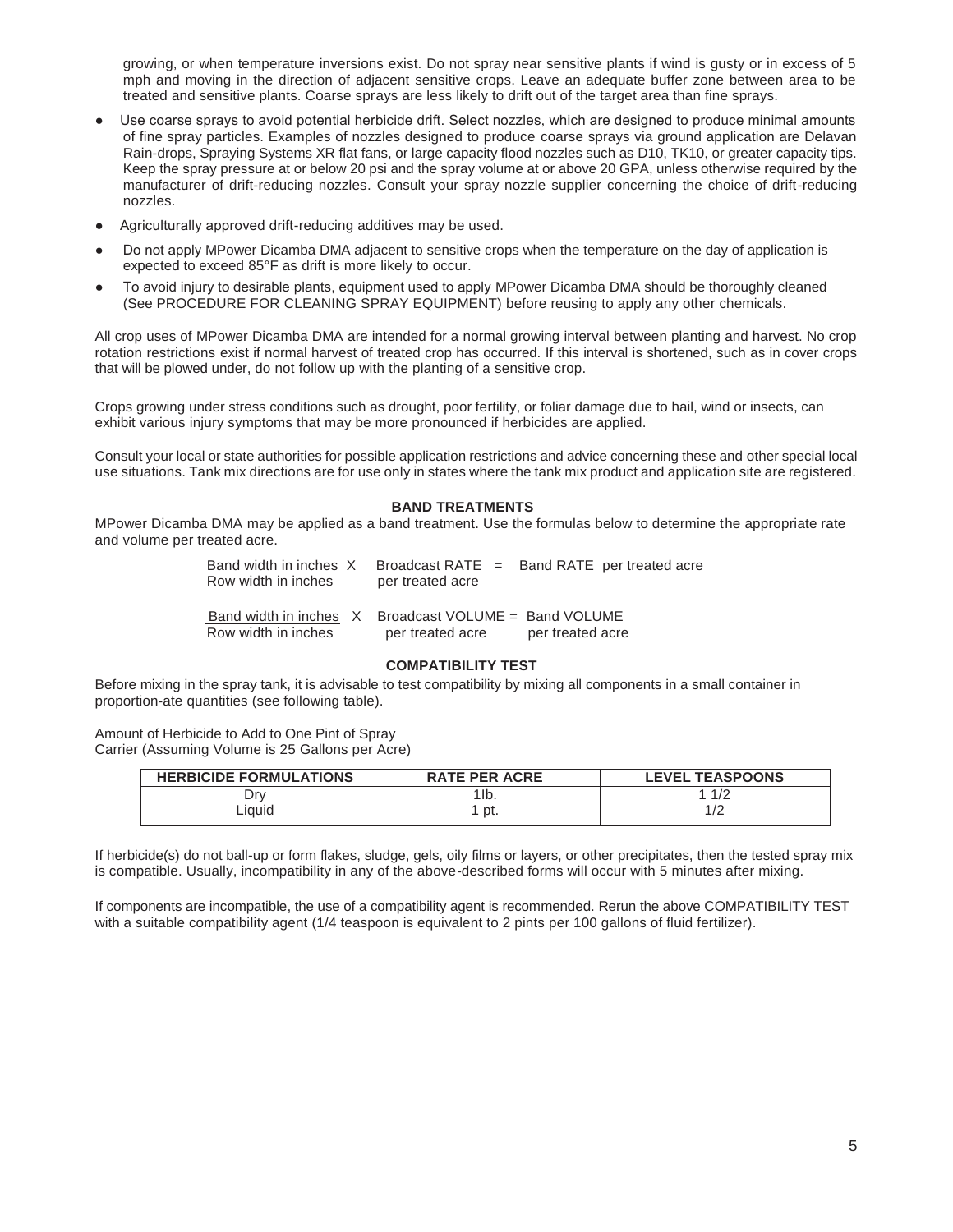#### **PROCEDURE FOR CLEANING SPRAY EQUIPMENT**

The steps listed below are suggested for thorough cleaning of spray equipment following applications of MPower Dicamba DMA or tank mixes of MPower Dicamba DMA or tank mixes of MPower Dicamba DMA plus 2,4-D amine.

- 1) Hose down thoroughly the inside as well as outside surfaces of equipment while filling the spray tank half full of water. Flush by operating sprayer until the system is purged of the rinse water.
- 2) Fill tank with water while adding 1 quart of household ammonia for every 25 gallons of water. Operate the pump to circulate the ammonia solution through the sprayer system for 15 to 20 minutes and discharge a small amount of the ammonia solution through the boom and nozzles. Let the solution stand for several hours, preferably overnight.
- 3) Flush the solution out of the spray tank through the boom.
- 4) Remove the nozzles and screens and flush the system with two full tanks of water.

The steps listed below are suggested for thorough cleaning of spray equipment used to apply MPower Dicamba DMA as a tank mix with wettable powders (WP), emulsifiable concentrates (EC), or other types of water-dispersible formulations. MPower Dicamba DMA tank mixes with water-dispersible formulations require the use of a water/detergent rinse.

- 5) Complete step 1.
- 6) Fill tank with water while adding 2 lbs. of detergent for every 40 gallons of water. Operate the pump to circulate the detergent solution through the sprayer system for 5 to 10 minutes and discharge a small amount of the solution through the boom and nozzles. Let the solution stand for several hours, preferably overnight.
- 7) Flush the detergent solution out of the spray tank through the boom.
- 8) Repeat step 1, and follow with steps 2, 3 and 4.

#### **WEED LIST**

This is a general list of weeds which may be treated with MPower Dicamba DMA in accordance with this label as listed under the rates and timing sections of the Individual Use headings. Proper usage of this product will give control or growth suppression of many ANNUAL, BIENNIAL, and PERENNIAL broadleaf weeds, and many WOODY brush and vine species including: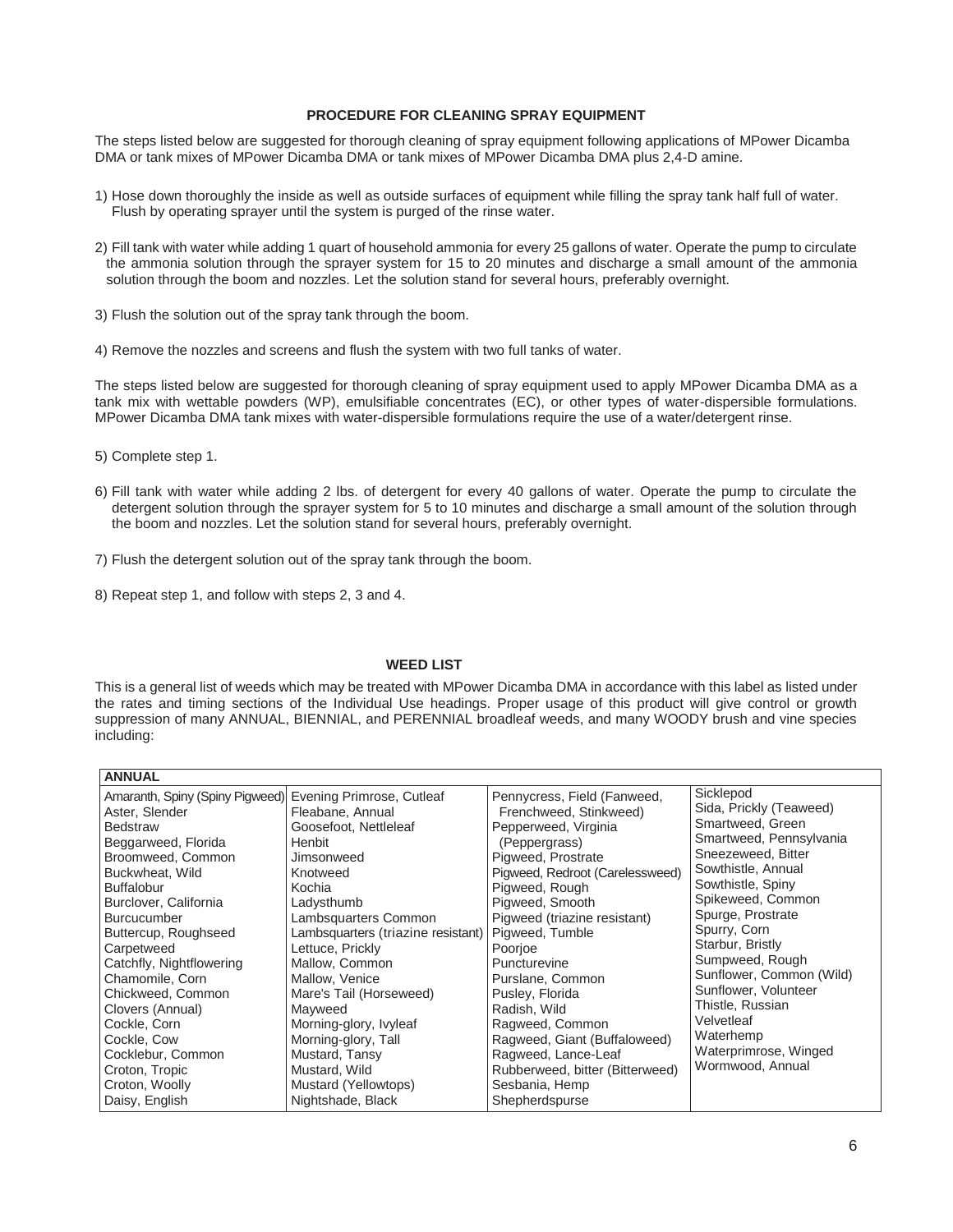| <b>BIENNIALS</b>                                                                                                                                                                                                                                                                                                                                                             |                                                                                                                                                                                                                                                                                                                                                                          |                                                                                                                                                                                                                                                                                                                                                             |                                                                                                                                                                                                                                                                                                                         |
|------------------------------------------------------------------------------------------------------------------------------------------------------------------------------------------------------------------------------------------------------------------------------------------------------------------------------------------------------------------------------|--------------------------------------------------------------------------------------------------------------------------------------------------------------------------------------------------------------------------------------------------------------------------------------------------------------------------------------------------------------------------|-------------------------------------------------------------------------------------------------------------------------------------------------------------------------------------------------------------------------------------------------------------------------------------------------------------------------------------------------------------|-------------------------------------------------------------------------------------------------------------------------------------------------------------------------------------------------------------------------------------------------------------------------------------------------------------------------|
| Burdock, Common<br>Carrot, Wild<br>(Queen Anne's Lace)<br>Cockle, White<br>Evening Primrose, Common                                                                                                                                                                                                                                                                          | Geranium, Carolina<br>Gromwell<br>Knapweed, Diffuse<br>Knapweed, Spotted<br>Mallow, Dwarf                                                                                                                                                                                                                                                                                | Plantain, Bracted<br>Ragwort, Tansy<br>Starthistle, Yellow<br>Sweetclover<br>Teasel                                                                                                                                                                                                                                                                         | Thistle, Bull<br>Thistle, Milk<br>Thistle, Musk<br>Thistle, Plumeless                                                                                                                                                                                                                                                   |
| <b>PERENNIALS</b><br>*Alfalfa<br>Artichoke, Jerusalem<br>Aster, Spiny<br>Aster, Whiteheath<br>Beadstraw, Smooth<br>Bindweed, Field<br>Bindweed, Hedge<br>Blueweed, Texas<br>*Bursage, (Bur Ragweed,<br>Lakeweed, Povertyweed)<br>Buttercup, Tall<br>Campion, Bladder<br>Chickweed, Field<br>Chickweed (Mouseear,<br>Canada)<br>Chicory<br>*Clover, Hop<br>*Dandelion, Common | *Dock Broadleaf (Bitterdock)<br>*Dock, Curly<br>Dogbane, Hemp<br>*Dogfennel (Cypressweed)<br>Fern, Bracken<br>Garlic, Wild<br>Goldenrod, Canada<br>Goldenrod, Missouri<br>Goldenweed, Common<br>Hawkweed<br>Henbane, Black<br>Horsenettle, Carolina<br>Ironweed<br>Knapweed, Black<br>Knapweed, Russian<br>Milkweed, Climbing<br>Milkweed, Common<br>Milkweed, Honeyvine | Milkweed, Western Whorled<br>Nettle, Stinging<br>Nightshade, Silverleaf<br>(White Horsenettle)<br>Onion, Wild<br>*Plantain, Broadleaf<br>*Plantain, Buckhorn<br>Pokeweed<br>Ragweed, Western<br>Redvine<br>Sericia Lespedeza<br>Smartweed, Swamp<br>Snakeweed, Broom<br>*Sorrel, Red (Sheep Sorrel)<br>Sowthistle<br>Sowthistle, Perennial<br>Spurge, Leafy | Sundrop, Halfshrub<br>(Evening Primrose)<br>Thislte, Canada<br>Toadflex, Dalmation<br><b>Tropical Soda Apple</b><br>Trumpetcreeper (Buckvine)<br>Vetch<br>Waterhemlock<br>Waterprimrose, Creeping<br>*Woodsorrel, Creeping<br>Common Yellow<br>Wormwood, Common<br>Wormwood, Louisiana<br>*Yankeeweed<br>Yarrow, Common |

\*Labeled perennials may be controlled using MPower Dicamba DMA at rates lower than those labeled for other listed perennial weeds. (See application rates and timing sections in this label.)

| <b>WOODY</b>  |                        |                         |                    |
|---------------|------------------------|-------------------------|--------------------|
| Alder         | *Dewberry              | Locust, Black           | Sagebrush, Fringed |
| Ash           | *Dogwood               | Maple                   | <b>Sassafras</b>   |
| Aspen         | Elm                    | Mesquite                | Serviceberry       |
| Basswood      | Grape                  | Oak                     | Spicebush          |
| Beech         | *Hawthorn (Thornapple) | Oak, Poison             | Spruce             |
| <b>Birch</b>  | Hemlock                | Olive, Russian          | Sumac              |
| *Blackberry   | Hickory                | Persimmon, Eastern      | *Sweetgum          |
| *Blackgum     | Honeylocust            | Pine                    | Sycamore           |
| *Cedar        | Honeysuckle            | *Plum, Sand (Wild Plum) | Tarbush            |
| Cherry        | Hornbeam               | Poplar                  | Willow             |
| Chinguapin    | Huckleberry            | Rabbitbrush             | Witchhazel         |
| Cottonwood    | Huisache               | *Redcedar, Eastern      | *Yaupon            |
| *Creosotebush | Ivy, Poison            | *Rose, McCartney        | *Yucca             |
| Cucumbertree  | Kudzu                  | *Rose, Multiflora       |                    |

\*Growth suppression

### **FIELD, SEED\*, POPCORN\* AND SILAGE CORN**

Observe all restrictions, precautions, mixing, and application instructions as well as the following:

\*Do not apply MPower Dicamba DMA to seed corn or popcorn without first verifying with your local seed corn company (supplier) the Dicamba selectivity on your inbred line or variety of popcorn. This precaution will help avoid potential injury of sensitive varieties.

MPower Dicamba DMA is not registered for use on sweet corn.

Direct contact of MPower Dicamba DMA with corn seed must be avoided. If corn seeds are less than 1 1/2 inches below the surface, delay application until corn has emerged.

Up to 2 applications of MPower Dicamba DMA may be made during a growing season. Do not exceed a total of 1 1/2 pints of MPower Dicamba DMA per treated acre per crop year. Allow two weeks or more between applications of MPower Dicamba DMA. See appropriate section for rate information. For combination options or sequential treatments, refer to appropriate section.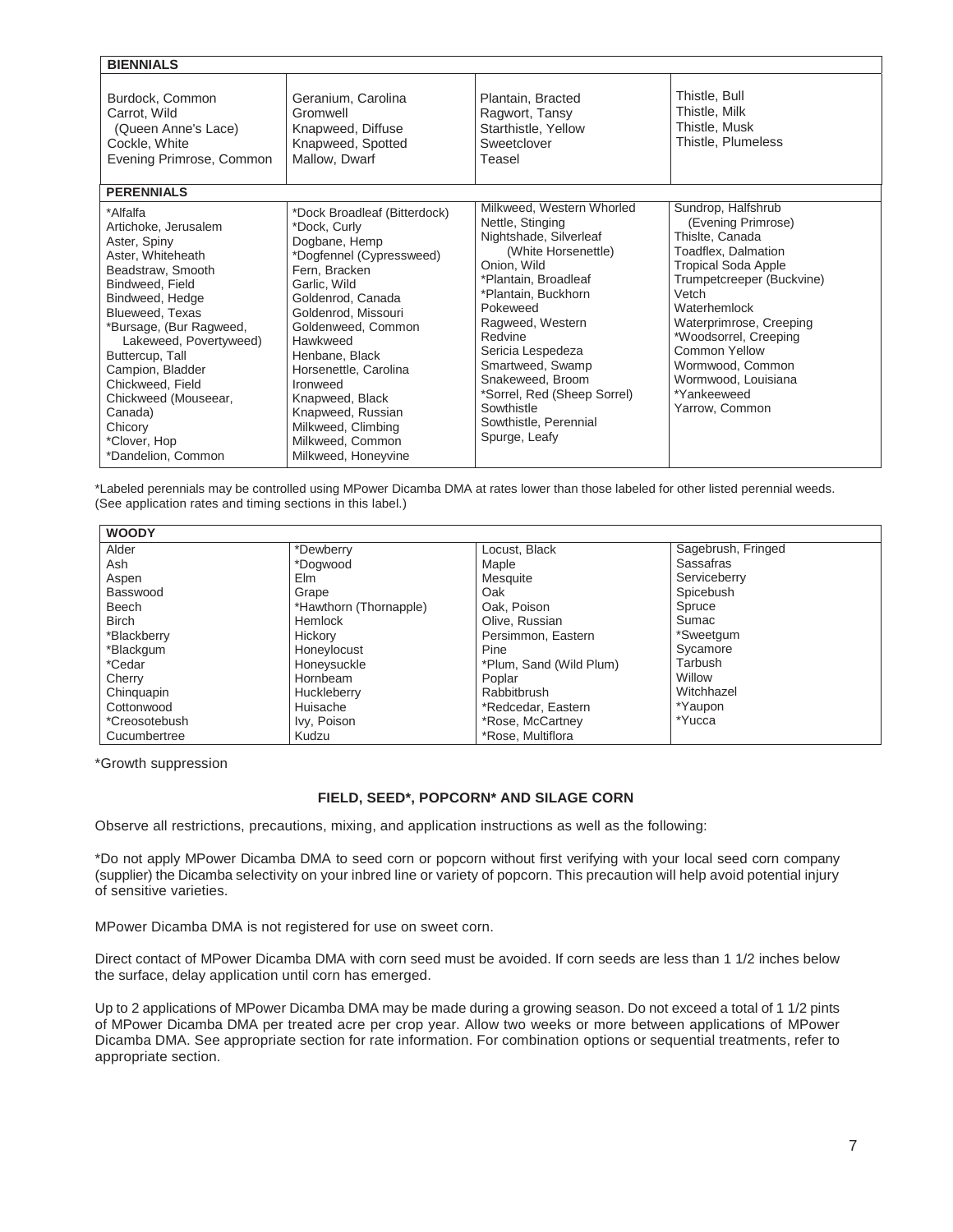Applications of MPower Dicamba DMA to corn during periods of rapid growth may result in temporary leaning. Corn will usually become erect within 3 to 7 days. Cultivation should be delayed until after corn is growing normally to avoid breakage.

Agriculturally approved surfactants or sprayable fertilizers (1/2 to 1 gallon per acre of 28%, 30% or 32% urea ammonium nitrate or 2.5 pounds per acre spray grade ammonium sulfate') may be added to the spray mixture to improve postemergence weed control, particularly in dry growing conditions.

Do not use adjuvants containing penetrants such as petroleum-based oils after crop emergence or crop injury may result. Corn may be harvested or grazed for feed once the crop has reached the ensilage (milk) stage or later in maturity.

Several synthetic pyrethroid insecticides are labeled for tank mix applications of dicamba. Refer to their label for specific directions.

#### **WEEDS CONTROLLED**

MPower Dicamba DMA will control many ANNUAL broadleaf weeds or give growth suppression of many PERENNIAL broadleaf weeds commonly found in corn. (Refer to the WEED LIST).

For best performance, make application when weeds have emerged and are actively growing.

Preemergence control of cocklebur, velvetleaf, and jimsonweed may be reduced if conditions such as low temperature or lack of soil moisture cause delayed or deep germination of weeds.

#### **PREPLANT/PREEMERGENCE IN NO-TILLAGE CORN**

Applications of MPower Dicamba DMA may be made before, during, or after planting to emerged and actively growing broadleaf weeds. Apply MPower Dicamba DMA at 1 pint per treated acre on medium or fine textured soils containing 2% or greater organic matter. Use 1/2 pint per treated acre on coarse textured soils (sand, sandy loam, and loamy sand) or medium and fine textured soils with less than 2% organic matter.

When planting into a legume sod (e.g., alfalfa or clover), apply MPower Dicamba DMA after 4 to 6 inches of regrowth has occurred.

#### **PREEMERGENCE IN CONVENTIONAL OR REDUCED TILLAGE CORN**

MPower Dicamba DMA may be applied after planting and prior to corn emergence. Application at 1 pint per treated acre may be made to medium or fine textured soils, which contain 2% or greater organic matter. DO NOT apply to coarse textured soils (sand, sandy loam, and loamy sand) until after crop emergence (see Early Postemergence uses below).

Preemergence application of MPower Dicamba DMA does not require mechanical incorporation to become active. A shallow mechanical incorporation is recommended if application is not followed by adequate rainfall or sprinkler irrigation. Avoid tillage equipment (e.g., drags, harrows) which concentrates treated soil over seed furrow.

#### **EARLY POSTEMERGENCE (ALL TILLAGE SYSTEMS)**

#### **(Spike through 8-inch tall corn)**

MPower Dicamba DMA at 1 pint per treated acre may be applied during the period from corn emergence through the five leaf stage or 8 inches tall, whichever comes first. Reduce the rate to 1/2 pint per treated acre if corn is growing on coarse textured soils (sand, sandy loam, and loamy sand). See LATE POSTEMERGENCE APPLICATIONS given below if the 6th true leaf is emerging from whorl or corn is greater than 8 inches tall.

#### **LATE POSTEMERGENCE (ALL TILLAGE SYSTEMS)**

#### **(8 to 36 inch tall corn)**

Application of MPower Dicamba DMA at 1 /2 pint per treated acre may be made from 8 to 36 inch tall corn or 15 days before tassel emergence, whichever comes first. For best performance, make applications when weeds are less than 3 inches tall.

Make directed spray application when (1) corn leaves prevent proper spray coverage; (2) sensitive crops are growing nearby; (3) tank mixing with 2,4-D.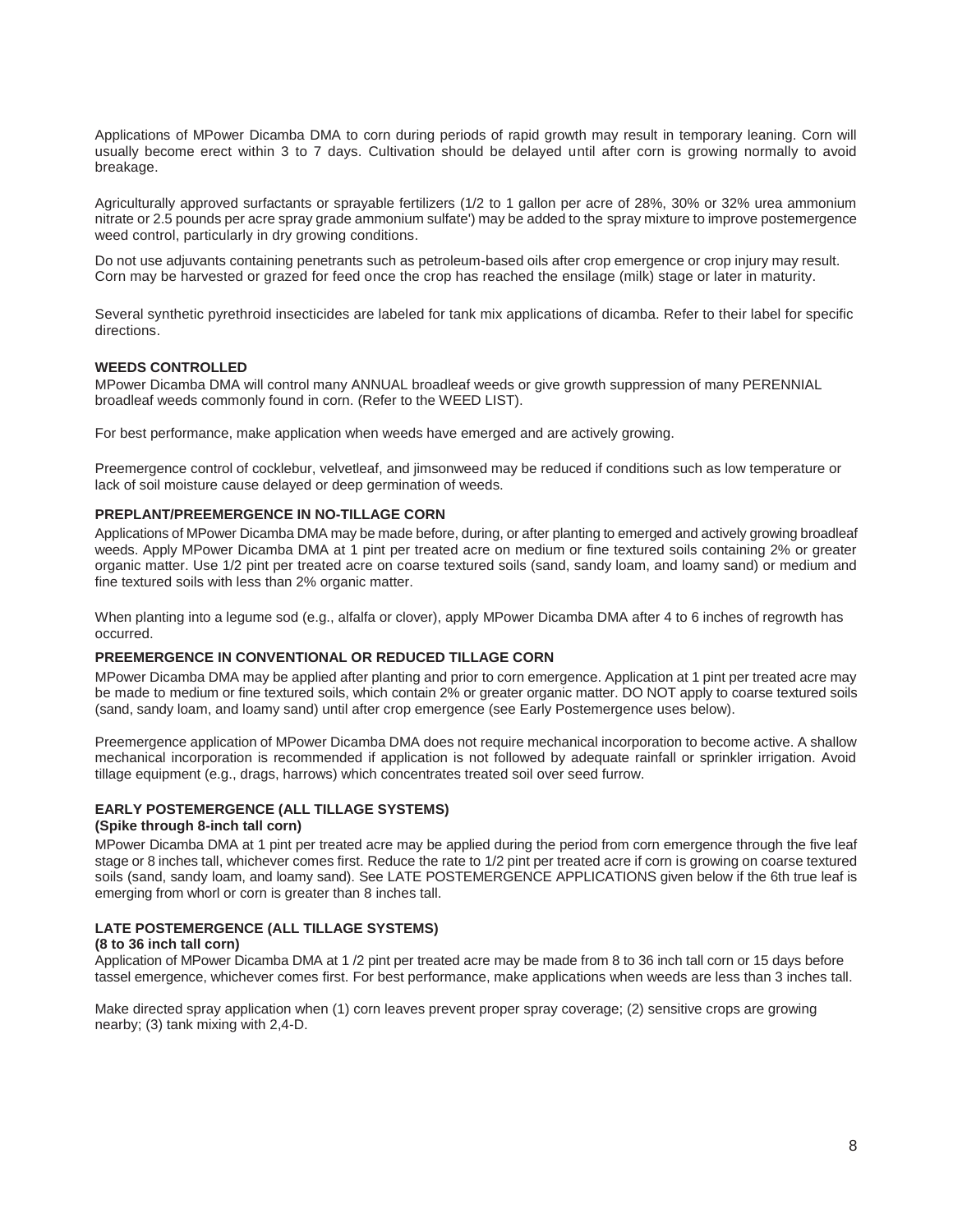DO NOT apply MPower Dicamba DMA when soybeans are growing nearby if any of these conditions exist:

- corn is more than 24 inches tall
- soybeans are more than 10 inches tall
- soybeans have begun to bloom

### **OVERLAY (SEQUENTIAL) TREATMENTS**

MPower Dicamba DMA may be applied to ground previously treated with one or more of the following herbicides registered for use in corn:

| acetochlor                             | glyphosate                         |
|----------------------------------------|------------------------------------|
| alachlor (Lasso®, Lasso MT®, Partner®) | halosulfuron (Battalion®, Permit®) |
| atrazine                               | metolachlor                        |
| Broadstrike <sup>®</sup>               | paraguat                           |
| butylate (Sutan <sup>®</sup> )         | pendimethalin                      |
| dimethenamid (Frontier®)               | propachlor (Ramrod®)               |
| <b>EPTC</b>                            | simazine                           |

Apply MPower Dicamba DMA at 1/2 pint per treated acre to ground previously treated with full rates of Clarity or Marksman herbicides. Allow at least 2 weeks between applications.

READ AND FOLLOW LABEL DIRECTIONS FOR EACH OF THE ABOVE PRODUCTS.

### **TANK MIX TREATMENTS FOR CORN**

MPower Dicamba DMA may be tank mixed with one or more of the following herbicides for control of grasses or additional broadleaf weeds. Read and follow the label of each tank mix product used for precautionary statements, directions for use, rates and timings, and other restrictions.

| <b>RATES AND TIMINGS</b>                           |                                               |                                                                                                                           |                                                                                                                                  |                                                                                                                                                                                                                 |                                                                                                                                                                    |
|----------------------------------------------------|-----------------------------------------------|---------------------------------------------------------------------------------------------------------------------------|----------------------------------------------------------------------------------------------------------------------------------|-----------------------------------------------------------------------------------------------------------------------------------------------------------------------------------------------------------------|--------------------------------------------------------------------------------------------------------------------------------------------------------------------|
| <b>MPower Dicamba</b><br><b>DMA</b><br><b>Plus</b> | Preplant/<br>Preemergent<br>(No Tillage Corn) | Pre-emergent<br>(Conventional or<br><b>Reduced Tillage</b><br>Corn)                                                       | <b>Early Post-</b><br><b>Emergent (All</b><br><b>Tillage Systems)</b>                                                            | <b>Late Post-</b><br><b>Emergent (All</b><br><b>Tillage Systems)</b>                                                                                                                                            | <b>Additional Directions</b>                                                                                                                                       |
| Accent <sup>®</sup><br>(nicosulfuron)              |                                               |                                                                                                                           | $1/2 - 1$ oz a.i./A                                                                                                              | $1/2 - 1$ oz a.i./A<br>(To improve spray<br>coverage of weeds<br>and reduce risk of<br>corn injury, use drop<br>pipes to direct spray<br>beneath corn leaves<br>when corn is greater<br>than 8 inches tall)     | Application may be made<br>to emerged weeds before<br>corn is greater than 24<br>inches tall. Use non-ionic<br>surfactant at .25% (v/v)<br>with this tank mixture. |
| Atrazine                                           | 1 1/4-2 lbs a.i./A                            | 1 1/4 -2 lbs a.i./A                                                                                                       | 1 1/4-2 lbs. a.i./A<br>Crop oil<br>concentrates may<br>be used with this<br>mixture if corn is 5<br>inches or less in<br>height. | 1 $1/4 - 2$ lbs. a.i./A<br>Do not apply if corn<br>is greater than 12<br>inches tall.                                                                                                                           | Application may be made<br>before grasses are 1 1/2"<br>tall. Follow all state and<br><b>Federal restrictions</b><br>pertaining to atrazine<br>applications.       |
| Beacon®<br>(primisulfuron)                         |                                               |                                                                                                                           | $0.31 - 0.62$ oz a.i./A                                                                                                          | $0.31 - 0.62$ oz a.i./A<br>(To improve spray<br>coverage of weeds<br>and reduce risk of<br>corn injury, use drop<br>pipes to direct spray<br>beneath corn leaves<br>when corn is greater<br>than 8 inches tall) | Application may be made<br>to emerged weeds when<br>corn is 4 to 24 inches tall.<br>Use non-ionic surfactant at<br>$25\%$ ( $v/v$ ) with this tank<br>mixture.     |
| Metolachlor                                        | 1 1/2-3 lbs a.i./A                            | 1 $1/2 - 3$ lbs a.i./A<br>(Use only on fine)<br>or medium<br>textured soils with<br>2 1/2% or greater<br>organic matter.) | 1 1/2-3 lbs. a.i./A                                                                                                              |                                                                                                                                                                                                                 | Application may be made<br>before grasses reach the 2<br>leaf stage and before corn<br>is greater than 3 inches<br>tall.                                           |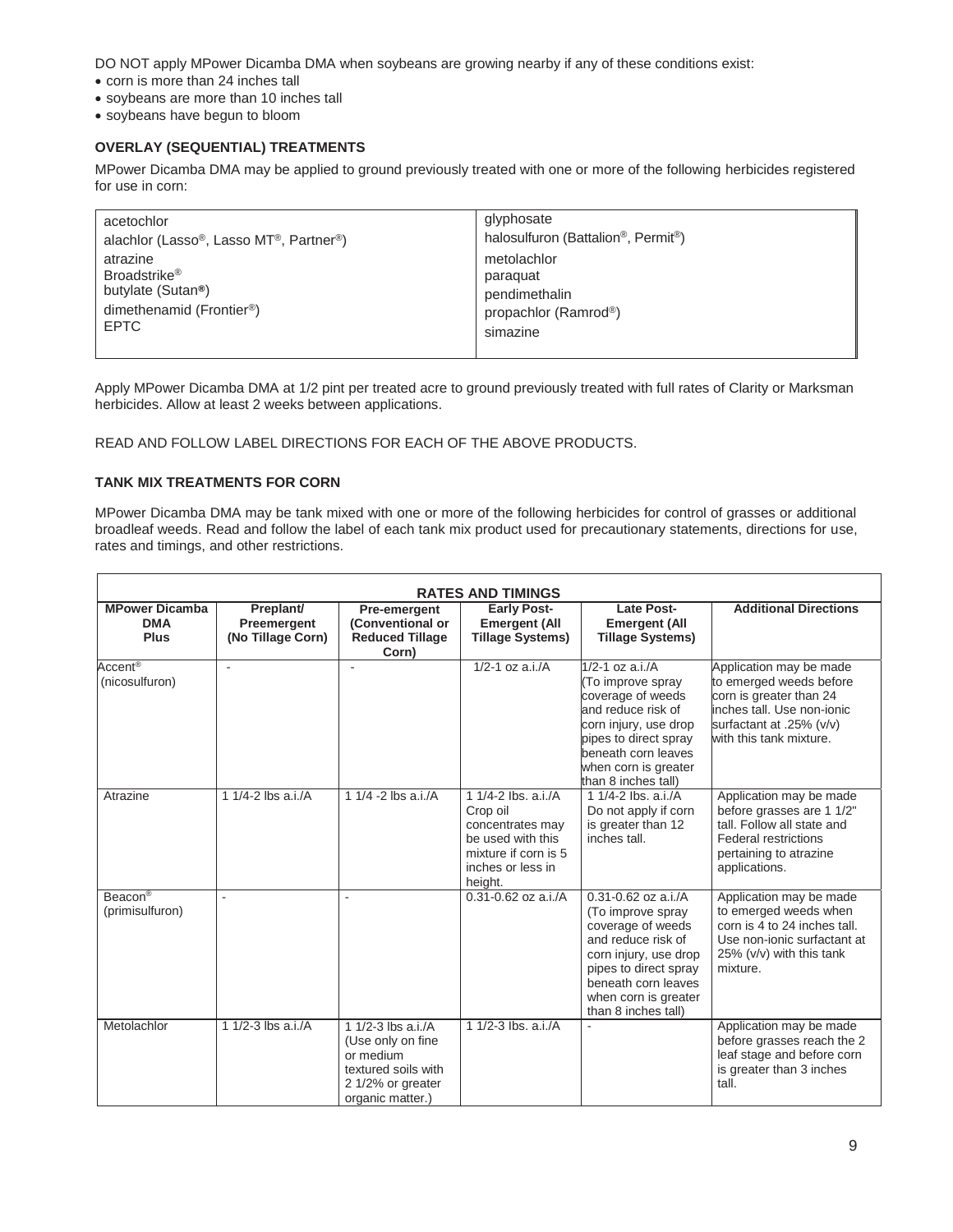| <b>RATES AND TIMINGS</b>                           |                                               |                                                                                                                         |                                                                       |                                                               |                                                                                                                                                                                                                                                              |
|----------------------------------------------------|-----------------------------------------------|-------------------------------------------------------------------------------------------------------------------------|-----------------------------------------------------------------------|---------------------------------------------------------------|--------------------------------------------------------------------------------------------------------------------------------------------------------------------------------------------------------------------------------------------------------------|
| <b>MPower Dicamba</b><br><b>DMA</b><br><b>Plus</b> | Preplant/<br>Preemergent<br>(No Tillage Corn) | Pre-emergent<br>(Conventional or<br><b>Reduced Tillage</b><br>Corn)                                                     | <b>Early Post-</b><br><b>Emergent (All</b><br><b>Tillage Systems)</b> | Late Post-<br><b>Emergent (All</b><br><b>Tillage Systems)</b> | <b>Additional Directions</b>                                                                                                                                                                                                                                 |
| Frontier <sup>®</sup><br>(dimethenamid)            | 13-25 fl oz/A                                 | 13-25 fl oz/A<br>(Use only on fine<br>or medium<br>textured soils with<br>2.5% or greater<br>organic matter.)           | 13-25 fl. oz./A                                                       | $\overline{\phantom{a}}$                                      | Application may be made<br>up to 8 inch tall corn. This<br>treatment must be<br>combined with a herbicide<br>that provides post-<br>emergence control of grass<br>weeds if they are greater<br>than 1 inch tall at the time<br>of application.               |
| Frontier <sup>®</sup> 6.0<br>(dimethenamid)        | 16-32 fl oz/A                                 | 16-32 fl oz/A<br>(Use only on fine<br>or medium<br>textured soils with<br>2.5% or greater<br>organic matter.)           | $\sim$                                                                |                                                               | Application may be made<br>up to 8 inch tall corn. This<br>treatment must be<br>combined with a herbicide<br>that provides post-<br>emergence control of grass<br>weeds if they are greater<br>than 1 inch tall at the time<br>of application.               |
| Paraquat                                           | 1/4-1 $\ln$ a.i./A                            | $1/4 - 1$ lb a.i./A                                                                                                     |                                                                       |                                                               | Application may be made<br>to emerged weeds but<br>prior to corn emergence.                                                                                                                                                                                  |
| Acetochlor                                         | 1 1/2-3 lbs a.i./A                            | 1 1/2-3 lbs a.i./A<br>(Use only on fine<br>textured soils with<br>greater than 2.5%<br>organic matter)                  |                                                                       |                                                               | Application should be<br>made prior to corn<br>emergence.                                                                                                                                                                                                    |
| $Lasso^{\circledR}$<br>(alachlor)                  | 1 $1/2 - 4$ lbs a.i./A                        | 1 1/2-4 lbs a.i./A<br>(Use only on fine<br>textured soils with<br>greater than 2.5%<br>organic matter.)                 | 1 1/2-4 lbs $a.i.A$                                                   | $\mathbf{r}$                                                  | Application may be made<br>before grasses reach the 2<br>leaf stage and before corn<br>is greater than 3 inches<br>tall. If microencapsulated<br>forms of alachlor are used<br>(Lasso MT Partner),<br>applications must be made<br>prior to grass emergence. |
| Simazine                                           | 2.0-3.0 lbs a.i./A                            | 2.0-3.0 lbs a.i./A                                                                                                      | $\mathbf{r}$                                                          | $\blacksquare$                                                | Application may be made<br>prior to corn or weed<br>emergence.                                                                                                                                                                                               |
| Pendimethalin                                      | $\mathbf{r}$                                  | 3/4-1 1/2 lbs a.i./A<br>(Use only on fine)<br>or medium<br>textured soils with<br>2 1/2% or greater<br>organic matter.) | $3/4 - 1$ 1/2 lbs a.i./A                                              | $\mathbf{r}$                                                  | Application may be made<br>immediately after planting<br>but prior to weed<br>emergence. Corn should<br>not be beyond the 2 leaf<br>stage of growth.                                                                                                         |
| Glyphosate                                         | 1.0-3.0 lbs a.i./A                            | 1.0-3.0 lbs a.i./A                                                                                                      | $\mathbf{r}$                                                          | ÷.                                                            | Application may be made<br>to emerged weeds but<br>prior to corn emergence.                                                                                                                                                                                  |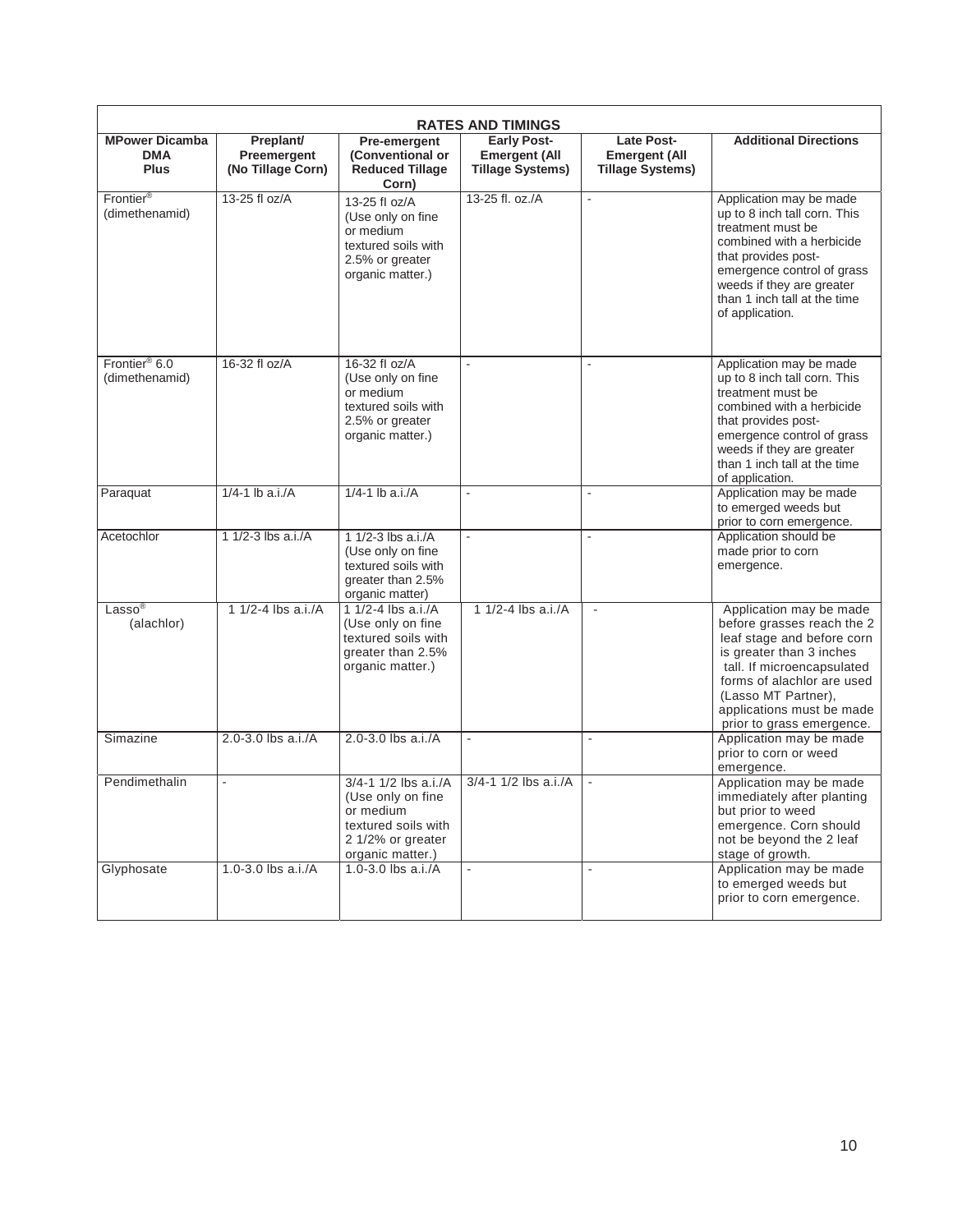| <b>RATES AND TIMINGS</b>                           |                                               |                                                                     |                                                                       |                                                                      |                                                                                                                                                                                                                                                                                                                                                                                                                                                                                                  |
|----------------------------------------------------|-----------------------------------------------|---------------------------------------------------------------------|-----------------------------------------------------------------------|----------------------------------------------------------------------|--------------------------------------------------------------------------------------------------------------------------------------------------------------------------------------------------------------------------------------------------------------------------------------------------------------------------------------------------------------------------------------------------------------------------------------------------------------------------------------------------|
| <b>MPower Dicamba</b><br><b>DMA</b><br><b>Plus</b> | Preplant/<br>Preemergent<br>(No Tillage Corn) | Pre-emergent<br>(Conventional or<br><b>Reduced Tillage</b><br>Corn) | <b>Early Post-</b><br><b>Emergent (All</b><br><b>Tillage Systems)</b> | <b>Late Post-</b><br><b>Emergent (All</b><br><b>Tillage Systems)</b> | <b>Additional Directions</b>                                                                                                                                                                                                                                                                                                                                                                                                                                                                     |
| Clopyralid                                         |                                               |                                                                     | 0.035-0.07 lb a.i./A                                                  | 0.035-0.07 lb a.i./A                                                 | Application may be made<br>any time after corn<br>emergence through 24<br>inch tall corn. Use drop<br>nozzles to direct spray<br>after corn exceeds the 8<br>inch stage. Apply when<br>the majority of the thistle-<br>plants have emerged and<br>are at least 4 inches in<br>height, but before bud<br>stage. Use higher rates<br>listed for stand reduction or<br>larger thistle plants or<br>heavier infestations.<br>Lower rates listed may<br>provide seasonal thistle<br>suppression only. |
| Tough <sup>®</sup><br>(pyridate)                   |                                               |                                                                     | $0.47$ lb a.i./A                                                      | $0.47$ lb a.i./A                                                     | Application may be made<br>to emerged, actively<br>growing weeds. Directed<br>applications are<br>recommended when corn<br>is large enough to prevent<br>proper spray coverage.                                                                                                                                                                                                                                                                                                                  |
| $2,4-D$                                            | $1/4 - 1/2$ lb a.i./A                         | $1/4 - 1/2$ lb a.i./A                                               | Do not apply                                                          | $1/8$ lb a.i./A                                                      | Drop pipes are to be used<br>when corn height is 8<br>inches or greater. Keeping<br>the spray off the corn<br>leaves and out of the whorl<br>will reduce the likelihood of<br>crop injury and improve<br>spray coverage of weed<br>foliage.                                                                                                                                                                                                                                                      |

# **COTTON EXCEPT CALIFORNIA**

PREPLANTAPPLICATION: Apply up to 8 fluid ounces of MPower Dicamba DMA per acre to control emerged broadleaf weeds prior to planting cotton in conventional or conservation tillage systems.

For best performance, apply MPower Dicamba DMA when weeds are in the 2 - 4 leaf stage and rosettes are less

than 2" across.

Following application of MPower Dicamba DMA and a minimum accumulation of 1" of rainfall or overhead irrigation, a waiting interval of 21 days is required per 8 fluid ounces per acre or less. These intervals must be observed prior to planting cotton.

Do not apply preplant to cotton west of the Rockies.

Do not make MPower Dicamba DMA preplant applications to geographic areas with average annual rainfall less than 25".

If applying a spring preplant treatment following application of a fall preplant (postharvest) treatment, then the combination of both treatments may not exceed 2 pounds acid equivalent per acre.

#### **COTTON TANK MIXES**

For control of grasses or additional broadleaf weeds, MPower Dicamba DMA may be tank mixed with prometryn, paraquat, and glyphosate herbicides.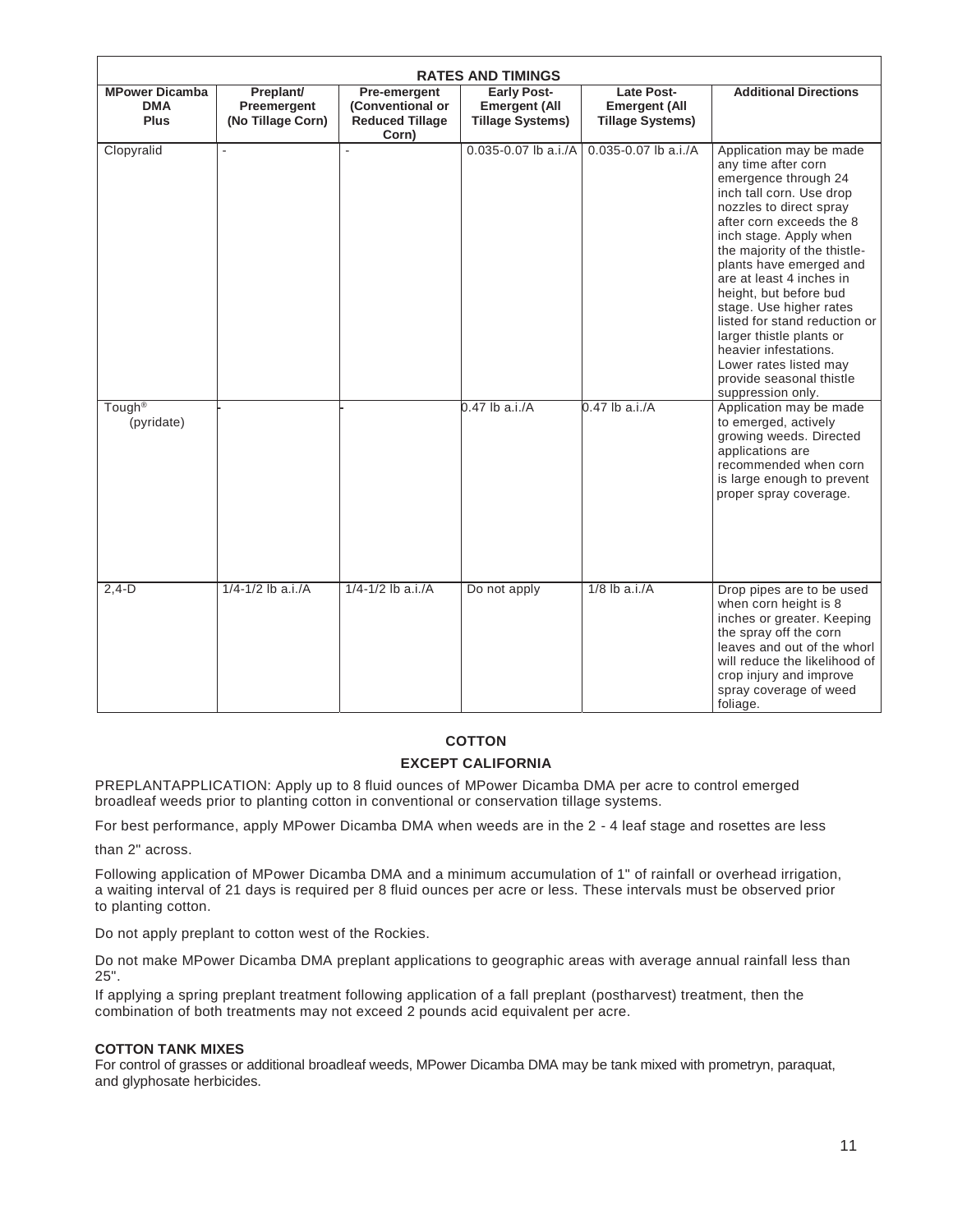#### **SORGHUM (MILO)**

Observe all restrictions and precautions, including the reference to crops growing under stress.

Read and follow mixing and application instructions.

Applications of MPower Dicamba DMA to sorghum during periods of rapid growth may result in temporary leaning of plants or rolling of leaves. These effects are usually outgrown within 10 to 14 days.

Do not graze or feed treated sorghum forage or silage prior to mature grain stage. If sorghum is grown for pasture or hay, refer to the pasture use section of this label. Do not apply MPower Dicamba DMA to sorghum grown for seed production.

Make no more than one application per growing season.

#### **WEEDS CONTROLLED**

MPower Dicamba DMA, when applied at the labeled rate for sorghum, will control many actively growing ANNUAL broadleaf weeds and will reduce competition from established PERENNIAL broadleaf weeds as well as control their seedlings. (Refer to WEED LIST).

#### **RATES AND TIMINGS**

MPower Dicamba DMA may be applied to emerged and actively growing weeds at least 15 days prior to planting. Postemergence application of MPower Dicamba DMA must be made after sorghum is in the spike stage (all sorghum emerged) but before sorghum is 15 inches tall. For best performance, make applications when sorghum is in the 3 to 5 leaf stage and weeds are small (less than 3 inches tall). Use drop pipes (drop nozzles) if sorghum is taller than 8 inches. Keeping the spray off the sorghum leaves and out of the whorl will reduce the likelihood of crop injury and improve spray coverage of weed foliage.

#### **Broadcast rate per treated acre:**

1/2 pint (1/4 lb. a.i.)

#### **TANK MIX TREATMENTS**

#### **MPower Dicamba DMA plus Atrazine:**

For improved control of emerged, actively growing broadleaf weeds including triazine resistant species and added suppression of perennial broadleaf weeds, tank mix 1/2 pint MPower Dicamba DMA with 0.5 to 1.25 lbs. a.i. atrazine per treated acre. For control of grasses (less than 1.5 inches tall), tank mix 1/2 pint MPower Dicamba DMA with 2 lbs. a.i. atrazine per treated acre. For best performance and minimal crop injury, make application when sorghum is 3-8 inches tall and when broadleaf weeds are small (less than 6 inches tall). Application of atrazine must be made before sorghum is beyond 12 inches tall. The atrazine rate will depend upon soil texture and length of residual weed control desired. Follow all state and Federal restrictions pertaining to atrazine applications.

#### **MPower Dicamba DMA plus bromoxynil:**

For improved control of broadleaf weeds, tank mix 1/2 pint MPower Dicamba DMA with 1 - 1 1/2 pint bromoxynil herbicide per treated acre. Make application at 4 leaf to 15-inch tall sorghum. Use drop nozzles to direct spray beneath sorghum leaves when sorghum is greater than 8 inches tall.

READ AND FOLLOW THE LABEL OF EACH TANK MIX PRODUCT USED FOR PRECAUTIONARY STATEMENTS, DIRECTIONS FOR USE, APPLICATION RATES AND TIMINGS, AND OTHER RESTRICTIONS.

#### **OVERLAY (SEQUENTIAL) TREATMENTS**

MPower Dicamba DMA may be applied to ground previously treated with one or more of the following herbicides:

| <b>Herbicide</b>                                                       | Maximum Rate Per Treated Acre (Ibs. a.i.) |
|------------------------------------------------------------------------|-------------------------------------------|
| alachlor (Lasso <sup>®</sup> )<br>(Screen <sup>®</sup> - treated seed) |                                           |
| atrazine <sup>1</sup>                                                  | 2.5                                       |
| metolachlor                                                            | 2.5                                       |
| propachlor (Ramrod <sup>®</sup> )                                      | b                                         |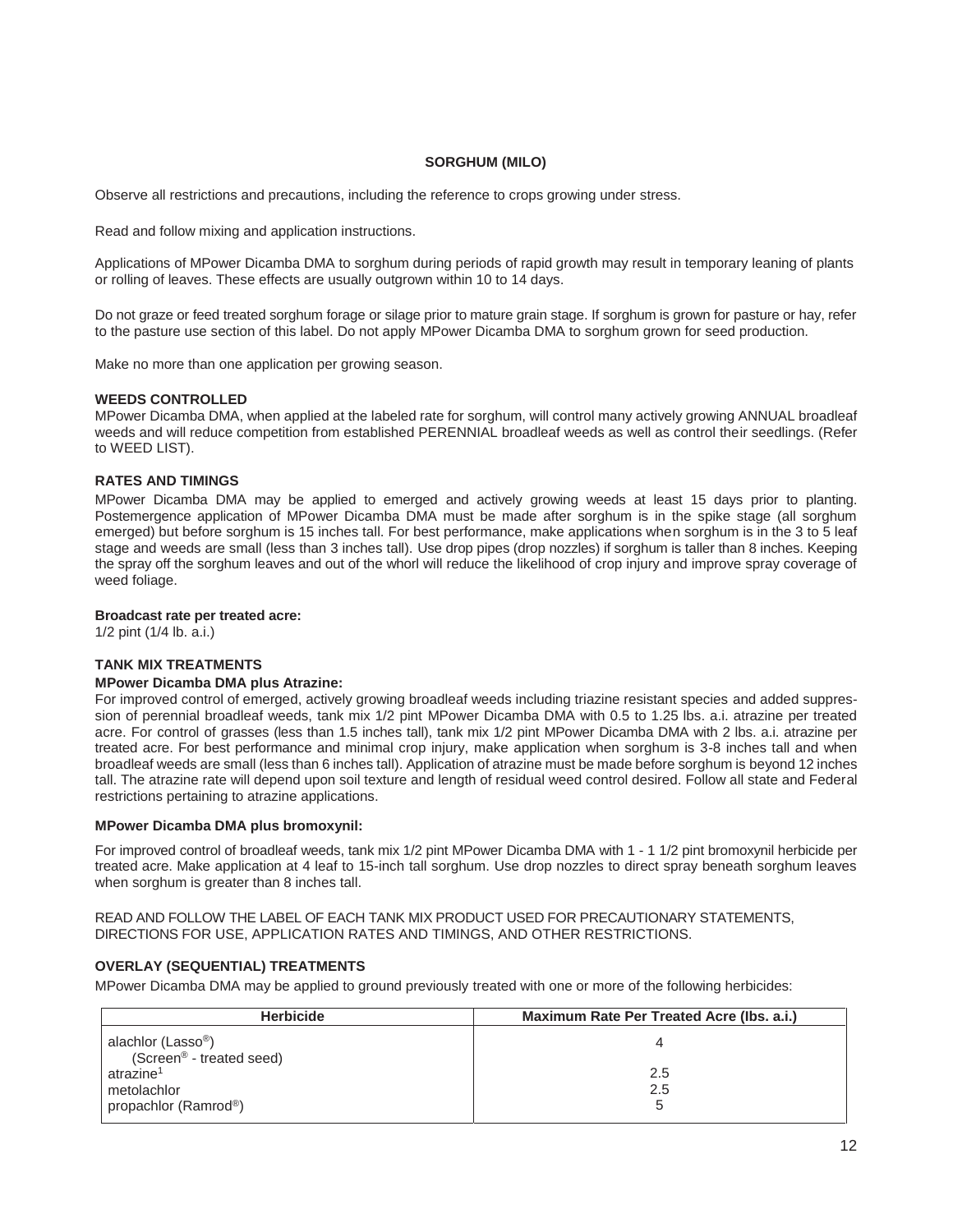1 Maximum use rate for atrazine is determined by soil type, tillage practices used, surface residue, and state or local restrictions. Follow the more restrictive requirements when determining the maximum use rate for atrazine.

#### **PREHARVEST USES**

FOR USE ONLY IN THE STATES OF TEXAS AND OKLAHOMA

MPower Dicamba DMA may be applied for weed suppression any time after the sorghum has reached the soft dough stage. An agriculturally approved surfactant may be used to improve performance. For aerial applications use at least 2 gallons of water-based carrier per treated acre.

Delay harvest until 30 days after treatment.

**Broadcast rate per treated acre:** 

1/2 pint (1/4 lb. a.i.)

#### **SMALL GRAINS (WHEAT, BARLEY AND OATS) NOT UNDERSEEDED TO LEGUMES**

#### **IMPORTANT**

Observe all restrictions and precautions. Read and follow cleaning, mixing and application instructions.

- If small grains are used for pasture or hay, the following restrictions apply:
- Animals cannot be removed from treated area for slaughter prior to 30 days after last application.
- There is no waiting period between treatment and grazing for non-lactating dairy animals.
- Treated areas may not be grazed by lactating dairy animals before 7 days after treatment.
- Do not harvest hay from treated areas before 37 days after treatment.

**NOTE:** Observe all precautions and restrictions on the labels of products used in tank mix treatments.

#### **WEEDS CONTROLLED**

MPower Dicamba DMA or combinations with listed tank mix partners will provide control or suppression of the annual broadleaf weeds listed below. For improved control of listed weeds, it is recommended that MPower Dicamba DMA be applied in a tank mix with other herbicides. Refer to specific crop for tank mix options.

|                                     | Knawel (German Moss)                 | Pigweed, Tumble                   |
|-------------------------------------|--------------------------------------|-----------------------------------|
| Alkanet <sup>1</sup>                | Knotweed, Prostrate                  | Pineappleweed <sup>1</sup>        |
| Bedstraw, Catchweed <sup>1</sup>    | Kochia                               | Plantain, Broadleaf <sup>2</sup>  |
| Bindweed, Field <sup>2</sup>        | Ladysthumb                           | Poppy, Red Horned <sup>1</sup>    |
| <b>Buckwheat Tartary</b>            | Lambsquarters, Common                | Puncturevine <sup>1</sup>         |
| Buckwheat, Wild                     |                                      |                                   |
| Carpetweed <sup>1</sup>             | Lettuce, Miners <sup>1</sup>         | Purslane, Common                  |
| Chamomile, Corn                     | Lettuce, Prickly                     | Radish, Wild 1                    |
| Chervil, Bur <sup>1</sup>           | Mallow, Common                       | Ragweed, Common                   |
| Chickweed, Common <sup>1</sup>      | Mayweed, Chamomile                   | Ragweed, Giant                    |
| Cockle, Corn                        | (Dogfennel) $1$                      | (Buffaloweed) $1$                 |
| Cockle, Cow                         | Mustard, Blue                        | Rocket, London <sup>1</sup>       |
| Cocklebur, Common                   | (Purple) <sup>1</sup>                | Rocket. Yellow <sup>1</sup>       |
| Cornflower                          | Mustard, Tansy                       | Salsify (Goatsbeard) <sup>1</sup> |
| (Bachelorbutton) <sup>1</sup>       | Mustard Treacle <sup>1</sup>         | Shepherdspurse <sup>1</sup>       |
| Dandelion, Common <sup>2</sup>      | Mustard, Tumble                      | Smartweed, Green                  |
| Dock, Curly <sup>2</sup>            | (Jim Hill) $1$                       | Smartweed, Pennsylvania           |
| Dragonhead, American <sup>1</sup>   | Mustard, Wild 1                      | Sorrel, Red                       |
| Evening Primrose,                   | Nightshade, Black                    | (Sheep Sorrel) <sup>1</sup>       |
| Cutleaf <sup>1</sup>                | Nightshade, Cutleaf <sup>1</sup>     | Sowthistle, Annual                |
| Falseflax, Smallseeded <sup>1</sup> | Nightshade Silverleaf <sup>2</sup>   | Starthistle, Yellow <sup>1</sup>  |
| Fiddleneck, (Tarweed) <sup>1</sup>  | (White Horsenettle)                  | Sunflower, Common (Wild)          |
| Flixweed <sup>1</sup>               | Pennycress, Field                    | Thistle, Canada <sup>2</sup>      |
| Fumitory <sup>1</sup>               | (Fanweed, Frenchweed,                | Thistle, Russian                  |
| Gromwell, Corn 1                    | Stinkweed)                           | Velvetleaf                        |
| Groundsel, Common <sup>1</sup>      | Pepperweed, Peppergrass <sup>1</sup> | Vetch $1$                         |
| Hempnettle 1                        | Pigweed, Redroot                     | Yarrow, Common <sup>2</sup>       |
| Henbit                              | (Carelessweed)                       |                                   |
| Jacobs Ladder <sup>1</sup>          | Pigweed, Rough                       |                                   |

1 These weeds will be controlled with MPower Dicamba DMA tank mixtures. Refer to tank mix label for specific weeds controlled.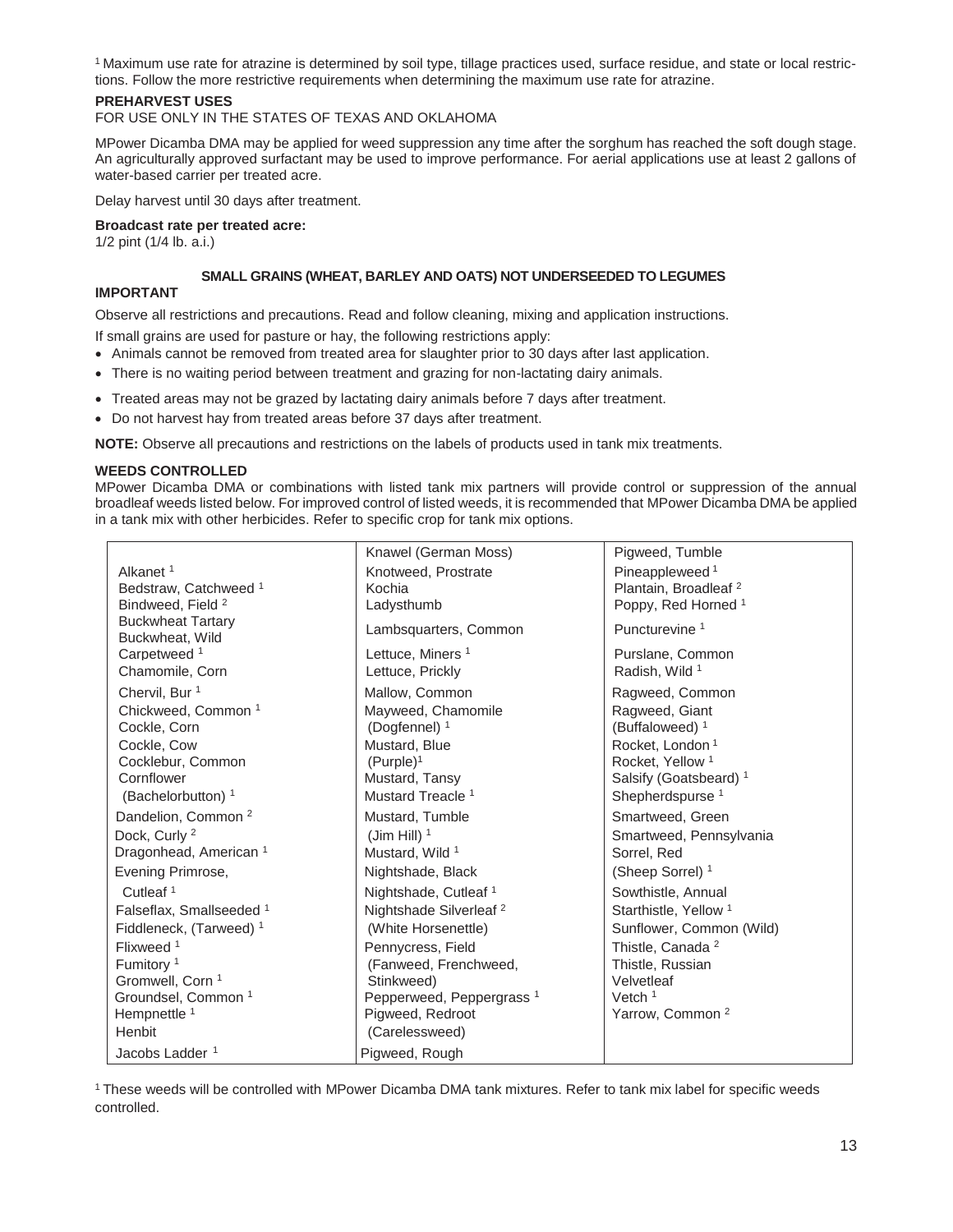2 MPower Dicamba DMA tank mixes will provide suppression of established broadleaf weeds and control their seedlings.

#### **RATES AND TIMINGS**

Application of MPower Dicamba DMA may be made before, during or after planting small grains. For best performance, make applications when weeds are in the 2-3 leaf stage and rosettes are less than 2 inches across. Application of MPower Dicamba DMA to small grains during periods of rapid growth may result in crop leaning. This condition is temporary and will not reduce crop yields.

Use MPower Dicamba DMA at 2 to 4 fluid ounces per treated acre in wheat, fall seeded barley, and oats, and at 2 to 3 fluid ounces per treated acre in spring seeded barley. Use the higher level of listed rate ranges when treating difficult to control weeds such as kochia, wild buckwheat, cow cockle, prostrate knotweed, Russian thistle, and prickly lettuce or when dense vegetative growth occurs.

MPower Dicamba DMA used in a tank mix with other herbicides offers the best spectrum of weed control and herbicide tolerant or resistant weed management. Refer to specific crop for MPower Dicamba DMA rate and application timing.

For applications prior to the emergence of weeds or when sulfonylurea resistant weeds are present or suspected, use a minimum of 3 fluid ounces per treated acre of MPower Dicamba DMA with a tank mix herbicide. Non-sulfonylurea herbicides such as 2,4-D or MCPA tank mixed with MPower Dicamba DMA will offer more consistent control of sulfonylurea resistant weeds.

When tank mixing with sulfonylurea herbicides, such as Ally®, Amber®, Express®, Finesse®, Glean® and Harmony® Extra, use an agriculturally approved surfactant of at least 80% active ingredient at the rate of 1-4 pints/100 gallons of spray or not more than 0.25-0.5% by volume. Use the highest rate of surfactant when using the lower rate ranges of the tank mix and/or when treating more mature and difficult to control weeds or dense vegetative growth.

#### **FALL AND SPRING SEEDED WHEAT**

MPOWER DICAMBA DMA MUST BE APPLIED TO FALL SEEDED WHEAT PRIOR TO THE JOINTING STAGE. APPLICATIONS TO SPRING SEEDED WHEAT MUST BE MADE BEFORE WHEAT REACHES THE 6 LEAF STAGE.

**NOTE:** Early developing wheat varieties such as TAM 107, MADISON, or WAKEFIELD must receive application between early tillering and the jointing stage. Care should be taken in staging these varieties to be certain that the application occurs prior to the jointing stage.

#### **TANK MIX TREATMENTS**

MPower Dicamba DMA may be tank mixed with one or more of the following herbicides. Read and follow the label of each tank mix product used for precautionary statements, directions for use, weeds controlled, geographic and other restrictions.

#### **Broadcast rate per treated acre:**

Apply 2-4 fluid ounces MPower Dicamba DMA with:

| <b>Product</b>             | <b>Active Ingredient</b>           | <b>Formulation</b> | <b>Amount of Product Per Acre</b>       |
|----------------------------|------------------------------------|--------------------|-----------------------------------------|
| 2,4-D Amine or Ester       | $2,4-D$                            | 4 lb/gal           | 8-12 fluid oz                           |
|                            |                                    |                    | $(0.25 - 0.375$ lb a.i./A) <sup>1</sup> |
| <b>MCPA Amine or Ester</b> | <b>MCPA</b>                        | 4 lb/gal           | 8-12 fluid oz                           |
|                            |                                    |                    | $(0.25 - 0.375$ lb a.i./A) <sup>1</sup> |
| $Ally^{\otimes}$           | metsulfuron-methyl                 | 60% DF             | $1/10$ oz                               |
| Amber <sup>®</sup>         | triasulfuron                       | 75% DF             | $0.28$ oz                               |
| Express <sup>®</sup>       | thifensulfuron + tribenuron-methyl | 75% DF             | $1/6$ oz                                |
| Finesse <sup>®</sup>       | chlorsulfuron + metsulfuron-methyl | 75% DF             | $1/3$ oz                                |
| Glean <sup>®</sup>         | chlorsulfuron                      | 75% DF             | $1/6$ oz                                |
| Harmony <sup>®</sup> Extra | thifensulfuron + tribenuron-methyl | 75% DF             | $1/3$ oz                                |
| bromoxynil                 | bromoxynil                         | 2 lb/gal           | $1-1.5$ pts                             |
| Bronate <sup>®</sup>       | bromoxynil + MCPA                  | 4 lb/gal           | $1-2$ pts                               |
| Curtail <sup>®</sup>       | $clopyralid+2,4-D$                 | $2.38$ lb/gal      | 2-2 2/3 pts                             |
| clopyralid                 | clopyralid                         | 3 lb/gal           | $1/4 - 1/3$ pt                          |
| diuron $2$                 | diuron                             | 80% DF             | $1/2 - 1.5$ lbs                         |
| metribuzin <sup>2</sup>    | metribuzin                         | 75% DF             | $1-10$ oz                               |
| Dakota <sup>®3</sup>       | fenoxaprop-ethyl+MCPA              | $3.1$ lb/gal       | 16 fluid oz                             |
| Tiller <sup>®</sup> $3$    | fenoxaprop-ethyl + MCPA + $2,4D$   | 2.7 lb/gal         | $1-1.7$ pts                             |

1 When using formulations other than 4 lbs/gal use pounds active/acre listed.

2 Tank mixtures for fall seeded wheat only.

<sup>3</sup> Use 2 fluid ounces of MPower Dicamba DMA only. Do not use if wild oats is the target weed. Do not use MPower Dicamba DMA as a tank mix treatment with Dakota® or Tiller<sup>®</sup> on Durum wheat.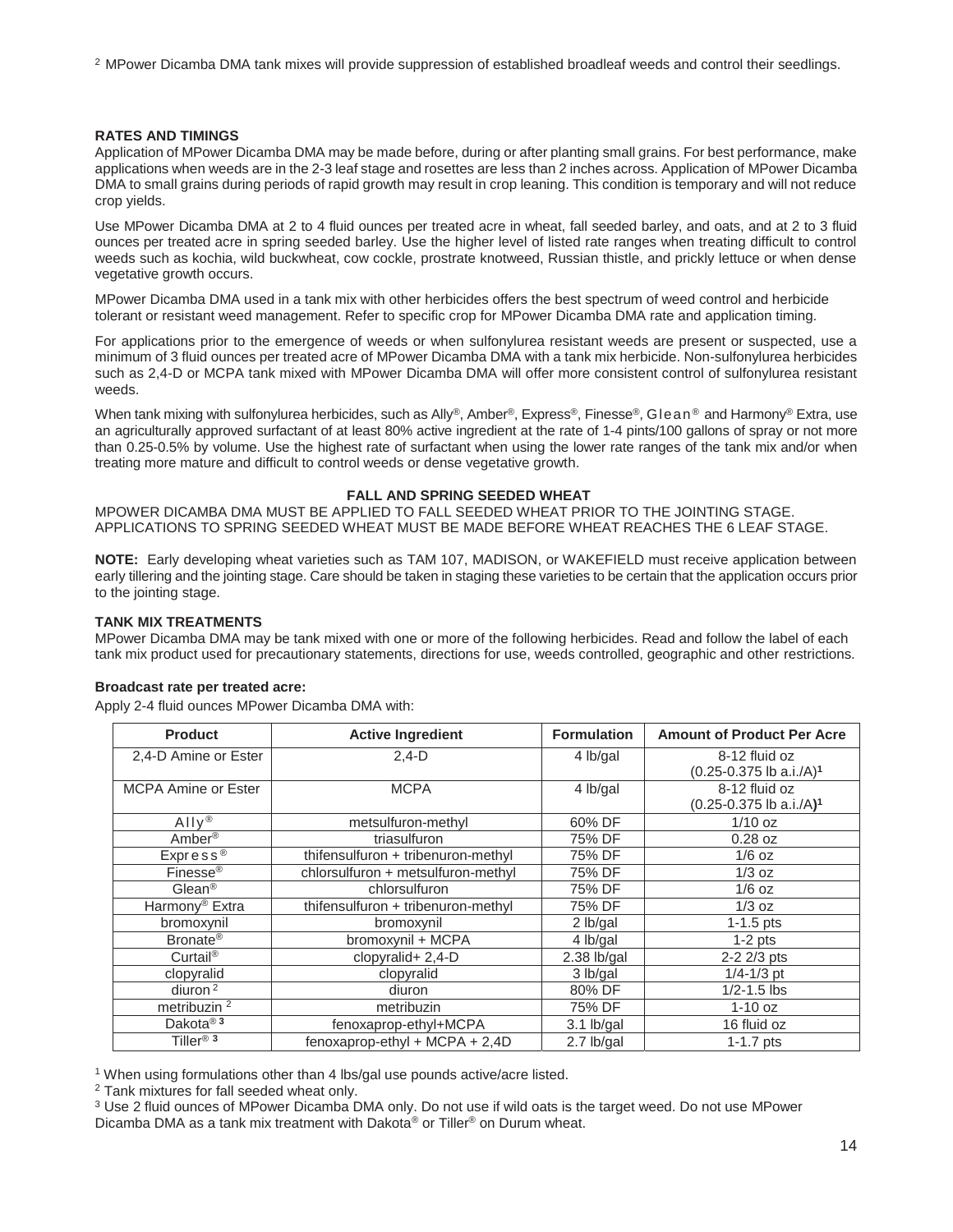#### **SPECIAL USE TANK MIXES FOR SPRING AND FALL SEEDED WHEAT (See Footnotes for Applicable Uses)**

#### **Broadcast rate per treated acre:**

Apply 3-4 1 fluid ounces MPower Dicamba DMA with:

| Product <sup>2</sup>                                         | <b>Active Ingredient</b>                     | <b>Formulation</b>    | <b>Amount of Product</b><br>Per Acre     |
|--------------------------------------------------------------|----------------------------------------------|-----------------------|------------------------------------------|
| 2,4-D or MCPA Amine                                          | 2,4-D or MCPA                                | $\overline{4}$ lb/gal | 1-2 pts $3$<br>$(0.5-1.0$ lb a.i./A) $4$ |
| 2,4-D or MCPA Ester                                          | 2,4-D or MCPA                                | 4 lb/gal              | 1-1.5 pts $3$<br>(0.5-0.75 lb a.i./A) 4  |
| $Ally^*$                                                     | metsulfuron-methyl                           | 60% DF                | 1/20-1/10 oz                             |
| Amber <sup>®</sup>                                           | triasulfuron                                 | 75% DF                | $0.14 - 0.28$ oz                         |
| Express <sup>®</sup>                                         | thifensulfuron + tribenuron-methyl           | 75% DF                | $1/12 - 1/6$ oz                          |
| Finesse <sup>®</sup>                                         | chlorsulfuron + metsulfuron-methyl           | 75% DF                | $1/6 - 1/3$ oz                           |
| Glean                                                        | chlorsulfuron                                | 75% DF                | $1/6$ oz                                 |
| Harmony <sup>®</sup> Extra                                   | thifensulfuron + tribenuron-methyl           | 75% DF                | $1/6 - 1/3$ oz                           |
| Metsulfuron-methyl + 2,4-D<br>Amine or Ester <sup>5</sup>    | Metsulfuron-methyl + 2,4-D                   | $60\%$ DF + 4 lb/gal  | $1/20 - 1/10$ oz + 8 fl oz               |
| Amber <sup>®</sup> + 2,4-D Amine or Ester <sup>5</sup>       | triasulfuron + $2,4$ -D                      | 75% DF + 4 lb/gal     | $0.14 - 0.28$ oz + 8 fl oz               |
| Express <sup>®</sup> + 2,4-D Amine or Ester <sup>5</sup>     | (thifensulfuron + tribenuron-methyl) + 2,4-D | 75% DF + 4 lb/gal     | $1/12 - 1/6$ oz + 8 fl oz                |
| Finesse <sup>®</sup> + 2,4-D Amine or Ester $5$              | (chlorsulfuron + metsulfuron-methyl)+2,4-D   | 75% DF + 4 lb/gal     | $1/6 - 1/3$ oz + 8 fl oz                 |
| Glean <sup>®</sup> + 2,4-D Amine or Ester <sup>5</sup>       | chlorsulfuron + 2,4-D                        | 75% DF + 4 lb/gal     | $1/6 + 8$ fl oz                          |
| Harmony <sup>®</sup> Extra+2,4-D Amine or Ester <sup>5</sup> | (thifensulfuron + tribenuron-methyl) + 2,4-D | 75% DF + 4 lb/gal     | $1/6 - 1/3$ oz + 8 fl oz                 |
| glyphosate <sup>6</sup>                                      | glyphosate                                   | 3.0 lb/gal            | 12-16 fl oz                              |

1 MPower Dicamba DMA may be used at 6 fluid ounces on fall seeded wheat in Western Oregon as a spring application only. In CO, KS, NM, OK and TX up to 8 fluid ounces of MPower Dicamba DMA may be applied on fall seeded wheat after it exceeds the 3 leaf stage for suppression of perennial weeds, such as field bindweed. Applications may be made in the fall following a frost but before a killing freeze. MPower Dicamba DMA may be tank mixed with 2,4-D amine at 8 fluid ounces after wheat begins to tiller. Periods of extended stress such as cold and wet weather may enhance the possibility of crop injury. For fall applications only, do not use if the potential for crop injury is not acceptable.

2 Do not use low rates of sulfonylurea herbicides, such as Metsulfuron-methyl, Amber, Express, Finesse, Glean, and Harmony Extra on more mature weeds and/or on dense vegetative growth.

<sup>3</sup> RESTRICTION: For use on Fall Seeded Wheat only. Do not use unless potential crop injury will be acceptable.

4 When using formulations other than 4 lb/gal use pounds active/acre listed.

<sup>5</sup> Use for improved control of Russian thistle, flixweed, gromwell, mayweed and fiddleneck.

<sup>6</sup> MPower Dicamba DMA may be applied at 2 fluid ounces with any glyphosate formulation labeled for use as a preplant application to small grains with no waiting period prior to planting. Read and follow label directions of the tank mix product for adjuvant use directions.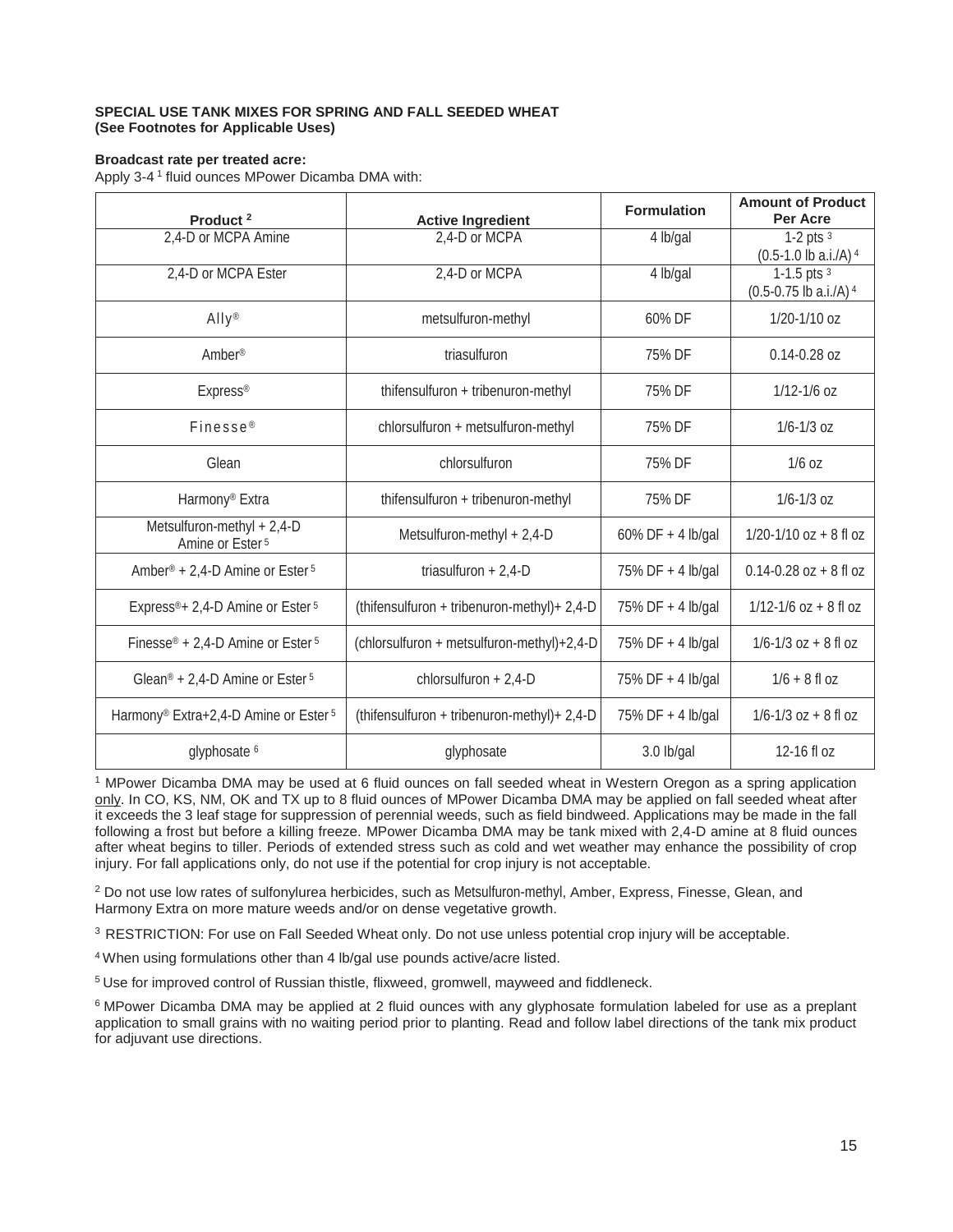#### **FALL SEEDED BARLEY**

MPOWER DICAMBA DMA MUST BE APPLIED TO FALL SEEDED BARLEY PRIOR TO THE JOINTING STAGE.

**NOTE:** For spring barley varieties that are seeded during the winter months or later, follow the rates and timings given for Spring Seeded Barley.

#### **TANK MIX TREATMENTS**

MPower Dicamba DMA may be tank mixed with one or more, but not limited to, the following herbicides. Read and follow the label of each tank mix product used for precautionary statements, directions for use, weeds controlled and geographic and other restrictions.

#### **Broadcast rate per treated acre:**

Apply 2-4 fluid ounces MPower Dicamba DMA with:

| Product <sup>1</sup>       | <b>Active Ingredient</b>           | <b>Formulation</b> | <b>Amount of Product Per Acre</b> |
|----------------------------|------------------------------------|--------------------|-----------------------------------|
| 2,4-D Amine or Ester       | $2.4-D$                            | 4 lb/gal           | 8 fluid oz                        |
|                            |                                    |                    | $(0.25 \text{ lb a.i./A})^2$      |
| <b>MCPA Amine or Ester</b> | <b>MCPA</b>                        | 4 lb/gal           | 8-12 fluid oz                     |
|                            |                                    |                    | $(0.25 - 0.375$ lb a.i./A)        |
| metsulfuron-methyl         | metsulfuron-methyl                 | 60% DF             | 1/20-1/10 oz                      |
| Amber <sup>®</sup>         | triasulfuron                       | 75% DF             | $0.14 - 0.28$ oz                  |
| Express <sup>®</sup>       | thifensulfuron + tribenuron-methyl | 75% DF             | $1/12 - 1/6$ oz                   |
| Finesse <sup>®</sup>       | chlorsulfuron + metsulfuron-methyl | 75% DF             | $1/6 - 1/3$ oz                    |
| Glean <sup>®</sup>         | chlorsulfuron                      | 75% DF             | $1/6$ oz                          |
| Harmony <sup>®</sup> Extra | thifensulfuron + tribenuron-methyl | 75% DF             | $1/6 - 1/3$ oz                    |
| metribuzin                 | metribuzin                         | 75% DF             | $1-10$ oz                         |
| bromoxynil                 | bromoxynil                         | 2 lb/gal           | 1-1 $1/2$ pts                     |
| Bronate <sup>®</sup>       | bromoxynil + MCPA                  | 4 lb/gal           | $3/4 - 1$ 1/2 pts                 |

<sup>1</sup> Do not use low rates of sulfonylureas (metsulfuron-methyl, Amber<sup>®</sup>, Express<sup>®</sup>, Finesse, Glean<sup>®</sup>, and Harmony<sup>®</sup> Extra) on more mature weeds and/or on dense vegetative growth.

<sup>2</sup> When using formulations other than 4 lb/gal use pounds active/acre listed.

#### **SPRING SEEDED BARLEY**

#### MPOWER DICAMBA DMA MUST BE APPLIED BEFORE SPRING SEEDED BARLEY EXCEEDS THE 4 LEAF STAGE.

#### **TANK MIX TREATMENTS**

MPower Dicamba DMA may be mixed with one or more of the following herbicides. Read and follow the label of each tank mix product used for precautionary statements, directions for use, weeds controlled and geographic and other restrictions.

#### **Broadcast rate per treated acre:**

Apply 2-4 fluid ounces MPower Dicamba DMA with:

| Product <sup>1</sup>       | <b>Active Ingredient</b>           | <b>Formulation</b> | <b>Amount of Product Per Acre</b>                        |
|----------------------------|------------------------------------|--------------------|----------------------------------------------------------|
| <b>MCPA Amine or Ester</b> | <b>MCPA</b>                        | 4 lb/gal           | 8-12 fluid oz<br>$(0.25 - 0.375$ lb a.i./A) <sup>2</sup> |
| metsulfuron-methyl         | metsulfuron-methyl                 | 60% DF             | $1/20 - 1/10$ oz                                         |
| Amber <sup>®</sup>         | triasulfuron                       | 75% DF             | $0.14 - 0.28$ oz                                         |
| Express <sup>®</sup>       | thifensulfuron + tribenuron-methyl | 75% DF             | $1/12 - 1/6$ oz                                          |
| Finesse <sup>®</sup>       | chlorsulfuron + metsulfuron-methyl | 75% DF             | $1/6 - 1/3$ oz                                           |
| $Glean^@$                  | chlorsulfuron                      | 75% DF             | $1/6$ oz                                                 |
| Harmony <sup>®</sup> Extra | thifensulfuron + tribenuron-methyl | 75% DF             | $1/6 - 1/3$ oz                                           |
| metribuzin                 | metribuzin                         | 75% DF             | $1-10$ oz                                                |
| bromoxynil                 | bromoxynil                         | 2 lb/gal           | 1-1 1/2 pts                                              |
| Bronate <sup>®</sup>       | bromoxynil + MCPA                  | 4 lb/gal           | $3/4 - 1$ 1/2 pts                                        |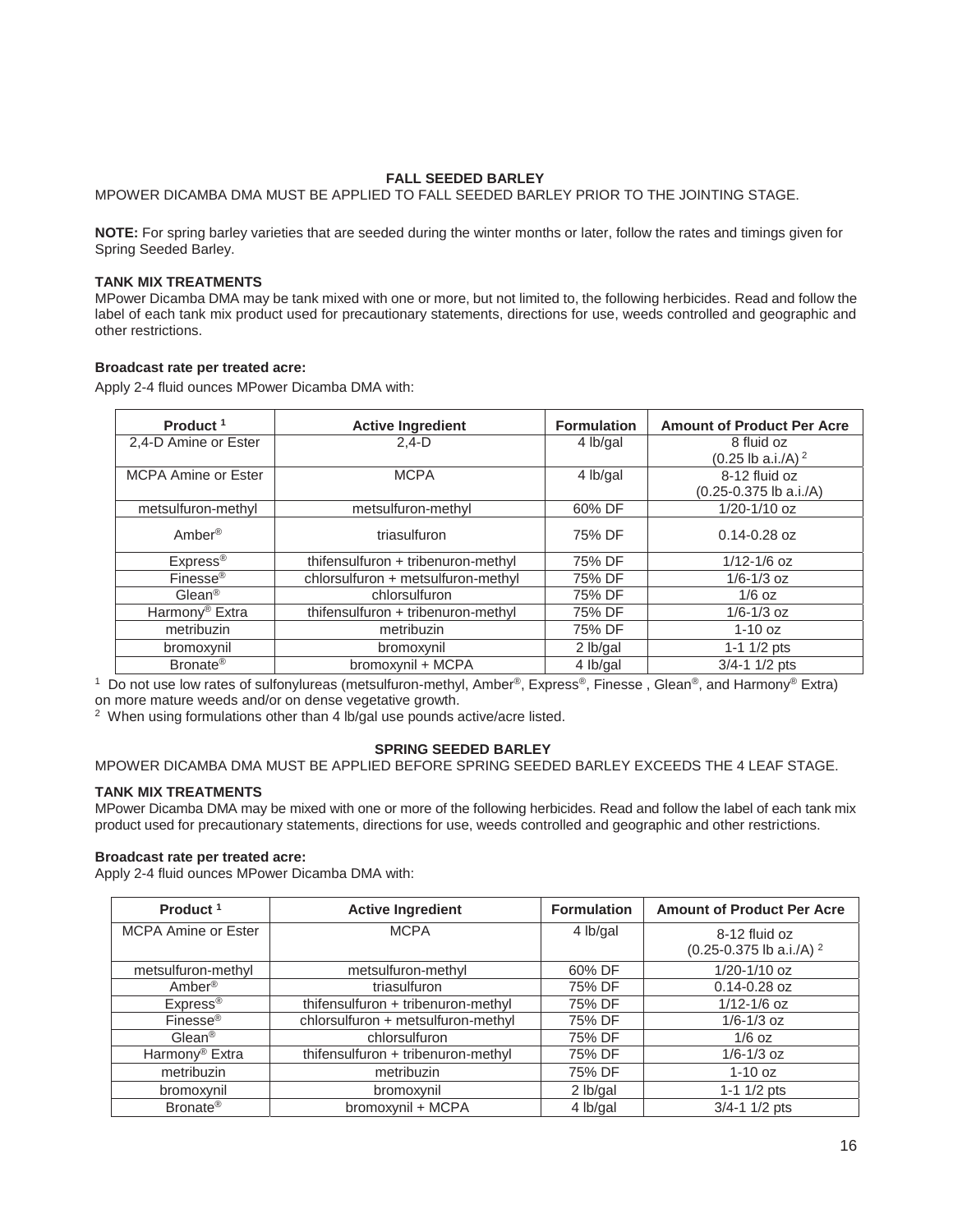1 Do not use low rates of sulfonylureas (metsulfuron-methyl, Amber®, Express, Finesse®, Glean®, and Harmony® Extra) on more mature weeds and/or on dense vegetative growth.

 $2$  When using formulations other than 4 lb/gal use pounds active/acre listed.

#### **FALL AND SPRING SEEDED OATS**

MPOWER DICAMBA DMA MUST BE APPLIED BEFORE SPRING SEEDED OATS EXCEED THE 5 LEAF STAGE. APPLICATIONS TO FALL SEEDED OATS MUST BE MADE PRIOR TO THE JOINTING STAGE.

#### **TANK MIX TREATMENTS**

MPower Dicamba DMA may be tank mixed with one or more of the following herbicides. Read and follow the label of each tank mix product used for precautionary statements, directions for use, weeds controlled, geographic and other restrictions.

#### **Broadcast rate per treated acre:**

Apply 2-4 fluid ounces MPower Dicamba DMA with:

| <b>Product</b>      | <b>Active Ingredient</b> | <b>Formulation</b> | <b>Amount of Product Per Acre</b>                         |
|---------------------|--------------------------|--------------------|-----------------------------------------------------------|
| MCPA Amine or Ester | <b>MCPA</b>              | 4 lb/gal           | 8-12 fluid oz<br>$(0.25 - 0.375)$ lb a.i./A) <sup>1</sup> |

<sup>1</sup> When using formulations other than 4 lb/gal use pounds active/acre listed.

### **FALL AND SPRING SEEDED TRITICALE EXCEPT CALIFORNIA**

### **EARLY SEASON APPLICATIONS**

Apply 2-4 fluid ounces of MPower Dicamba DMA to triticale. Early season applications to fall-seeded triticale must be made prior to jointing stage. Early season applications to spring-seeded triticale must be made before triticale reaches the 6-leaf stage.

#### **TANK MIXES**

For best performance, should be used in tank mix combination with bromoxynil.

### **SUGARCANE**

Observe all restrictions and precautions. Read and follow mixing and application instructions.

Consult your local or state authorities for possible application restrictions, especially concerning aerial applications and advice concerning special local use situations.

### **WEEDS CONTROLLED**

MPower Dicamba DMA, when applied at specified rates, will control many ANNUAL, BIENNIAL and PERENNIAL broadleaf weeds commonly found in sugarcane. (Refer to WEED LIST).

#### **RATES AND TIMINGS**

Application of MPower Dicamba DMA may be made any time after weeds have emerged and are actively growing but before the close-in stage of sugarcane. Application rates and timing of MPower Dicamba DMA are given below. Use the higher level of listed rate ranges when treating dense vegetative growth.

**RESTRICTION: A retreatment may be made if needed; however, do not exceed a total of 2 pints (1 lb. a.i.) of MPower Dicamba DMA per treatment with a maximum of 2 treatments per year.** 

| <b>Weed Stage &amp; Type</b> | <b>Broadcast Rate Per Treated Acre</b>                              |                      |            |
|------------------------------|---------------------------------------------------------------------|----------------------|------------|
|                              | <b>Amount of Formulated</b><br><b>MPower Dicamba DMA</b><br>(pints) | Equivalent Lbs. a.i. | <b>PHI</b> |
| Annual                       |                                                                     |                      |            |
| Small, actively growing      | $1/2 - 1$                                                           | $1/4 - 1/2$          |            |
| Established weed growth      | $1 - 11/2$                                                          | $1/2 - 3/4$          | 87 days    |
| <b>Biennial</b>              | $1 - 2$                                                             | $1/2 - 1$            |            |
| <b>Perennial</b>             | 2                                                                   | 11                   |            |

1 Application made over the top of actively growing sugarcane may result in crop injury.

When possible, direct the spray beneath the sugarcane canopy in order to minimize the likelihood of crop injury. The use of directed sprays will also aid in maximizing spray coverage of weed foliage.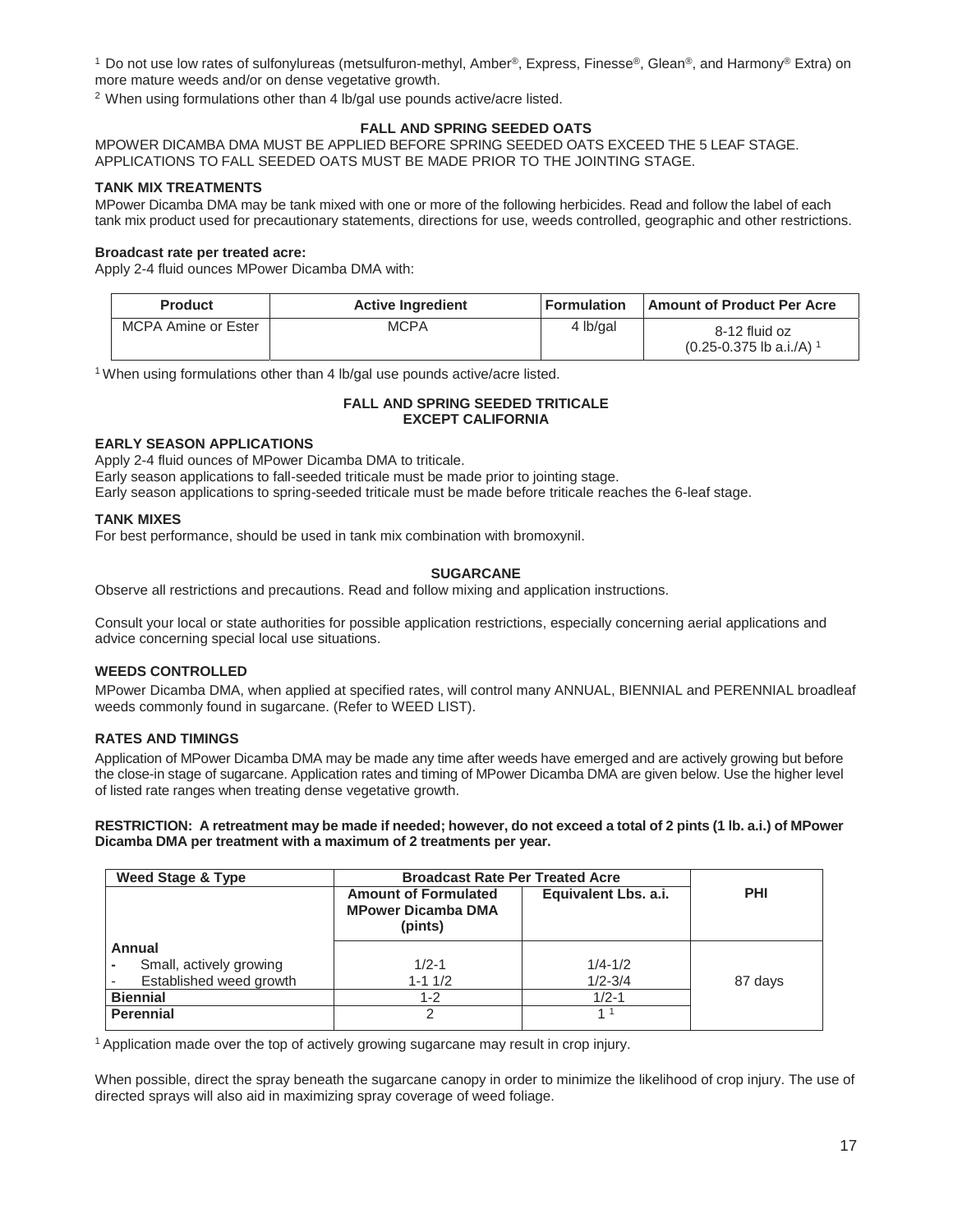#### **TANK MIX TREATMENTS**

MPower Dicamba DMA may be tank mixed with one or more of the following herbicides for control of grasses or additional broadleaf weeds. Read and follow the label of each tank mix product used for precautionary statements, directions for use, rates and timings, weeds controlled, geographic and other restrictions.

| <b>Herbicide</b> | Rate Per Treated Acre (Ibs. a.i.) |
|------------------|-----------------------------------|
| ametryn          | $2/5 - 8$                         |
| asulam           | $2 - 3 \frac{1}{3}$               |
| atrazine         | $2/5 - 4$                         |
| 2.4-D            | $1/2 - 3^{*}$                     |

\*Application of MPower Dicamba DMA plus 2,4-D tank mix at the higher listed rate ranges may result in crop injury.

#### **PASTURE, HAY, RANGELAND, AND FARMSTEAD (Non-Cropland)**

MPower Dicamba DMA is recommended for use for pasture, hay, rangeland, farmstead (non-cropland) (including fence rows and non-irrigation ditchbanks) for broadleaf weed and brush control. MPower Dicamba DMA may also be applied to non-cropland areas for the control of broadleaf weeds in Noxious Weed Control Programs, Districts or Areas including broadcast or spot treatment of roadsides and highways, utilities, railroad and pipeline rights-of-way. Noxious weeds must be recognized at the state level but programs may be administered at state, county or other level.

Observe all restrictions and precautions. Read and follow mixing and application instructions.

MPower Dicamba DMA uses described in this section also pertain to small grains (such as barley, forage sorghum, oats, rye, sudangrass or wheat) grown for pasture use only.

NEWLY SEEDED AREAS, including small grains grown for pasture may be severely injured if rates of MPower Dicamba DMA greater than 1 pint/A are applied.

ESTABLISHED GRASS CROPS growing under stress can exhibit various injury symptoms that may be more pronounced if herbicides are applied.

Bentgrass, carpetgrass, buffalograss and St. Augustine grass may be injured at rates exceeding 1 pint MPower Dicamba DMA (1/2 lb a.i.) per treated acre. Usually colonial bentgrasses are more tolerant than creeping types. Velvetgrasses are most easily injured. Treatments will kill or injure alfalfa, clovers, lespedeza, wild winter peas, vetch and other legumes.

ANIMALS CANNOT BE REMOVED FROM TREATED AREA FOR SLAUGHTER PRIOR TO 30 DAYS AFTER LAST APPLICATION. THERE IS NO WAITING PERIOD BETWEEN TREATMENT AND GRAZING FOR NON-LACTATING ANIMALS.

#### **TIMING RESTRICTIONS FOR LACTATING DAIRY ANIMALS FOLLOWING TREATMENT:**

| <b>MPower Dicamba DMA</b><br><b>Rate Per Treated Acre</b> | Days Before Grazing | Days Before Hay Harvest |
|-----------------------------------------------------------|---------------------|-------------------------|
| Up to 1 pint $(1/2 \text{ lb. a.i.})$                     | davs                | 37 davs                 |
| Up to 2 pints $(1 \text{ lb. a.i.})$                      | 21 davs             | 51 days                 |

**NOTE:** Observe all precautions and restrictions on labels of products used in tank mixtures.

#### **MIXING AND APPLICATION**

MPower Dicamba DMA can be applied using water, oil in water emulsions including invert systems, or sprayable fluid fertilizer as a carrier. A COMPATIBILITY TEST (see COMPATIBILITY TEST section) should be made prior to tank mixing.

To prepare oil in water emulsions, half-fill spray tank with water, then add appropriate amount of emulsifier. With continuous agitation, slowly add the herbicide and then the oil (such as diesel oil or fuel oil) or a premix of oil plus additional emulsifier to spray tank. Complete filling of spray tank with water. Maintain vigorous agitation during spray operation to prevent oil and water from forming separate layers.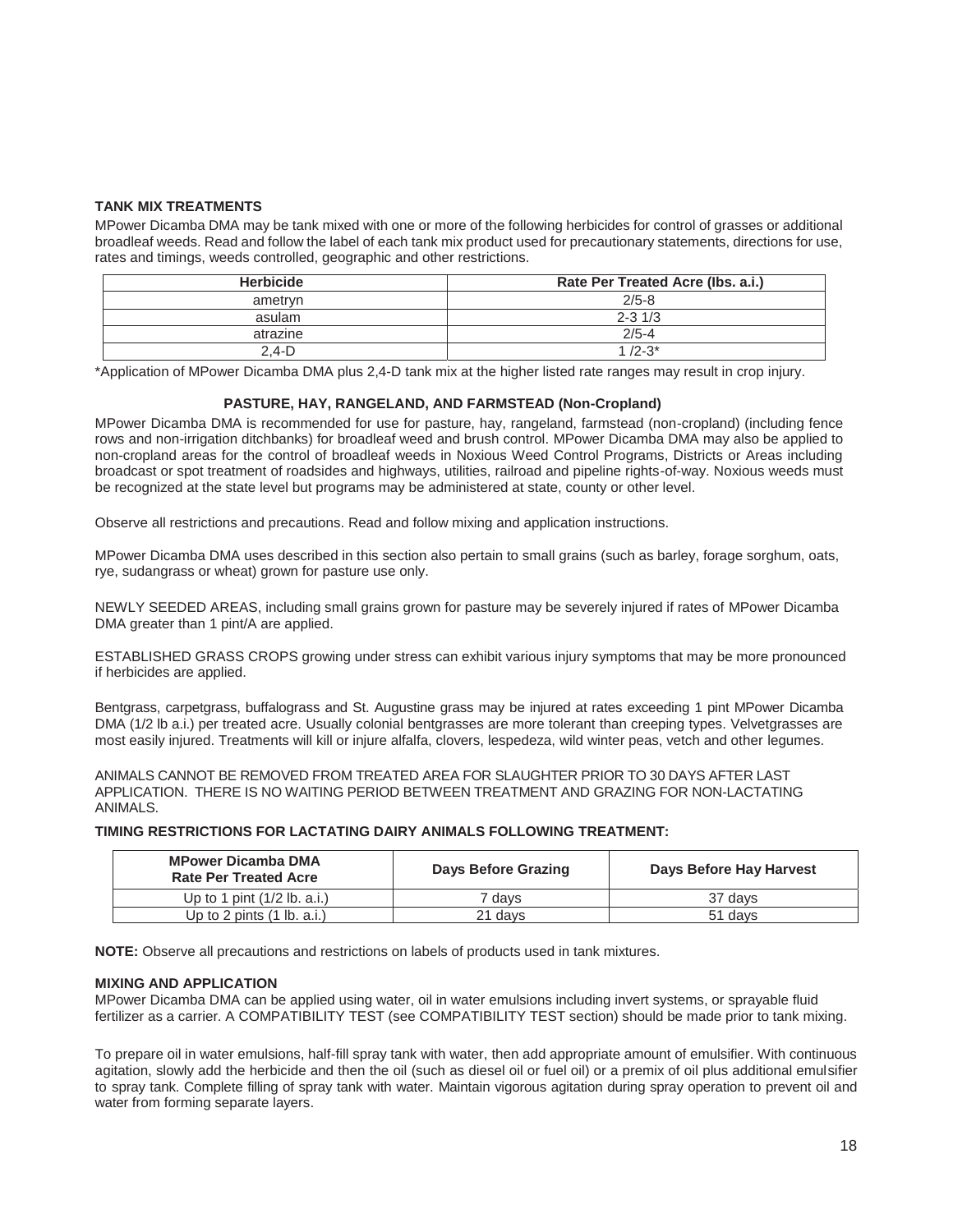MPower Dicamba DMA may be applied broadcast using either ground or aerial application equipment. When using ground equipment, apply 3 to 600 gallons of diluted spray per treated acre. Volume of spray applied will depend on the height, density, and type of weeds or brush being treated and on the type of equipment being used. When using aerial equipment apply 2 to 40 gallons of diluted spray per treated acre in a water-based carrier.

MPower Dicamba DMA may be applied to individual clumps or small areas (SPOT TREATMENT) of undesirable vegetation using handgun or similar types of application equipment. Apply diluted sprays to allow complete wetting (up to run off) of foliage and stems.

Herbicide adjuvants or other spray additives (emulsifiers, surfactants, wetting agents, drift control agents, or penetrants) may be used for wetting, penetration, or drift control. Spray additives must be agriculturally approved when used in pasture applications. If spray additives are used, read and follow all use directions, restrictions and precautions on product label.

#### **WEEDS CONTROLLED**

MPower Dicamba DMA, when applied at specified rates, will give control many ANNUAL, BIENNIAL, and PERENNIAL broadleaf weeds, and many WOODY brush and vine species commonly found in pasture, hay, rangeland, and farmstead (noncropland) areas. (Refer to WEED LIST). Labeled (\*) PERENNIAL weeds may be controlled with lower rates of either MPower Dicamba DMA or MPower Dicamba DMA plus 2,4-D. See the following RATES AND TIMINGS section.

#### **RATES AND TIMINGS**

Application rates and timing of MPower Dicamba DMA are given below. Use the higher level of listed rate ranges when treating dense or tall vegetative growth.

**RESTRICTION: A retreatment may be made if needed; however, do not exceed a total of 2 pints (1 lb. a.i.) of MPower Dicamba DMA per treatment with a maximum of 2 treatments per year.** 

| <b>Weed Stage &amp; Type</b>                                    | <b>Broadcast Rate Per</b><br><b>Treated Acre</b>                 |                      |  |
|-----------------------------------------------------------------|------------------------------------------------------------------|----------------------|--|
|                                                                 | <b>Amount of Formulated</b><br><b>MPower Dicamba DMA (pints)</b> | Equivalent Lbs. a.i. |  |
| Annual                                                          |                                                                  |                      |  |
| Small, actively growing                                         | $1/2 - 1$                                                        | $1/4 - 1/2$          |  |
| Established weed growth                                         | $1 - 11/2$                                                       | $1/2 - 3/4$          |  |
| Biennial <sup>1</sup><br>Rosette diameter<br>Less than 3 inches | $1/2 - 1$                                                        | $1/4 - 1/2$          |  |
| 3 inches or more                                                | 2                                                                |                      |  |
| <b>Bolting</b>                                                  | $\mathfrak{D}$                                                   |                      |  |
| <b>Perennial</b>                                                |                                                                  |                      |  |
| Suppression or top growth control                               | $1 - 2$                                                          | $1/2 - 1$            |  |
| Labeled (*) Perennials                                          | 2                                                                |                      |  |
| <b>Other Perennials</b>                                         | 2                                                                |                      |  |
| <b>Woody Brush &amp; Vines</b>                                  |                                                                  |                      |  |
| <b>Top Growth Suppression</b>                                   | $1 - 2$                                                          | $1/2 - 1$            |  |
| Top Growth Control <sup>2</sup>                                 | 2                                                                |                      |  |
| Stems and Stem Suppression                                      | 2                                                                |                      |  |

<sup>1</sup> For best performance, make application when BIENNIAL WEEDS are in the rosette stage.

<sup>2</sup> Species labeled in WEED LIST section will require tank mixtures for adequate control.

\* Rates above 1.0 lb a.i./A are spot treatments only.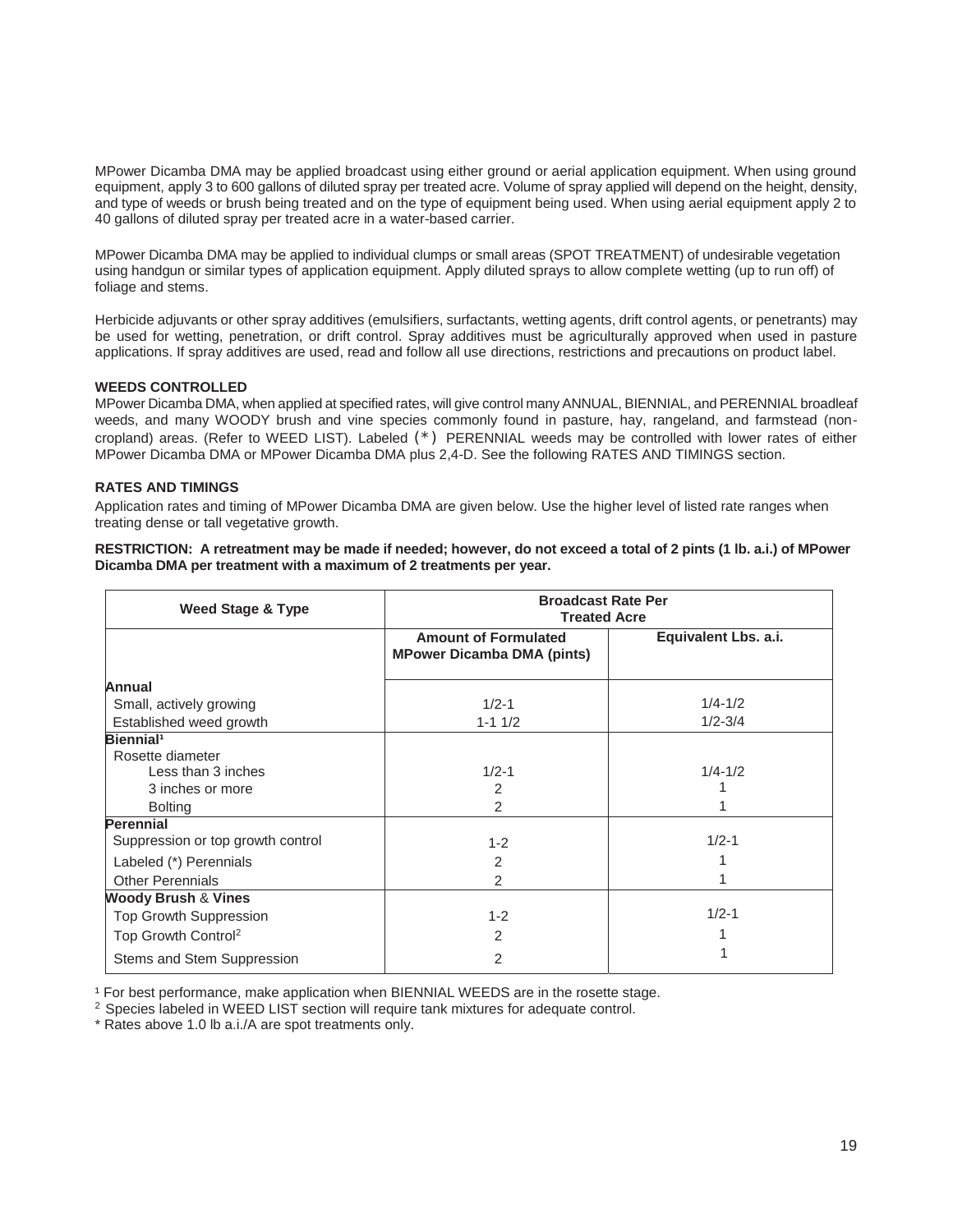#### **TANK MIX TREATMENTS**

READ AND FOLLOW THE LABEL OF EACH TANK MIX PRODUCT USED FOR PRECAUTIONARY STATEMENTS, DIRECTIONS FOR USE, APPLICATION RATES AND OTHER RESTRICTIONS.

MPower Dicamba DMA may be tank mixed with one or more of the following herbicides for control of grasses, additional broadleaf weeds, and woody brush and vines.

| <b>Herbicide</b>                                          | Rate Per Treated Acre (Ibs. a.i.) |
|-----------------------------------------------------------|-----------------------------------|
| Pasture, hay, rangeland and farmstead (non-cropland) use: |                                   |
| glyphosate                                                | $3/4 - 33/4$                      |
| metsulfuron methyl                                        | 0.0038-0.011                      |
| paraquat                                                  | $1/2 - 1$                         |
| picloram                                                  | $1/8 - 3$                         |
| triclopyr                                                 | $3/4 - 9$                         |
| $2.4-D$                                                   | $1/4 - 6$                         |

Due to the variations that may occur in formulated products and specific use ingredients (e.g. water supplies), a COMPATIBILITY TEST is recommended prior to actual tank mixing.

#### **CUT SURFACE TREE TREATMENTS**

MPower Dicamba DMA may be applied as a cut surface treatment for control of unwanted trees and prevention of sprouts of cut trees. A mix of 1 part MPower Dicamba DMA with 1 to 3 parts water should be used in application. Use the lower dilution when treating difficult-to-control species.

FRILL OR GIRDLE TREATMENTS: Make a continuous cut or a series of overlapping cuts using an axe to girdle tree trunk. Spray or paint cut surface with the MPower Dicamba DMA/water mix.

STUMP TREATMENTS: Spray or paint freshly cut surface with the water mix. The area adjacent to the bark should be thoroughly wet.

Note: For more rapid foliar effects, 2,4-D may be added to the MPower Dicamba DMA/water mix.

#### **DORMANT APPLICATIONS FOR CONTROL OF MULTIFLORA ROSE**

MPower Dicamba DMA can be applied when plants are dormant as an undiluted SPOT-CONCENTRATE directly to the soil or as a LO-OIL BASAL BARK treatment using an oil-water emulsion solution.

SPOT-CONCENTRATE applications of MPower Dicamba DMA should be applied directly to the soil as close as possible to the root crown but within 6-8 inches of the crown. On sloping terrain, application should be made to the uphill side of the crown. Do not make application when snow or water prevents applying MPower Dicamba DMA directly to the soil. The use rate of MPower Dicamba DMA is dependent on the canopy diameter of the multiflora rose. Examples: Use MPower Dicamba DMA at 1/4, 1 or 2 1/4 fluid ounces of product respectively, for 5, 10 or 15 feet canopy diameters. Do not exceed a total of 2 quarts MPower Dicamba DMA per acre per year.

LO-OIL BASAL BARK applications of MPower Dicamba DMA should be applied to the basal stem region from the ground line up to a height of 12 to 18 inches. Spray until runoff, with special emphasis on covering the root crown. For best results, make application when plants are dormant. Do not make application after bud break or when plants are showing signs of active growth. Do not make application when snow or water prevents applying MPower Dicamba DMA to the ground line. Refer to Mixing and Applications above in this section for method of preparing oil-in-water emulsion. Example for making approximately 2 gallons of a LO-OIL spray solution mixture: combine 1 1/2 gallons water plus 1 ounce emulsifier plus 1 pint MPower Dicamba DMA plus 2 1/2 pints of No. 2 diesel fuel. Adjust amounts of materials used proportionately to the amount of final spray solution desired. Do not exceed 8 gallons of spray solution mix applied per acre per year.

#### **CONSERVATION RESERVE PROGRAM (CRP) ACRES**

MPower Dicamba DMA can be used on both newly seeded and established grasses grown in Conservation Reserve or Federal Set-Aside Programs. For program lands, such as Conservation Reserve Program, consult program rules to determine whether grass or hay may be used. The more restrictive requirements of the program rules or this label must be followed.

Observe all restrictions, precautions, mixing and application directions.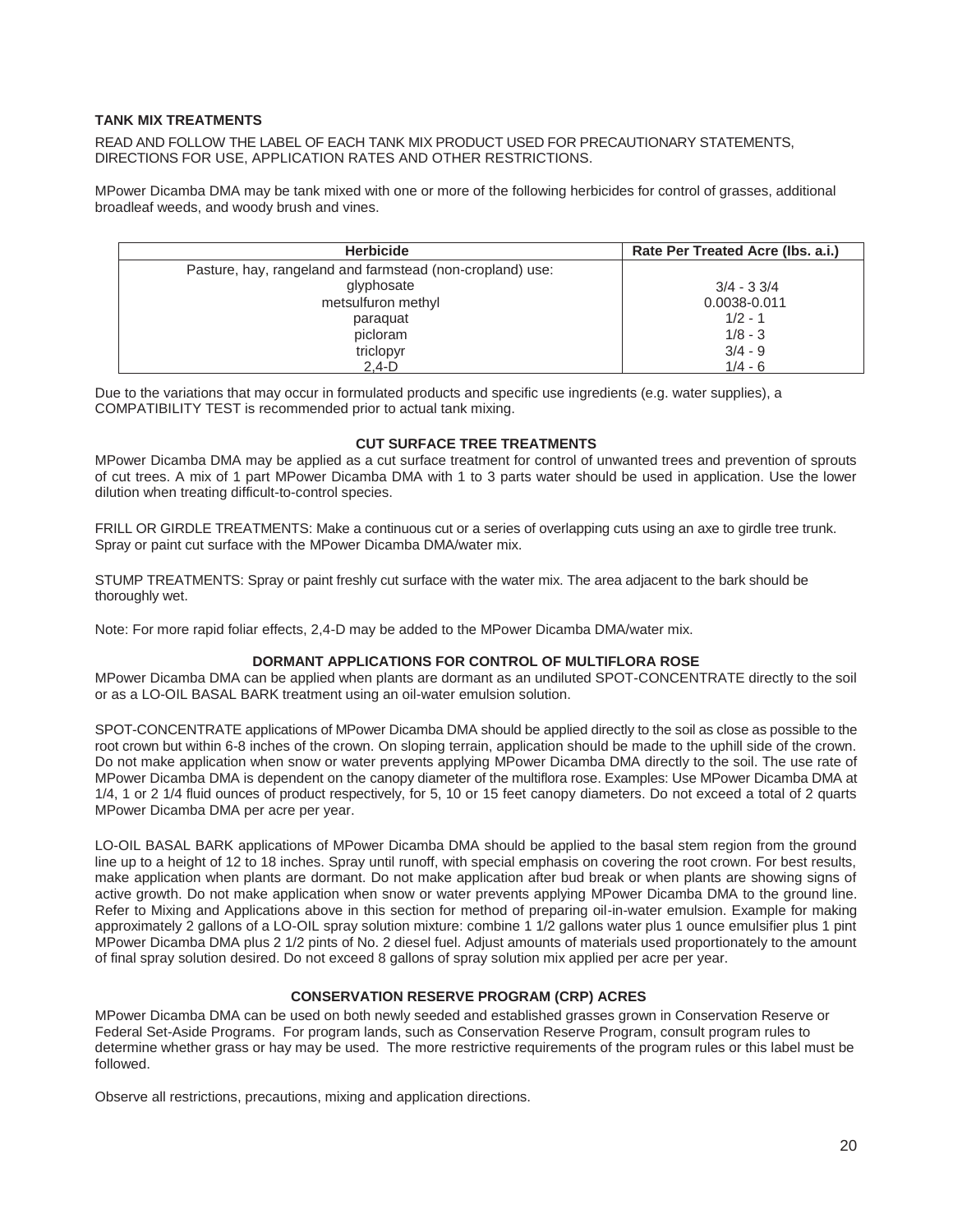MPower Dicamba DMA treatment will injure or may kill alfalfa, clovers, lespedeza, wild winter peas, vetch, and other legumes.

Agriculturally approved surfactants may be added to the spray mixture to improve postemergence weed control, particularly in dry growing conditions.

Do not use adjuvants containing penetrants such as petroleum based oils after grass emergence on newly seeded grasses.

#### **NEWLY SEEDED AREAS**

MPower Dicamba DMA may be applied either preplant or postemergence to newly seeded grasses or small grains such as barley, oats, rye, sudangrass, wheat, or other grain species grown as a cover crop. Postemergence applications may be made after seedling grasses exceed the 3-leaf stage. Rates of MPower Dicamba DMA greater than 1 pint per treated acre may severely injure newly seeded grasses. Preplant applications - injury to new seedings may occur if intervals between application and grass planting is less than 45 days per pint of MPower Dicamba DMA per treated acre West of the Mississippi River or 20 days per pint East of the Mississippi River.

#### **ESTABLISHED GRASS STANDS**

Established grass stands are perennial grasses planted one or more seasons prior to treatment. Certain species: bentgrass, carpetgrass, smooth brome, buffalograss or St. Augustine grass may be injured when treated with MPower Dicamba DMA at rates exceeding 1 pint per treated acre.

#### **WEEDS CONTROLLED**

MPower Dicamba DMA, when applied at specified rates, will control many annual and biennial weeds and provide control or suppression of many perennial weeds. (Refer to WEED LIST).

#### **RATES AND TIMINGS**

Application rates and timing of MPower Dicamba DMA treatment are given below. Use the higher rate of the rate range when vegetation is either dense or tall, or when weeds are growing under stressed conditions such as drought or cool temperature.

**RESTRICTION: A retreatment may be made if needed; however, do not exceed a total of 4 pints (2 lbs. a.i.) of MPower Dicamba DMA per treated acre during a growing season applied at a rate of 2 pints (1 lb. a.i.) MPower Dicamba DMA per treatment.** 

|                         |                                                                     | <b>Broadcast Rate Per Treated Acre</b> |                          |
|-------------------------|---------------------------------------------------------------------|----------------------------------------|--------------------------|
| Weed Stage & Type       | <b>Amount of Formulated</b><br><b>MPower Dicamba DMA</b><br>(pints) | Equivalent lbs. a.i.                   | <b>PHI</b>               |
| Annual                  |                                                                     |                                        |                          |
| Small, actively growing | $1/4 - 1$                                                           | $1/8 - 1/2$                            |                          |
| Established weed growth |                                                                     | 1/2                                    | For grass forage: 0 days |
| Biennial $1, 2$         |                                                                     |                                        |                          |
| Rosette diameter        |                                                                     |                                        | For grass hay: 7 days    |
| Less than 3 inches      | $1/2 - 1$                                                           | $1/4 - 1/2$                            |                          |
| 3 inches or greater     | $1 - 2$                                                             | $1/2 - 1$                              |                          |
| Bolting biennial        | 2                                                                   |                                        |                          |
| Perennial <sup>2</sup>  |                                                                     |                                        |                          |
| Suppression/Control     | 2                                                                   |                                        |                          |

<sup>1</sup> For best results, treat Biennial weeds with MPower Dicamba DMA when they are in the rosette stage of growth.<br><sup>2</sup> Biennial and Perennial weeds will require follow-up (sequential) treatments for seedling control and esc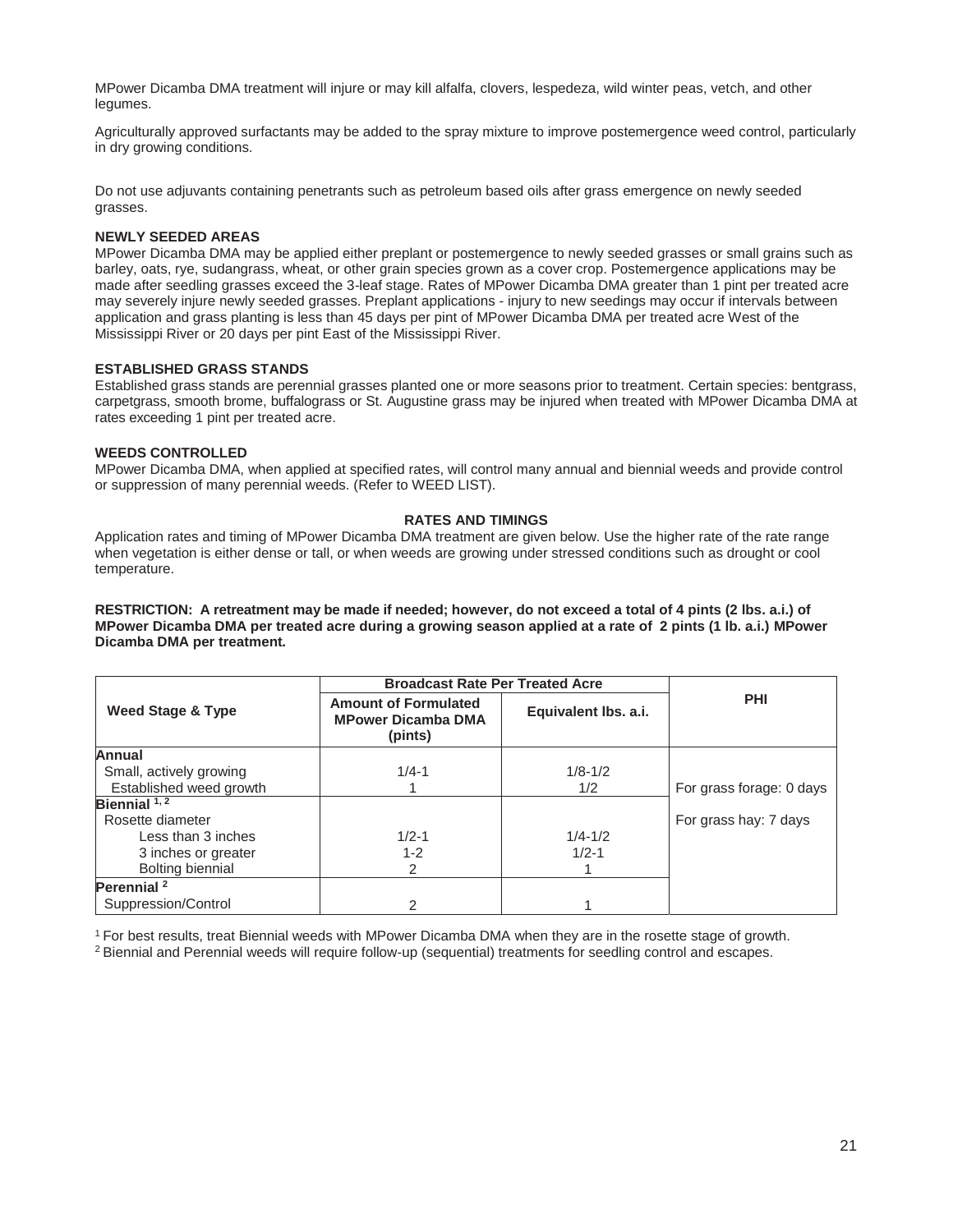#### **TANK MIX TREATMENTS**

To control grasses and additional broadleaf weeds, MPower Dicamba DMA may be tank mixed with other herbicides registered for use in Conservation Reserve Programs such as 2,4-D, glyphosate, paraquat, metsulfuron, and others.

READ AND FOLLOW THE LABEL OF EACH TANK MIX PRODUCT USED FOR PRECAUTIONARY STATEMENTS, DIRECTIONS FOR USE, APPLICATION RATES, AND OTHER RESTRICTIONS.

#### **ASPARAGUS**

#### FOR USE ONLY IN THE STATES OF CALIFORNIA, OREGON, AND WASHINGTON

Observe all restrictions and precautions. Read and follow mixing and application instructions.

#### **NOTE:**

• If spray contacts emerged spears, crooking (twisting) of some spears may result. If such crooking occurs, discard affected spears.

#### **RESTRICTIONS:**

- Do not harvest prior to 24 hours after treatment.
- Do not use in the Coachella Valley of California.

• A retreatment may be made if needed; however, do not exceed a total of 2 pints (1 lb. a.i.) of MPower Dicamba DMA per treatment with a maximum of 2 treatments per year.

#### **RATES AND TIMINGS**

Apply MPower Dicamba DMA to emerged and actively growing weeds in 40 to 60 gallons of diluted spray per treated acre immediately after cutting the field, but at least 24 hours before the next cutting.

MPower Dicamba DMA may be applied in a tank mixture with either 2,4-D or glyphosate herbicide for improved control of labeled (\*) weeds. READ AND FOLLOW 2,4-D OR GLYPHOSATE PRODUCT LABELING FOR PRECAUTIONARY STATEMENTS, DIRECTIONS FOR USE, APPLICATION RATES AND TIMINGS, AND OTHER RESTRICTIONS.

| <b>Weeds</b>                                                                                                    | <b>Rate Per Treated Acre</b>          |
|-----------------------------------------------------------------------------------------------------------------|---------------------------------------|
| Mustard, Black<br>Pigweed, Redroot (Carelessweed)<br>Sowthistle, Annual<br>*Thistle, Canada<br>Thistle, Russian | $1/2-1$ pt.<br>$(1/4 - 1/2$ lb. a.i.) |
| *Bindweed, Field<br>Chickweed, Common<br>Goosefoot, Nettleleaf<br>Radish, Wild<br>Thistle, Milk                 | 1 pt.<br>$(1/2$ lb. a.i.)             |

#### **TURF AND LAWNS**

#### FOR USE IN FARMSTEAD (NON-CROPLAND) AND SOD FARMS

#### **IMPORTANT**

Observe all restrictions and precautions. Read and follow mixing and application instructions.

To avoid injury to newly seeded grasses, application of MPower Dicamba DMA should be delayed until after the second mowing. Further-more, application rates in excess of 1 pint (1/2 lb. a.i.) per treated acre may cause noticeable stunting or discoloration of sensitive grass species such as bentgrass, carpetgrass, buffalograss, and St. Augustine grass.

In areas where roots of sensitive plants extend, do not apply in excess of 1/4 pint (1/8 lb. a.i.) of MPower Dicamba DMA per treated acre on coarse textured (sandy-type) soils, or in excess of 1/2 pint (1/4 lb. a.i.) per treated acre on fine textured (clayey-type) soils. Do not make repeat applications in these areas for 30 days and until previous applications of MPower Dicamba DMA have been activated in the soil by rain or irrigation.

### **WEEDS CONTROLLED**

MPower Dicamba DMA, when applied at specified rates, will give control of many ANNUAL, BIENNIAL, and labeled (\*) PERENNIAL broadleaf weeds commonly found in turf. MPower Dicamba DMA will also give growth suppression of many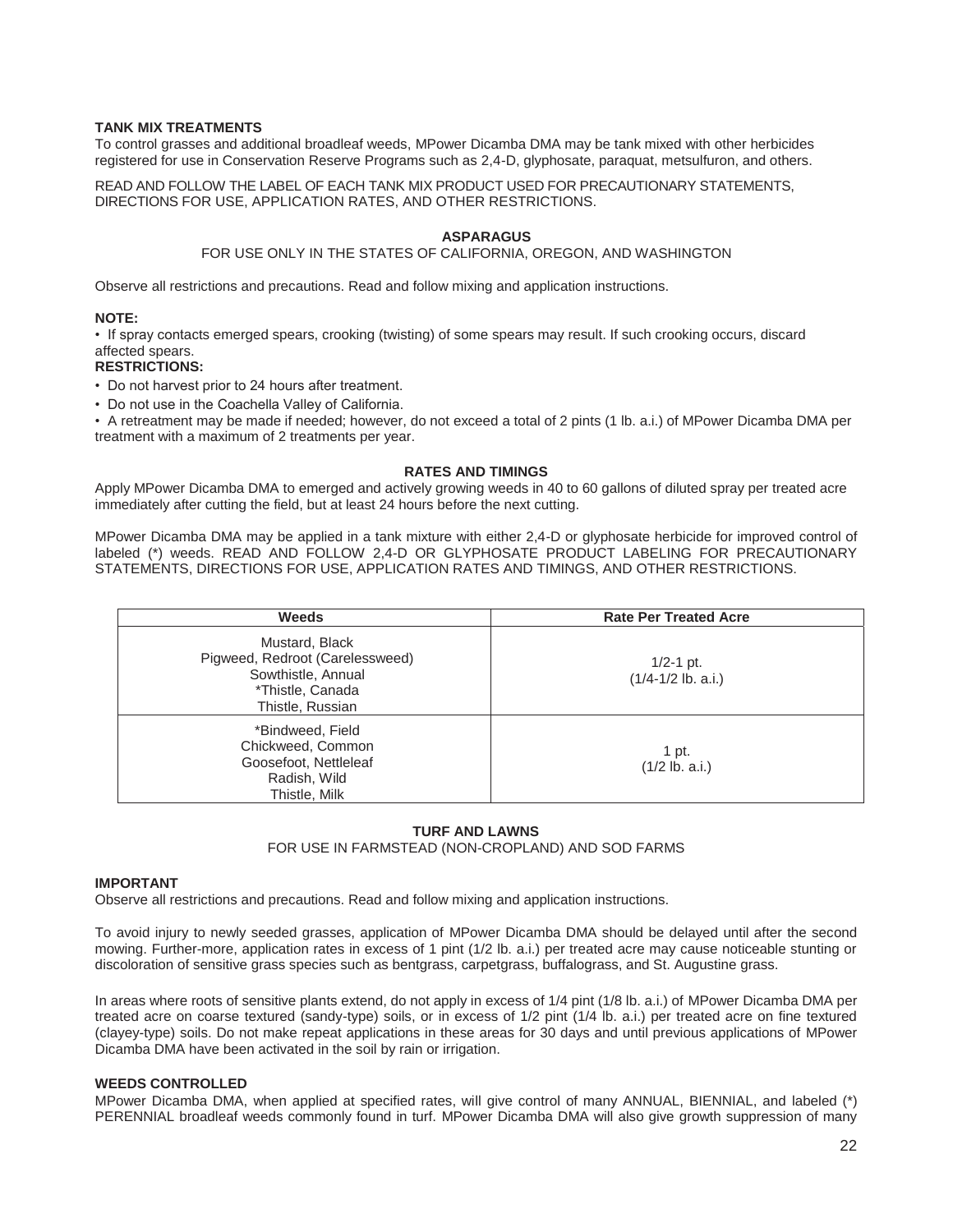other listed PERENNIAL broadleaf weeds and WOODY brush and vine species. (Refer to WEED LIST).

#### **MIXING AND APPLICATION**

Apply 30 to 200 gallons of diluted spray per treated acre (3 qts. to 4 1 /4 gals. per 1,000 sq. ft.), depending on density or height of weeds treated and on the type of equipment used.

#### **RATES AND TIMINGS**

Use the higher level of listed rate ranges when treating dense vegetative growth. For best performance, apply when weeds are emerged and actively growing.

**RESTRICTION: A retreatment may be made if needed; however, do not exceed a total of 2 pints (1 lb. a.i.) MPower Dicamba DMA per treated acre with a maximum of 2 treatments per year.** 

| Weed Stage & Type                | <b>MPower Dicamba DMA Herbicide</b> |                            |                             |
|----------------------------------|-------------------------------------|----------------------------|-----------------------------|
|                                  | Pints per treated acre              | Lbs. a.i. per treated acre | Teaspoons per 1,000 sq. ft. |
| Annual                           |                                     |                            |                             |
| Small, actively growing          | $1/4 - 1$                           | $1/4 - 1/2$                | $1 - 21/4$                  |
| Established weed growth          | $1 - 11/2$                          | $1/2 - 3/4$                | $21/4 - 31/4$               |
| <b>Biennial Rosette diameter</b> |                                     |                            |                             |
| Less than 3 inches               | $1/2 - 1$                           | $1/4 - 1/2$                | $1 - 2$ 1/4                 |
| 3 inches or more                 | $1 - 2$                             | $1/2 - 1$                  | $21/4 - 41/2$               |
| <b>Perennial and Woody</b>       |                                     |                            |                             |
| <b>Brush and Vines</b>           | $1 - 2$                             | $1/2 - 1$                  | $21/4 - 41/2$               |

#### **TANK MIX TREATMENTS**

READ AND FOLLOW THE LABEL OF EACH TANK MIX PRODUCT USED FOR PRECAUTIONARY STATEMENTS, DIRECTIONS FOR USE, APPLICATION RATES AND TIMINGS AND OTHER RESTRICTIONS.

Tank mix treatments of MPower Dicamba DMA may be made with 2,4-D, MCPA, MCPP, or bromoxynil for control of additional weeds listed on the tank mix product label. Apply 1/5 to 1/2 pint (1/10 to 1/4 lb. a.i.) of MPower Dicamba DMA per treated acre with 1/2 to 1 1/2 lbs. acid equivalent of 2,4-D, MCPA, or MCPP, or with 3/8 to 1/2 lb. a.i. of bromoxynil. Use the higher level of the listed rate ranges when treating established weeds. Repeat treatments may be made as needed; however, do not exceed 2 pints (1 lb. a.i.) of MPower Dicamba DMA per treated acre during the growing season.

### **GRASS SEED CROPS**

GRASSES GROWN FOR SEED SUCH AS BERMUDA GRASS, BLUEGRASS, FESCUE AND RYEGRASS

#### **IMPORTANT**

Observe all restrictions and precautions. Read and follow mixing and application instructions.

Refer to the PASTURE, HAY, RANGELAND, AND FARMSTEAD (NONCROPLAND AREAS) section for possible grazing and feeding restrictions.

Do not use on bentgrass unless possible crop injury can be tolerated

#### **WEEDS CONTROLLED**

MPower Dicamba DMA will provide control or suppression of annual broadleaf weeds listed below. For improved control of listed weeds plus additional weeds, it is recommended that MPower Dicamba DMA be applied in a tank mix with other herbicides.

| Clover                         | Ladysthumb                   |
|--------------------------------|------------------------------|
| Cockle, White                  | Lambsquarters, Common        |
| Dock, Broadleaf                | Lettuce, Prickly             |
| Dock, Curly                    | Mayweed (Dogfennel)          |
| Hemlock, Poison                | Ragwort, Tansy               |
| Knapweed, Russian <sup>1</sup> | Sorrel, Red (Sheep Sorrel)   |
| Knawel                         | Sowthistle, Annual           |
| Kochia                         | Starwort, Little             |
| Knotweed, Prostrate            | Thistle, Canada <sup>1</sup> |
|                                |                              |
|                                |                              |

<sup>1</sup> Top growth control only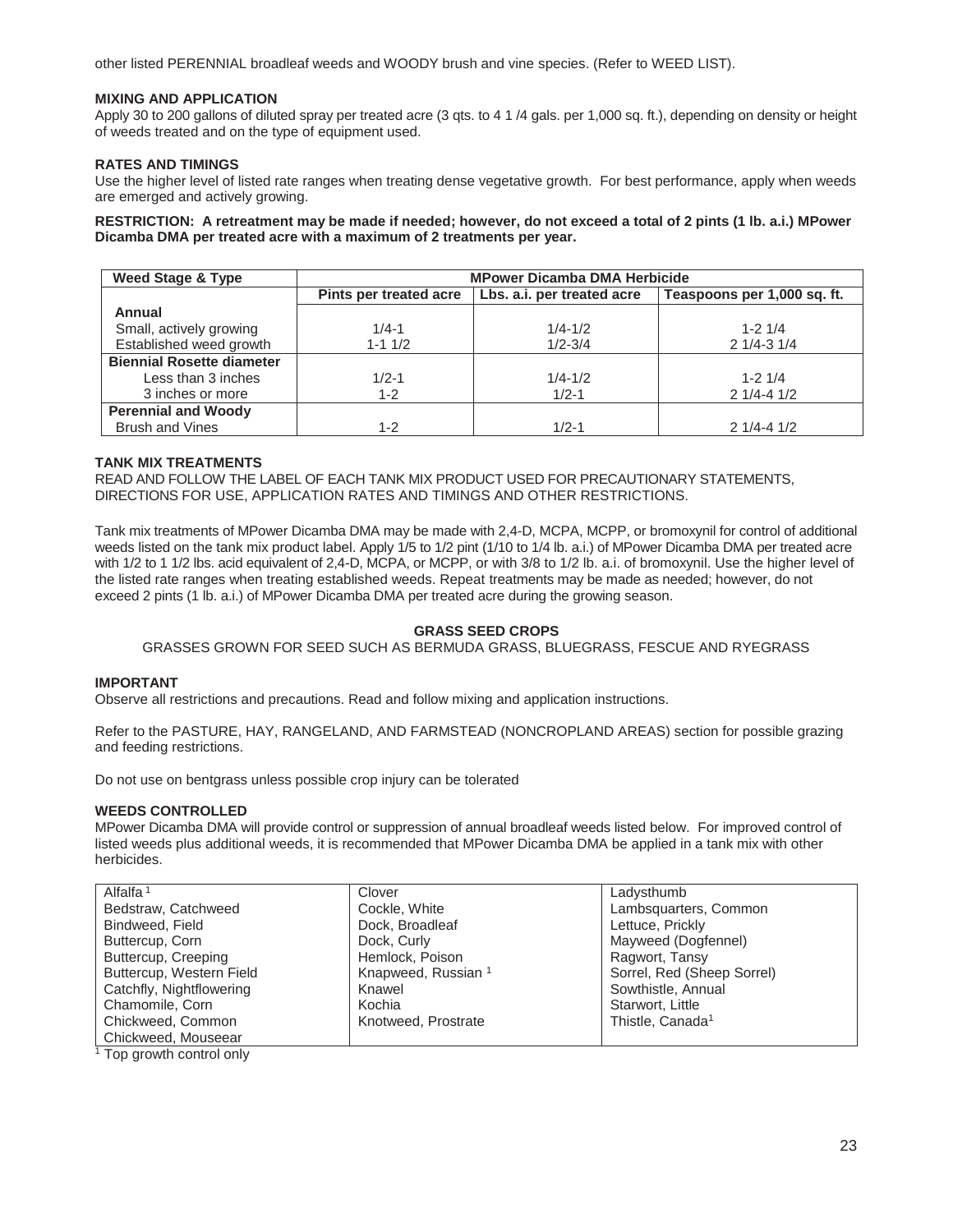#### **RATES AND TIMINGS**

Apply 1/2 to 1 pint of MPower Dicamba DMA per treated acre on SEEDLING GRASS after the crop reaches the 3-5 leaf stage. Apply up to 2 pints of MPower Dicamba DMA on well-established Perennial grass. DO NOT APPLY AFTER THE GRASS SEED CROP BEGINS TO JOINT. For best performance, make applications when weeds are in the 2-4 leaf stage and rosettes are less than 2 inches across. Use the higher level of listed rate ranges when treating more mature weeds or dense vegetative growth

#### **TANK MIX TREATMENTS**

For control of grasses or additional broadleaf weeds, MPower Dicamba DMA may be tank mixed with all broadleaf herbicides registered for use in Grass Seed Production. Read and follow the label of each tank mix product used for precautionary statements, directions for use, weeds controlled and geographic and other restrictions.

#### **Broadcast Rate Per Treated Acre:**

Apply 1/2 to 2 pints MPower Dicamba DMA with:

| <b>Product</b>       | <b>Active Ingredient</b> | <b>Formulation</b> | <b>Amount of Product Per Acre</b>  |
|----------------------|--------------------------|--------------------|------------------------------------|
| 2,4-D Amine or Ester | $2.4-D$                  | 4 lb/gal           | $1-4$ pts.                         |
|                      |                          |                    | $(0.5-2.0$ lb a.i./A) <sup>1</sup> |
| <b>MCPA Amine</b>    | <b>MCPA</b>              | 4 lb/gal           | $1-2$ pts                          |
|                      |                          |                    | $(0.5-1.0$ lb a.i./A <sup>1</sup>  |
| bromoxynil           | bromoxynil               | 2 lb/gal           | $1-2$ pts                          |
| Curtail®             | clopyralid $+ 2,4$ -D    | $2.38$ lb/gal      | 1 3/44 pts                         |
| diuron               | diuron                   | 80% DF             | $2-4$ lbs                          |
| clopyralid           | clopyralid               | 3lb/gal            | $1/4 - 1$ pt                       |

<sup>1</sup> When using formulations other than 4 lb/gal use pounds active/acre listed.

#### **ANNUAL GRASS CONTROL**

For suppression of ANNUAL GRASS WEEDS such as:

Brome, Downy (Cheatgrass) Brome, Ripgut Fescue, Rattail Windgrass

Apply up to 2 pints (1lb. a.i.) of MPower Dicamba DMA per treated acre in the fall or late summer after harvest and burning of established grass seed crops (maximum of 2 treatments per year). Applications should be made immediately following first irrigation when the soil is moist and before weeds have more than 2 leaves.

#### **PREPLANT DIRECTIONS (POST HARVEST/FALLOW/CROP STUBBLE/SET-A-SIDE) FOR BROADLEAF WEED CONTROL BEFORE WHEAT, CORN, SORGHUM, SOYBEANS**

#### **IMPORTAN**T

Observe all precautions. Read and follow mixing and application instructions.

#### **WEEDS CONTROLLED**

MPower Dicamba DMA may be applied alone or in tank mix combinations with other herbicides registered for this use.

MPower Dicamba DMA can be applied either POST HARVEST in the fall, spring or summer during the FALLOW period or to CROP STUBBLE/ SET-A-SIDE acres. MPower Dicamba DMA, when applied at the specified rates, will control many ANNUAL broadleaf weeds; see the WEEDS CONTROLLED section under small grains. In addition, MPower Dicamba DMA will control or suppress the following BIENNIAL and PERENNIAL broadleaf weeds:

| Alfalfa <sup>1</sup>           | Dock, Curly 1             | Sowthistle, perennial 1      |  |
|--------------------------------|---------------------------|------------------------------|--|
| Artichoke, Jerusalem           | Dogbane, Hemp             | Spurge, leafy                |  |
| Bindweed, Field                | Garlic, Wild <sup>2</sup> | <b>Thistle Bull</b>          |  |
| Bindweed, Hedge                | Horsenettle, Carolina     | Thistle, Canada <sup>2</sup> |  |
| Blueweed, Texas                | Knapweed, Diffuse         | Thistle, Milk                |  |
| Bursage                        | Knapweed, Spotted         | Thistle, Musk                |  |
| (Bur Ragweed)                  | Nightshade, Silverleaf    | Thistle, Plumeless           |  |
| (Povertyweed)                  | Redvine                   | Thistle, Scotch              |  |
| (Lakeweed) <sup>1</sup>        | Smartweed, Swamp          | Trumpetcreeper (Buckvine)    |  |
| Dandelion, Common <sup>1</sup> |                           |                              |  |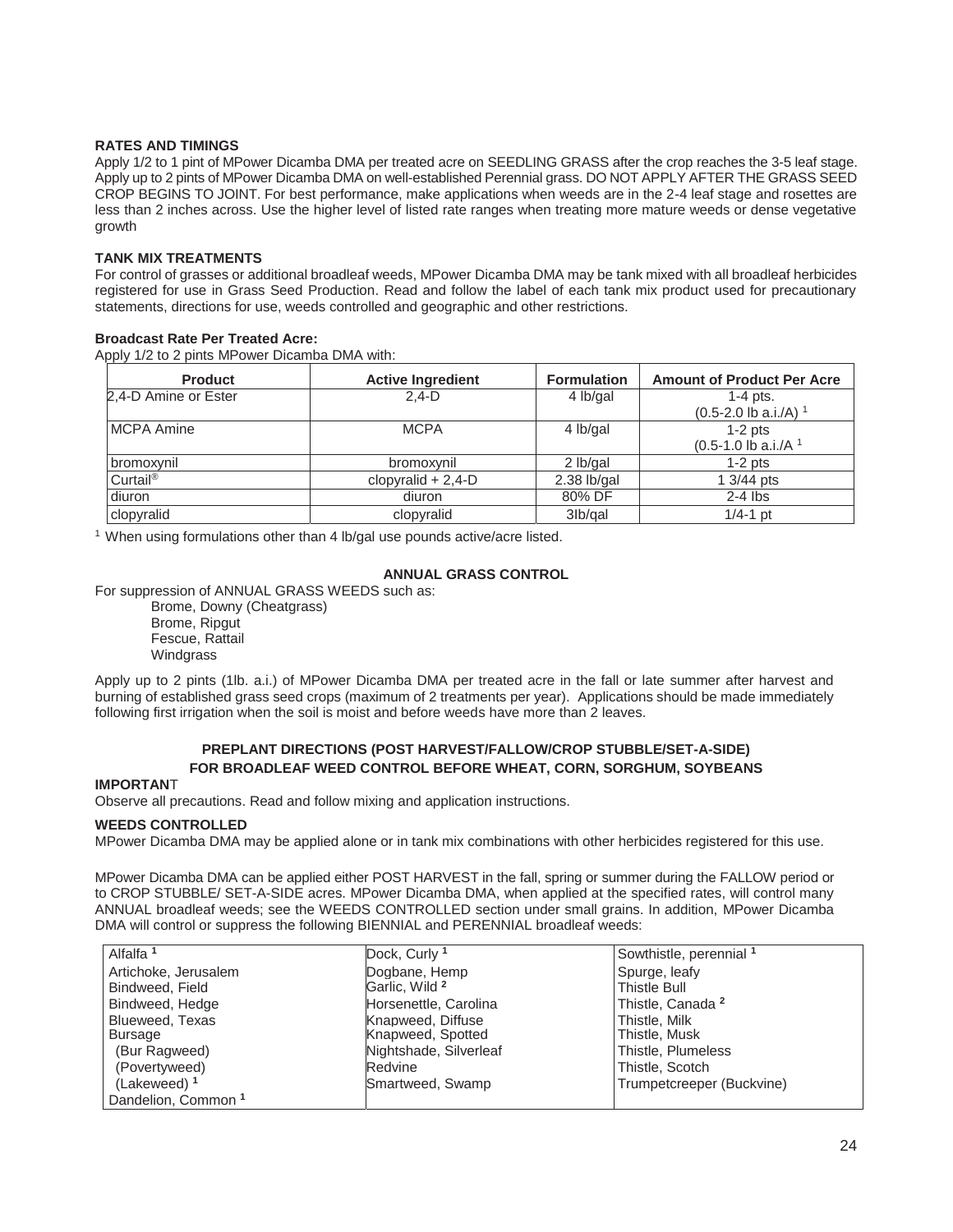**<sup>1</sup>** Perennials may be controlled using MPower Dicamba DMA at rates lower than those labeled for other listed perennial weeds. (See RATES AND TIMINGS under this heading.)

<sup>2</sup> See the SPECIAL TANK MIX TREATMENTS section under this heading for specific control programs for these weeds.

#### **RATES AND TIMINGS**

Apply MPower Dicamba DMA as a broadcast or spot treatment to emerged and actively growing weeds after crop harvest (post harvest) and before a killing frost or in the fallow cropland or crop stubble the following spring or summer. Agriculturally approved spray additives, such as surfactants or oils, may be used to enhance spray coverage and the herbicide's penetration of weed foliage. See Cropping restrictions for labeled interval between application and planting to prevent crop injury.

For best performance, make application when ANNUAL weeds are less than 6 inches tall, when BIENNIAL weeds are in the rosette stage and to PERENNIAL weed regrowth in late summer or fall following a mowing or tillage treatment. Most effective control of upright perennial broadleaf weeds, such as Canada thistle and Jerusalem artichoke, occurs if application is made when the majority of weeds, such as field bindweed and hedge bindweed, are best controlled when weeds are in or beyond the full bloom stage.

Avoid disturbing treated areas following application. Treatments may not kill weeds which develop from seed or underground plant parts, such as rhizomes or bulblets, after the effective period for MPower Dicamba DMA. For seedling control, a follow-up program or other cultural practices could be instituted. For small grain in-crop uses of MPower Dicamba DMA, see the RATE AND TIMINGS section under the SMALL GRAINS heading for details.

#### **MPOWER DICAMBA DMA RATES PER TREATED ACRE**

**RESTRICTION: A retreatment may be made if needed; however, do not exceed a total of 2 pints (1 lb. a.i.) per treatment of MPower Dicamba DMA with a maximum of 2 treatments per year.** 

| <b>WEED TYPE</b>       | AMOUNT OF PRODUCT PER ACRE PER APPLICATION |
|------------------------|--------------------------------------------|
| Annual                 | 1/2-1 pt $(8-16 \text{ fl. oz.})$          |
| Biennial               | 1-2 pts (16-32 fl. oz.)                    |
| Perennial              | $1-4$ * pts (16-64 fl. oz.)                |
| Perennial suppression  | 1-2 pts (16-32 fl. oz.)                    |
| Labeled (1) perennials | 2 pts (32 fl. oz.)                         |
| Other perennials       | 2 pts (32 fl. oz.)                         |

#### **TANK MIX TREATMENTS**

MPower Dicamba DMA may be tank mixed with one or more of the following herbicides for control of grasses or additional broadleaf weeds. Read and follow the label of each tank mix product used for precautionary statements, directions for use, rates and timings, weeds controlled, geographic and other restrictions

#### **MPOWER DICAMBA DMA BROADCAST RATE PER TREATED ACRE FOR ANNUAL WEED CONTROL:**

Apply 1/4 to 1 pint MPower Dicamba DMA with:

| <b>Product</b>                      | <b>Active Ingredient</b>           | <b>Formulation</b> | <b>Amount of Product</b><br>Per Acre     |
|-------------------------------------|------------------------------------|--------------------|------------------------------------------|
|                                     | atrazine                           | 4 lb/gal           | $1/2-6$ pts                              |
| Atrazine <sup>1</sup>               |                                    | 90% DF             | $1/2 - 3.3$ lbs                          |
| metsulfuron-methyl <sup>2</sup>     | metsulfuron-methyl                 | 75% DF             | 0.1 oz                                   |
| Amber <sup>® 2</sup>                | triasulfuron                       | 75% DF             | $0.28 - 0.35$ oz                         |
|                                     | paraquat                           | 2 lb/gal           | $1-2$ pts                                |
| paraquat                            |                                    | 2.5 lb/gal         | $1.5$ pts                                |
| Finesse <sup>® <math>2</math></sup> | chlorsulfuron + metsulfuron-methyl | 75% DF             | 0.2 oz                                   |
| pronamide <sup>1</sup>              | pronamide                          | 50-W               | $1/2 - 1.0$ lb                           |
| Fallow Master <sup>®</sup>          | glyphosate + dicamba               | $1.6$ lb/gal       | 22-44 fluid oz                           |
| Landmaster <sup>®</sup> BW          | glyphosate + 2,4-D                 | $2,4$ lb/gal       | 27-54 fluid oz                           |
| glyphosate                          | glyphosate                         | 3 lb/gal           | 8-48 fluid oz                            |
| metribuzin $1$                      | metribuzin                         | 75% DF             | $1/2 - 1$ lb                             |
|                                     |                                    | 4 lb/gal           | $3/4 - 1$ 1/2 pts                        |
| $2,4-D$                             | $2,4-D$                            | 4 lb/gal           | 1-2 pts $(0.5-1$ lb a.i./A) <sup>3</sup> |

1 Tank mixes of MPower Dicamba DMA with these products may be subject to special restrictions. See the Product Label

of the tank mix partner for intended use rates, restrictions and other precautions.<br><sup>2</sup> When tank mixing with sulfonylurea herbicides, refer to the product label for rates and restrictions. Use a surfactant of at least 80% active ingredient at the rate of 1-2 quarts/100 gallons of spray or not more than 0.25-0.5% by volume. Use the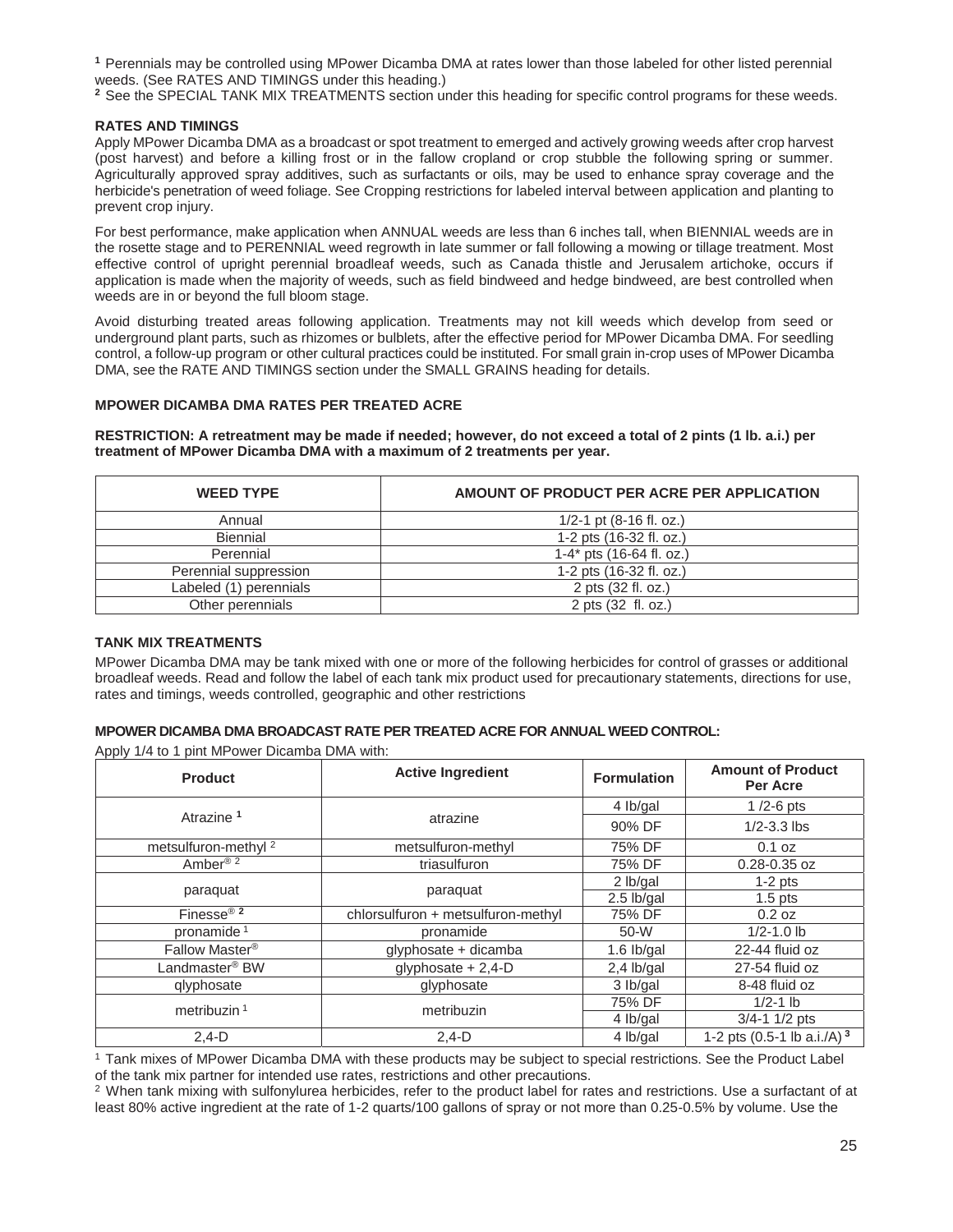highest rate of surfactant when using the lower rate ranges of the tank mix and/or when treating more mature weeds or dense vegetative growth. Sulfonylurea resistant weeds may not be controlled by tank mixes of MPower Dicamba DMA and a sulfonylurea. Refer to the MPower Dicamba DMA tank mix section for alternative tank mixes.

3 When using formulations other than 4 lb/gal use pounds active/acre listed.

#### **MPOWER DICAMBA DMA BROADCAST RATE PER TREATED ACRE FOR BIENNIAL AND PERENNIAL WEED CONTROL:**

Apply 1 to 2 pints (0.5-1.0 lb. a.i.) of MPower Dicamba DMA with:

| <b>Product</b>             | <b>Active Ingredient</b> | <b>Formulation</b> | <b>Amount of Product</b><br>Per Acre     |
|----------------------------|--------------------------|--------------------|------------------------------------------|
| $Curtail^{\circ}$          | clopyralid $+ 2,4$ -D    | $2.38$ lb/gal      | $2-4$ pts                                |
| $2.4-D$                    | $2.4-D$                  | 4 lb/gal           | 2-6 pts $(1.0-3$ lb a.i./A) <sup>1</sup> |
| Landmaster <sup>®</sup> BW | qlyphosate +2,4-D        | $2.4$ lb/gal       | 54 fluid oz                              |
| glyphosate                 | glyphosate               | $3.0$ lb/gal       | $1-5$ ats                                |
| picloram                   | picloram                 | 2 lb/gal           | $1/2 - 1$ pt                             |

<sup>1</sup> When using formulation other than 4 lb/gal use pounds active/acre listed.

#### **SPECIAL TANK MIX TREATMENTS**

For suppression of perennial weeds, apply 1/2-1 pint of MPower Dicamba DMA with 8-16 fluid ounces of glyphosate herbicide per treated acre.

For wild garlic control, apply 1 pint MPower Dicamba DMA with 3 pints of 2,4-D LV Ester (4 lb/gal) per treated acre. Apply when wild garlic is 4 to 8 inches tall.

For Canada thistle control, use MPower Dicamba DMA, or MPower Dicamba DMA plus Curtail® or MPower Dicamba DMA plus glyphosate herbicide or glyphosate tank mix treatments.

Application may be made during fallow periods for control of volunteer barley, bulbous bluegrass, downy brome, jointed goatgrass, common rye and volunteer wheat when they are actively growing. Use 1 pint MPower Dicamba DMA with 1/2-1 lb pronamide 50W. Fall seeded wheat may be planted 9 months or more after application. For best performance, make application between mid-October and mid-December, prior to soil freeze up.

During fallow periods, apply MPower Dicamba DMA plus Landmaster® BW or Fallow Master® herbicide to give improved control of kochia, wild buckwheat, prickly lettuce, field bindweed and Canada thistle. Use 1/8-1/4 pint of MPower Dicamba DMA plus 22 to 54 fluid ounces of Landmaster® BW or Fallow Master® herbicide for annual weed control or 1/4 to 1/2 pint MPower Dicamba DMA plus 22 to 54 fluid ounces of Landmaster® BW or Fallow Master® herbicide for perennial weed suppression.

#### **CROPPING RESTRICTIONS**

The following use directions are based on a maximum single application rate of 1.0 lbs ae per acre and a maximum annual rate of 2.0 lbs. ae per acre per year.

CORN, SORGHUM and SOYBEANS may be planted in the spring following applications made during the previous year. If less than 1 inch of rainfall occurs between application and first killing frost, treated areas should be cultivated to allow herbicide to come in contact with moist soil. Cultivation may take place before or immediately after ground thaw.

Soybean injury may occur if the interval between application and planting is less than specified. In areas with greater than 30 inches of rainfall, delay planting for 30 days per pint of MPower Dicamba DMA per treated acre. In areas with less than 30 inches of rainfall, delay planting for 45 days per pint of MPower Dicamba DMA per treated acre. Exclude days when ground is frozen.

WHEAT may be planted in the fall or spring following applications. Also, spot applications may be made any time prior to crop emergence if crop injury can be tolerated in treated areas. Wheat injury may occur if the interval between application and planting is less than specified.

East of the Mississippi River, the interval is 20 days per pint of MPower Dicamba DMA per treated acre or 1.25 days per 1 ounce. Moisture is essential for MPower Dicamba DMA degradation. Exclude days when ground is frozen.

West of the Mississippi River, the interval is 45 days per pint of MPower Dicamba DMA per treated acre or 3 days per ounce. Moisture is essential for MPower Dicamba DMA degradation. Exclude days when ground is frozen.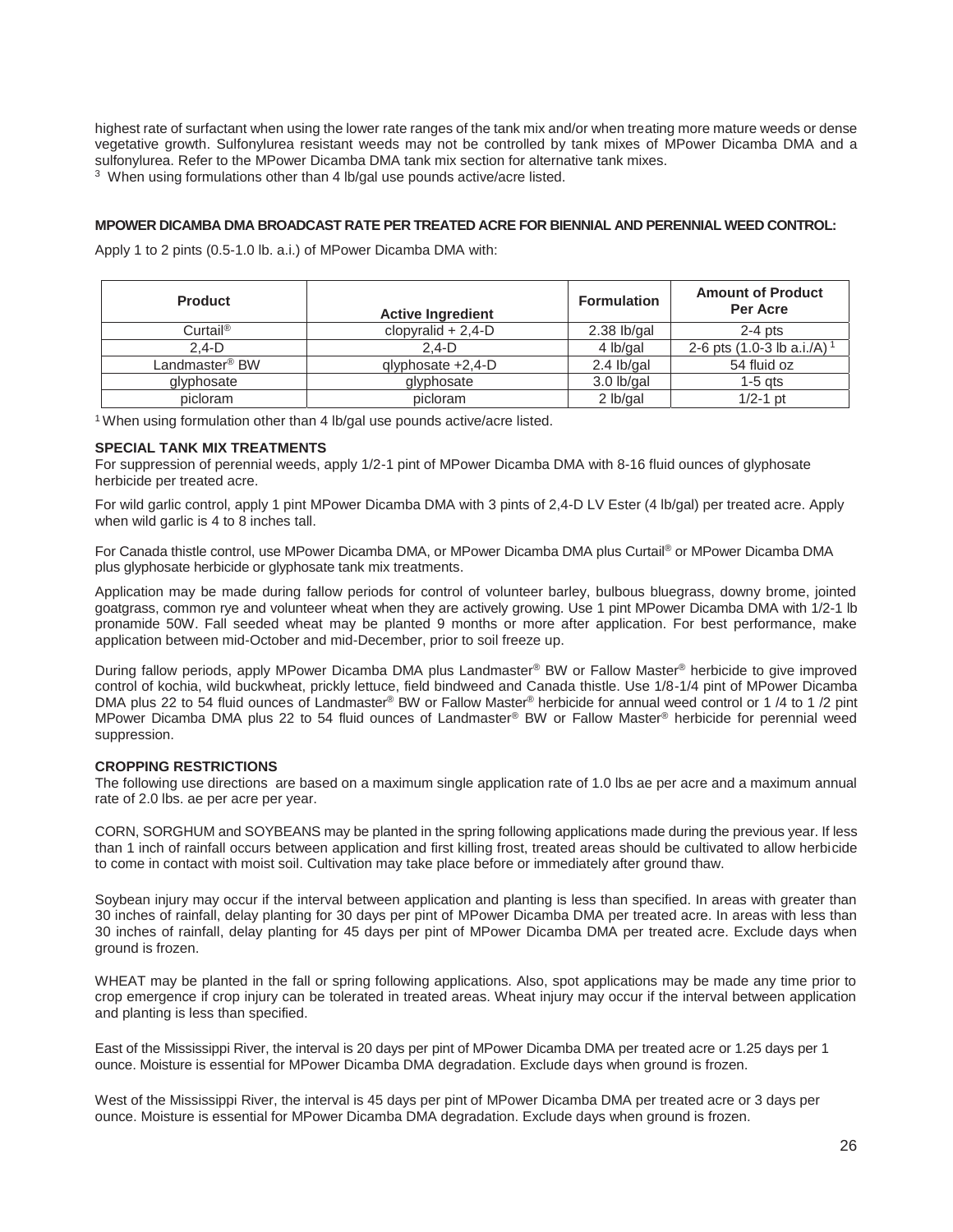Following a normal harvest of barley, oats, or wheat, any rotation crop may be planted. If the interval before harvest is shortened, such as when cover crops will be plowed under, do not follow up with the planting of a sensitive crop.

#### **CONTROL OF PERENNIAL BROADLEAF WEEDS IN CROPLAND (SPOT APPLICATION ONLY)**

FOR USE ONLY IN THE STATES OF IDAHO, MONTANA, NEVADA, OREGON, UTAH AND WASHINGTON.

#### **IMPORTANT**

Observe all restrictions and precautions. Read and follow mixing and application instructions. Do not treat subirrigated cropland or areas where the soil remains saturated with water throughout the year.

Make only one application on MPower Dicamba DMA per year.

#### **WEEDS CONTROLLED**

MPower Dicamba DMA, when applied at specified rates, will control many broadleaf weeds including:

Bindweed, Field **Knapweed, Russian** Dock, Broadleaf (Bitterdock) **Ragwort, Tansy** Dock, Curly Spurge, Leafy Knapweed, Black Thistle, Canada

#### **RATES AND TIMINGS**

MPower Dicamba DMA may be applied at any time following a crop harvest to stubble, fallow or other cropland. Application should be made when weeds are actively growing and prior to a killing frost.

Apply a maximum of 2 pints (1.0 lb. a.i.) of MPower Dicamba DMA per treated acre per application with a maximum of 2 applications per year. Application may be made up to one month prior to the planting of wheat.

NOTE: Do not use unless injury to wheat or rotated barley will be acceptable.

Barley, oats, corn, sorghum (milo), annual or perennial grass crops may be planted into treated areas one year after application. Crops grown for seed (other than perennial grass seed) should not be planted into treated areas until three years after application. Do not plant broadleaf crops such as alfalfa, beans, peas, potatoes, or sugarbeets into treated areas until two years after application.

In most cases, treatments will not kill perennial weed seedlings, which germinate from seed one or two years after treatment. Once the effect of the chemical has been lost, a follow-up program for seedling control or other cultural practices should be instituted.

#### **WIPER APPLICATION**

**USES IMPORTANT:** Observe all restrictions and precautions.

MPower Dicamba DMA may be applied through wiper application equipment to control or suppress actively growing broadleaf weeds, brush and vines. Use a solution containing 1 part MPower Dicamba DMA to 1 part water. Do not contact desirable vegetation with herbicide solution. Wiper application should only be made to crops (including pastures) and non-cropland areas described in this label with the exception of Grain Sorghum (Milo).

### **STORAGE AND DISPOSAL**

Do not contaminate water, food or feed by storage or disposal. *[Optional instructions for bulk storage and disposal: Open dumping is prohibited. This product may not be mixed, loaded, or used within 50 feet of all wells including abandoned wells, drainage wells and sinkholes.* 

# *AGITATE BEFORE USE]*

# **PESTICIDE STORAGE:**

Store in original containers in a well-ventilated area separately from fertilizer, feed and foodstuffs. Avoid cross-contamination with other pesticides. Spillage or leakage should be contained and absorbed with clay granules, sawdust, or equivalent material for disposal. *[Optional instructions for bulk storage: Ground*  water contamination may be reduced by diking and flooring of permanent liquid storage sites with an *impermeable material.]* 

**PESTICIDE DISPOSAL:**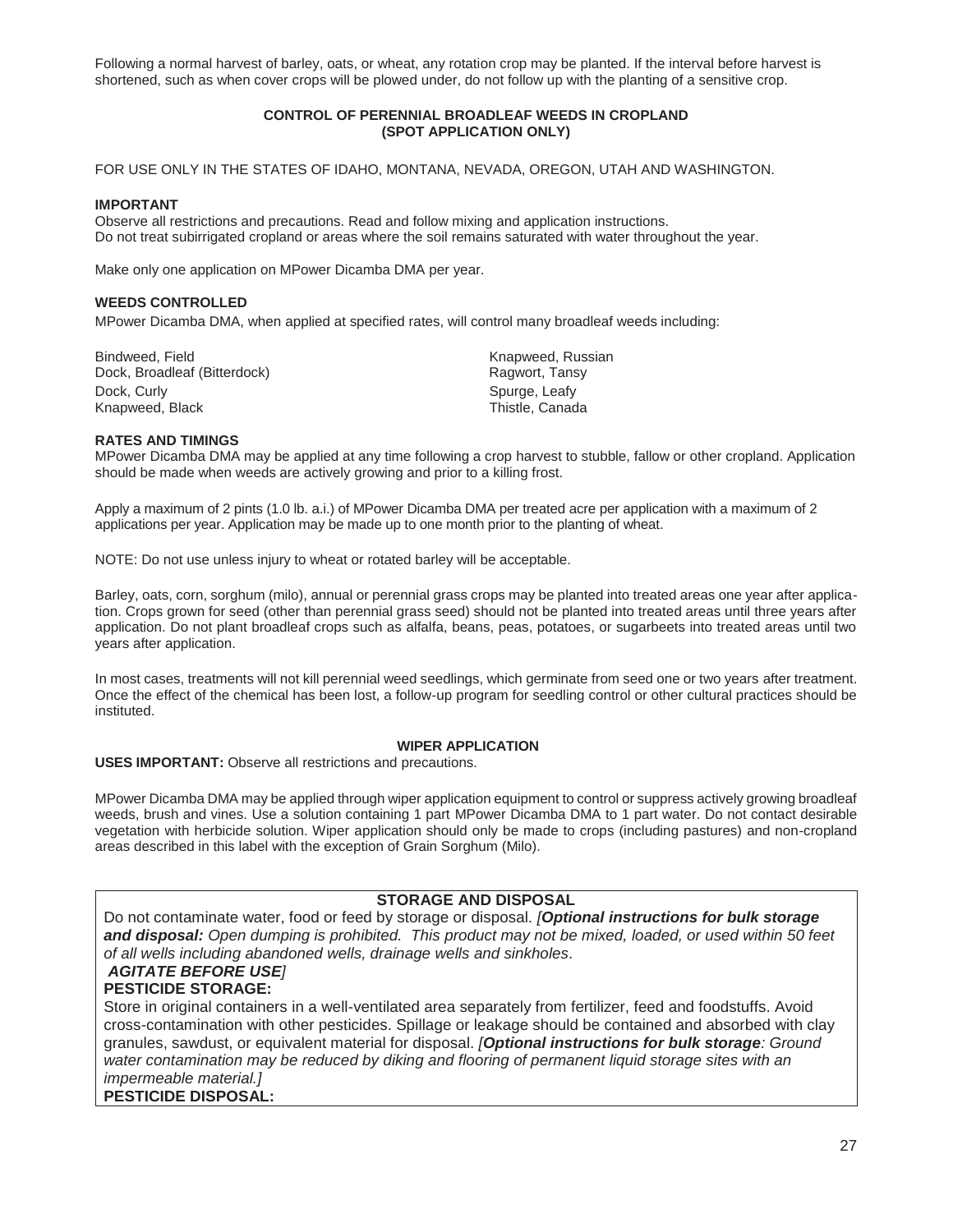Triple rinse pesticide from containers and use rinsates in the pesticide application. Wastes which cannot be used according to label instructions may be disposed of on site or at an approved waste disposal facility. *[Optional instructions for bulk storage and disposal: Pesticide spray mixture or rinsate that cannot be used according to label instructions must be disposed of according to Federal and local procedures under Subtitle C of the Resource Conservation and Recovery Act.]* 

**CONTAINER HANDLING: Non-refillable containers. Plastic or Metal.** Do not reuse or refill this container. Offer for recycling, if available, or puncture and dispose of in a sanitary landfill, or by other procedures approved by state and local authorities, such as burning of plastic containers. If burned, stay out of smoke. Triple rinse or pressure rinse container (or equivalent) promptly after emptying. Triple rinse as follows: **Non-refillable container less than or equal to 5 gallons:** Empty the remaining contents into application

equipment or a mix tank and drain for 10 seconds after the flow begins to drip. Fill the container ¼ full with water and recap. Shake for 10 seconds. Pour rinsate into formulation equipment or a mix tank or store rinsate for later use or disposal. Drain for 10 seconds after the flow begins to drip. Repeat this procedure two more times.

**Non-refillable container greater than 5 gallons:** Empty the remaining contents into application equipment or a mix tank and drain for 10 seconds after the flow begins to drip. Fill the container ¼ full with water. Replace and tighten closures. Tip container on its side and roll it back and forth, ensuring at least one complete revolution for 30 seconds. Stand the container on its end and tip back and forth several times. Turn the container over onto its other end and tip it back and forth several times. Empty the rinsate into formulation equipment or a mix tank or store rinsate for later use or disposal. Repeat this procedure two more times.

**Pressure rinse as follows (all sizes):** Empty the remaining contents into formulation equipment or a mix tank and continue to drain for 10 seconds after the flow begins to drip. Hold container upside down over formulation equipment or mix tank or collect rinsate for later use or disposal. Insert pressure rinsing nozzle in the side of the container and rinse at about 40 PSI for at least 30 seconds. Drain for 10 seconds after the flow begins to drip.

**Refillable container (250 gallon & bulk):** Refill this container with pesticide only. Do not reuse this container for any other purpose. Empty containers retain vapor and product residue. Observe all labeled safeguards until container is cleaned, reconditioned or destroyed. Cleaning the container before final disposal is the responsibility of the person disposing of the container. Cleaning before refilling is the responsibility of the refiller.

To clean the container before final disposal, empty the remaining contents from the container into formulation equipment or mix tank. Fill the container about 10 percent full with water. Agitate vigorously or recirculate water with pump for 2 minutes. Pour or pump rinsate into formulation equipment or rinsate collection system. Repeat this rinsing process two more times.

# **CONDITION OF SALE AND LIMITATION OF WARRANTY AND LIABILITY**

**NOTICE:** Read the entire Directions for Use and Conditions of Sale and Limitation of Warranty and Liability before buying or using this product. Use of this product by the buyer or any other user constitutes acceptance of the terms under Warranty Disclaimer, Inherent Risks of Use and Limitations of Remedies.

# **Warranty Disclaimer**

AgraCity Crops & Nutrition, Inc. warrants that this product conforms to the chemical description on the label and is reasonably fit for the purposes stated on the label when used in strict accordance with the directions, subject to the inherent risks set forth below. AgraCity Crops & Nutrition, Inc. MAKES NO OTHER EXPRESS OR IMPLIED WARRANTY OF MERCHANTABILTY OR FITNESS FOR A PARTICULAR PURPOSE OR ANY OTHER EXPRESS OR IMPLIED WARRANTY.

### **Inherent Risks of Use**

It is impossible to eliminate all risks associated with use of this product. Crop injury, lack of performance, or other unintended consequences may result because of such factors as use of the product contrary to label instructions (including conditions on the label, such as unfavorable temperatures, soil conditions, etc.), abnormal conditions (such as excessive rainfall, drought, tornadoes, hurricanes), presence of other materials, the manner of application, or other factors, all of which are beyond the control of AgraCity Crops & Nutrition, Inc. or the seller. All such risks shall be assumed by buyer.